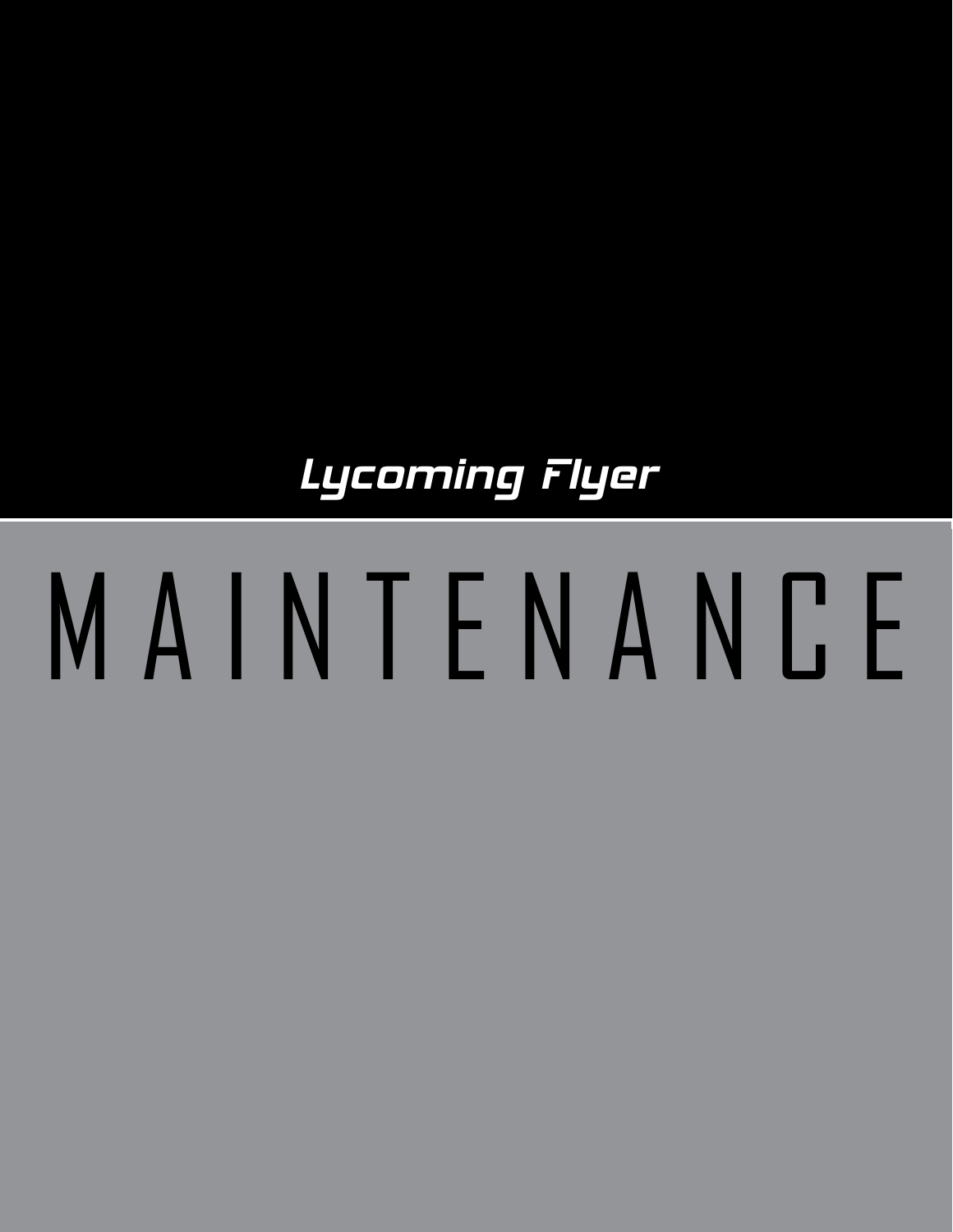## Mechanic's Creed

UPON MY HONOR I swear that I shall hold in sacred trust the rights and privileges conferred upon me as a certified mechanic. Knowing full well that the safety and lives of others are dependent upon my skill and judgment, I shall never knowingly subject others to risks which I would not be willing to assume for myself, or for those dear to me.

**IN DISCHARGING** this trust, I pledge myself never to undertake work or approve work which I feel to be beyond the limits of my knowledge; nor shall I allow any noncertified superior to persuade me to approve aircraft or equipment as airworthy against my better judgment; nor shall I permit my judgment to be influenced by money or other personal gain; nor shall I pass as airworthy aircraft or equipment about which I am in doubt, either as a result of direct inspection or uncertainty regarding the ability of others who have worked on it to accomplish their work satisfactorily.

**I REALIZE** the grave responsibility which is mine as a certified airman, to exercise my judgment on the airworthiness of aircraft and equipment. I, therefore, pledge unyielding adherence to these precepts for the advancement of aviation and for the dignity of my vocation.

## The Basics of Maintenance in General Aviation

Even the "pros" of our industry admit they need to be reminded from time to time of the basics of General Aviation maintenance. Therefore to review, the term maintenance means the inspection, overhaul, repair, upkeep and preservation of an aircraft and engine, including the replacement of parts, according to the FAA. The owner/operator is responsible for the proper maintenance of his aircraft and engine. The pilot in command of an airplane is responsible for:

1. Determining whether the aircraft is in condition for safe flight.

2. Having a Registration Certificate and a valid Airworthiness Certificate appropriately displayed in his aircraft during all operations.

3. Having available in the aircraft an FAA-approved flight manual or operational limitations.

4. Keeping abreast of current regulations concerning the operation and maintenance of his airplane and engine.

#### INSPECTIONS

FAR 91.409 establishes minimum requirements pertaining to annual and 100-hour inspections. Not only does the FAA require these inspections, but they stipulate in FAR 91.405 that the owner/operator must maintain the airworthiness of the aircraft and engine during the time between the required inspections by having any airworthiness defects corrected and by ensuring that maintenance personnel make the proper entries in aircraft records approving the return to service. Although maintenance requirements will vary for different types of aircraft, the FAA states that experience shows most aircraft will need some type of preventive maintenance after every 25 hours of flying time and minor maintenance at least every 100 hours.

#### ANNUAL INSPECTION

This inspection must be performed within the preceding 12 calendar months, by either a certified A & P mechanic holding an inspection authorization, an appropriately rated certified repair station or the manufacturer of the aircraft.

#### 100-HOUR INSPECTION

An aircraft used to carry passengers for hire, or for flight instruction for hire, must be inspected within each 100 hours of time in service by either a certified A & P mechanic, an appropriately rated certificated repair station or the manufacturer. The annual inspection is acceptable as a 100-hour inspection, but the reverse is not true.

#### DAILY AND PREFLIGHT INSPECTION

The owner/operator may conduct a daily inspection, if so desired, but the pilot must perform a satisfactory preflight inspection before flight in order to determine that the aircraft is airworthy.

#### AIRWORTHINESS DIRECTIVES

Airworthiness Directives, commonly referred to as "AD Notes," provide aircraft owners with information of unsafe conditions. The ADs specify the aircraft or component found to be unsafe by the FAA, and the conditions, limitations or inspections, if any, under which the aircraft may continue to be operated.

The Federal Aviation Regulation requires a presentation showing the current status of applicable airworthiness directives, including the method of compliance, and the signature and certificate number of the mechanic or repair agency who complied with the AD.

It is the aircraft owner/operator's mandatory responsibility to assure compliance with all pertinent AD notes. This includes those ADs of a recurrent or repetitive nature; for example, an AD may require a certain inspection every 100 hours. This meansthat the particular inspection shall be made and recorded after every 100 hours of flight time.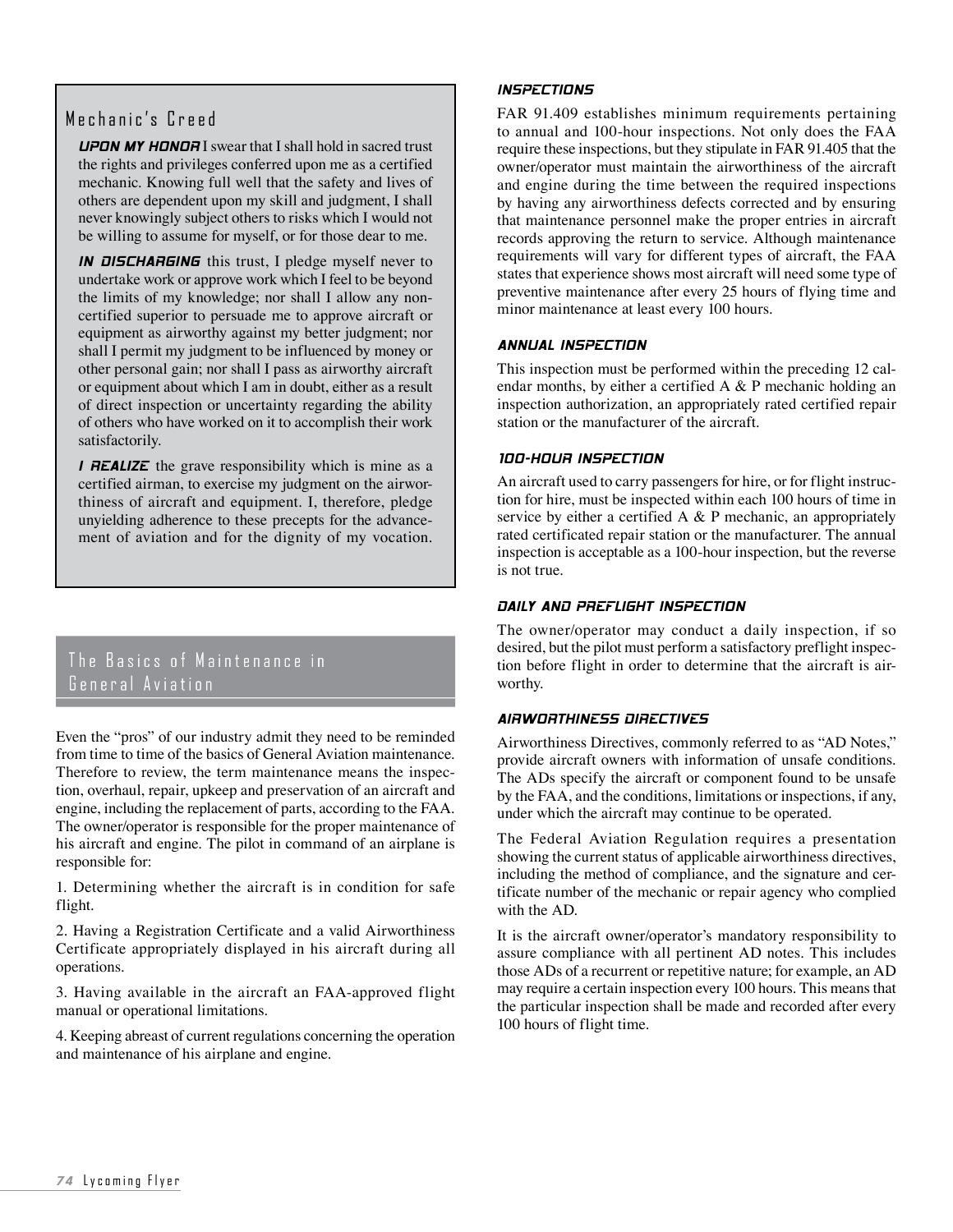#### MANUFACTURER'S SERVICE BULLETINS

The FAA states that whenever an aircraft or engine manufacturer determines, through service experience, that its product may be improved by some modification, or that the service life of its product may be extended by some particular maintenance or repair, that manufacturer may issue a service bulletin. The latter will tell what the trouble is and how to remedy it. The service bulletin is mandatory because it supplements the manufacturer's maintenance manual that is required by FARs. The service bulletin usually addresses those items that affect safety of flight. The Lycoming overhaul manual and all applicable service bulletins and service instructions, used in conjunction with the appropriate operator's manuals, constitute the engine maintenance manual required by the FAA / FAR 43.13. In addition to service bulletins, Lycoming also publishes service instructions and service letters. A service instruction is product information that also becomes a part of the manufacturer maintenance manual, and therefore compliance with these publications by owners and operators is required. The service letter at Lycoming is product information which can be optional to the pilot/owner.

#### PREVENTIVE MAINTENANCE

Preventive maintenance means simple or minor preservation operations and the replacement of small standard parts not involving complex assembly operations. The holder of a pilot certificate issued under FAR 61 may perform preventive maintenance on any aircraft owned or operated by the pilot that is not used in air carrier service or air taxi. All other maintenance, repairs, rebuilding or alternations must be performed by persons authorized to do so by the FAA.

Except as noted under "Preventive Maintenance," all repairs and alterations are classed as either Major or Minor. Major repairs or alterations must be approved and returned to service by an appropriately rated certified repair facility, an A & P mechanic holding an Inspection Authorization or a representative of the FAA. Minor repairs and alterations may be returned to service by an appropriately rated certified A & P mechanic or repair facility.

#### PROGRESSIVE MAINTENANCE

This is a continuous maintenance program whereby the required FAA and manufacturer inspections are accomplished during the most convenient time, while keeping the aircraft in a state of continuous airworthiness.

Several General Aviation airframe manufacturers have established sound Progressive Maintenance programs with FAA approval. Owners and operators are reminded that certain FAA requirements must be met before a Progressive Maintenance program can be used. These requirements are contained in the Federal Aviation Regulations, Part 43, "Maintenance, Preventive Maintenance, Rebuilding and Alteration," and Part 91.409, "General Operating and Flight Rules."

The Progressive Maintenance program has had more appeal where planes for hire are involved (i.e., commuter, air taxi, flight instruction), rather than those privately owned.

#### AIRCRAFT FLIGHT TEST AFTER REPAIR OR ALTERATION

The FAA reminds us that whenever a repair or alteration has been made to your aircraft or engine, the person authorized to return the aircraft to service should decide if the flight characteristics have changed or if operation in flight has been substantially affected. If the decision is affirmative, the aircraft must be flight tested before it may be used to carry passengers in accordance with FAR 91.407. The test pilot must make an operational check of the maintenance performed and log the flight and findings in the aircraft records.

Ask About Reference Publications Before Your Engine is Taken Apart

People who fly should be concerned about the reliability of the aircraft they fly and the engine that powers that aircraft. One key to reliability is regular maintenance by a knowledgeable A & P mechanic. "Knowledgeable" does not necessarily mean the mechanic must have every detail of every job locked in his or her memory. It does mean that the individual should have relevant information readily available and be able to refer to it as needed.

What has been stated above is not just good common sense; it is the law. Aviation mechanics are licensed (certified in aviation terms) under Part 65 of the Code of Federal Air Regulations (FAR). FAR 65.81 (b) states: "A certificated mechanic may not exercise the privileges of his certificate and rating unless he understands the current instructions of the manufacturer, and the maintenance manuals, for the specific operation concerned. Is it possible for anyone to understand current instructions or maintenance manuals if they are not available for reference?

The point which a concerned pilot owner should be thinking about is this  $-$  does my A & P mechanic or maintenance shop have appropriate maintenance publications available for reference? While many maintenance activities do maintain a good reference library, others certainly do not. This can be easily determined from the questions that are asked of Lycoming service representatives who continuously respond to phone calls for help. While the service personnel who are available to provide help when troubleshooting does not readily reveal the source of, or solution to, a problem, their time is being wasted when they are asked to dig out information for a mechanic who has not made the effort to acquire required reference materials. Without these reference materials, the quality of maintenance is open to question.

How can publications that apply to Lycoming reciprocating engines be obtained — and which ones are needed? Starting with the last question, an operator's manual should have enough information to satisfy the needs of the engine owner or pilot. For the maintenance person, what is needed depends on the depth of maintenance to be performed and the particular engine models to be maintained. Once these items have been determined, the latest revision of Lycoming Service Letter No. L114 and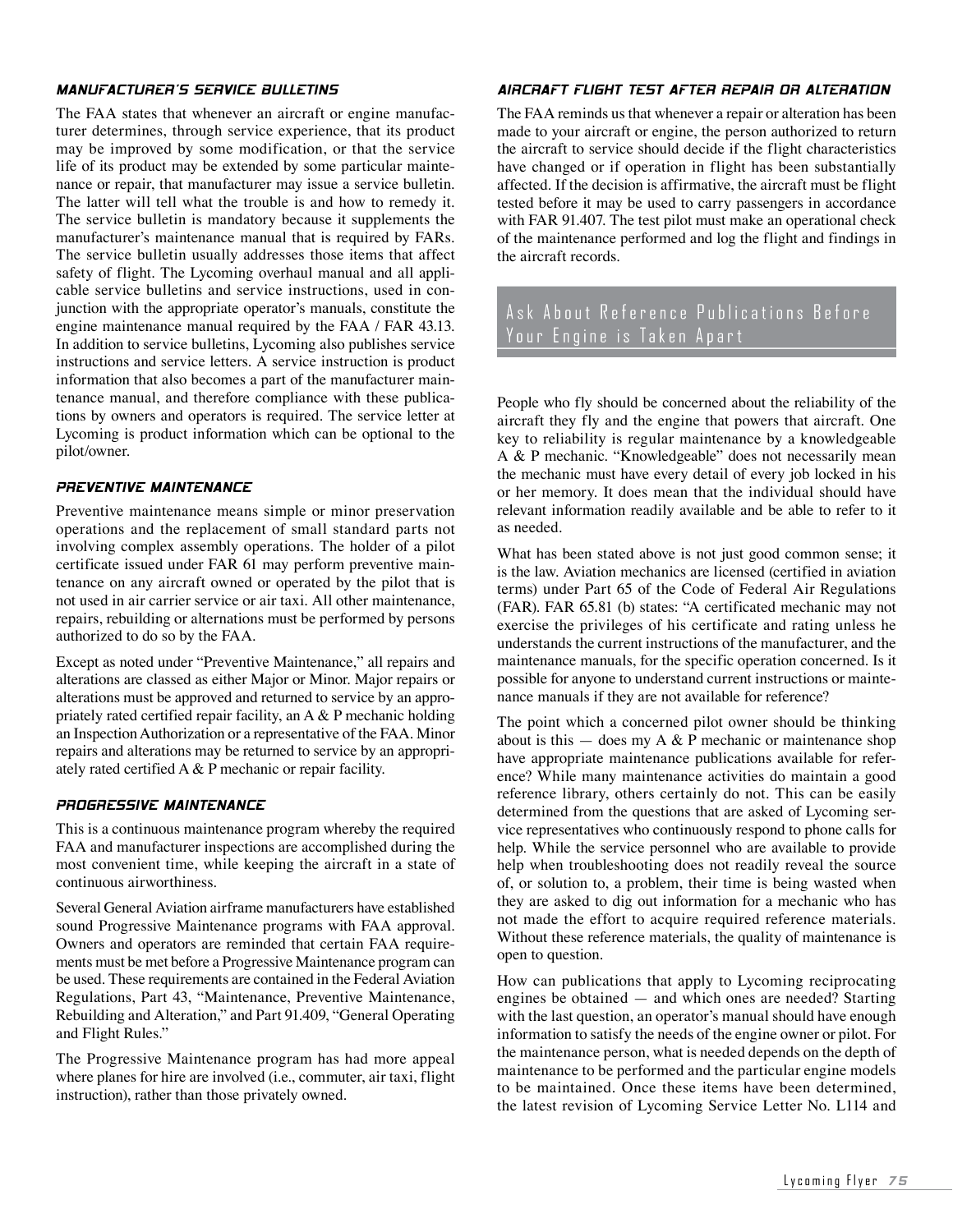SSP303 are guides to all service publications that are available. It lists Lycoming Parts Catalogs and Overhaul Manuals which provide much of the information needed for major work on Lycoming reciprocating aircraft engines. Specialized procedures and amplifying information are provided from time to time in the form of bulletins, letters and instructions. These publications serve as supplements to the Overhaul Manual. Without these publications to provide the latest data published by the manufacturer, the A  $\&$  P mechanic may not be reminded of a required inspection or may be unaware of a new and helpful maintenance technique.

Service bulletins are manufacturer publications that are likely to affect safety of flight. Therefore, a bulletin should be considered to be mandatory by every aircraft owner and by all maintenance personnel. In some cases, a bulletin will become the subject of an FAA Airworthiness Directive (AD). The AD gets very broad distribution to aircraft owners and is also mandatory by law. Because they affect aircraft safety, both the bulletin and the AD should receive the careful attention of all aircraft owners and maintenance personnel.

Service instructions are more routine items, but they do become a supplement to the FAA-required maintenance manual, so their content is both informative and mandatory. When changing spark plugs, for example, a copy of Lycoming Service Instruction No. 1042 provides a listing of recommended and approved spark plugs for each engine model. Use of this reference will ensure that the correct plugs are used.

There is a message here which aircraft owners should consider. Quality of maintenance cannot always be determined beforehand, but the chances for good quality will certainly be better when adequate reference materials are available. The idea of simply asking what reference materials are available in your mechanic's reference library would seem to be a good one. It will encourage the mechanic or maintenance person to acquire and use appropriate reference materials, and it may help aircraft owners to determine the quality of maintenance they will receive.

## Air Filter Maintenance

#### *(Something the pilot should also know)*

Dust or some form of dirt is frequently the principal factor in premature piston ring, ring groove and cylinder wear. If a worn or poorly fit air filter allows as much as a tablespoon of abrasive dirt material into the cylinders, it will cause wear to the extent that an overhaul will be required. Evidence of dust or other dirt material in the induction system beyond the air filter is indicative of inadequate filter care or a damaged filter.

Lycoming Service Instruction No. 1002 addresses the proper maintenance of carburetor air filters, but the information will also apply to fuel-injected engines. One recommendation is keeping ground running to a minimum. It is also recommended that the air filter be cleaned daily when operating in dusty conditions. Otherwise, the filter should be inspected

daily and cleaned as required. If there are any holes or tears in the filter or if it shows signs of deterioration, it should be replaced immediately.

To prevent undesirable combustion chamber wear, follow the instructions outlined in the Aircraft and Engine Operator Manuals on filter maintenance procedures. They will stress such recommendations as inspecting the entire air induction system to preclude the introduction of unfiltered air between the filter and fuel injector or carburetor. The manual also recommends inspecting the carburetor heat door, or the alternate air door, to ensure that they are operating correctly and sealing properly. Any accumulation of dirt and dust in or near the entrance of the alternate air door or carburetor heat door, will be drawn into the engine if the above doors are opened. Subsequently, aircraft parked or stored in dusty areas should have the unfiltered section of the induction system ahead of the air door examined and cleaned, if dirty, before use.

## **Oil and Your Engine**

There are two basic types of FAA-approved aviation oils used in general aviation aircraft piston engines.

- 1. Straight mineral
- 2. Ashless dispersant (AD)

Many Lycoming engines use straight mineral oil for "break-in" purposes with a new, rebuilt or overhauled engine. The operators should then switch to AD oil after "break-in" has been accomplished. In those engines that use straight mineral oil beyond the normal break-in period (25 to 50 hours), a later switch to AD oil should be done with caution as loosened sludge deposits may clog oil passages. Oil screens must be checked after each flight until clots of sludge no longer appear.

Those Lycoming engines that are to be broken in with AD oil include all turbocharged models, the O-320-H and the O/LO-360-E.

Since modern FAA-approved ashless dispersant oils already include additives that make them superior to straight mineral oil, the use of additional oil additives in Lycoming engines has been very limited. The only additive approved by Lycoming is Lycoming part number LW-16702, an anti-scuffing, anti-wear oil additive. The policy governing use of this oil additive is spelled out in the latest revisions of Service Bulletins 446 and 471, and in Service Instruction 1409. These publications approve the use of LW-16702 for all Lycoming reciprocating engines except those that utilize a friction-type clutch and a common engine oil system for the transmission and clutch assembly. The use of LW-16702 is required in certain engine models. These models are the 0-320-H, O-360-E, LO-360-E, TO-360-E, LTO-360-E, TIO and TIGO-541.

Clean engine oil is essential to long engine life, and the full-flow oil filter is an added improvement over older methods of filtration. Generally, service experience has shown that the use of external oil filters can increase the time between oil changes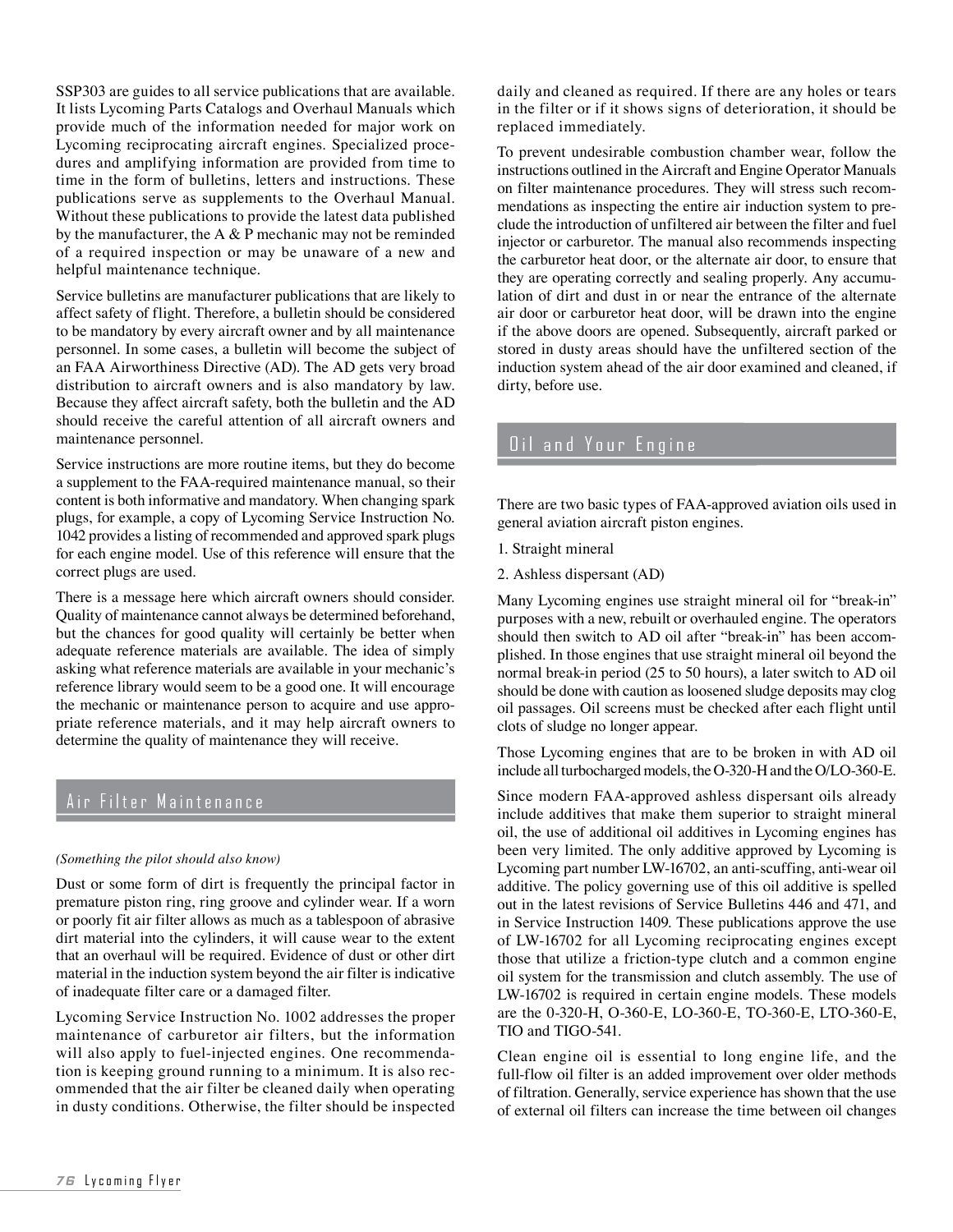provided filter elements are replaced at each oil change. **However, operation in dusty areas, cold climates and where infrequent flights with long idle periods are encountered will require proportionately more frequent oil changes despite use of the oil filter.** The oil and oil filter element should be routinely replaced after each 50 hours of engine operation, and the filter should be cut open in order to examine the material trapped in the filter for evidence of internal engine damage. In new or recently overhauled engines, some small particles of metallic shavings might be found, but these are not dangerous. Metal found after the first two or three oil changes should be treated as an indication that a serious problem is developing and a thorough investigation should be undertaken. The oil filter does not remove contaminants such as water, acids or lead sludge from the oil. These contaminants are removed by changing the oil.

The oil filter is even more important to the high compression or higher-power engine. Some of the aircraft manufacturers have had good success in the small, lower-compression, four-cylinder engines without using a full-flow filter. Generally speaking, these engines are also able to achieve their expected overhaul life as long as oil is consistently changed, and operation and maintenance is accomplished in accordance with the airframe and engine manufacturer's recommendations.

The latest revision to Lycoming Service Instruction 1014 gives recommendations for lubricating oils, oil change intervals and engine break-in. Pilots and mechanics should know what weight, type and brand of oil is being used in the engine being serviced. At each oil change, this specific information should be recorded in the engine logbook. Except as a temporary measure in an emergency, different oils should not be mixed. Consistent indiscriminate mixing of oils may create high oil-consumption problems or clogged oil control rings and oil screens.

Oil consumption is a very important engine health trend to monitor. The operator and maintenance people should know the general history of oil consumption during the life of the engine. It is typical of an engine during seating of new piston rings that oil consumption may be erratic or high; but after the rings are seated, generally within the first 25 to 50 hours, oil consumption should level off below the maximum limits established by the manufacturer. Later, during the life of the engine, if there is a noticeable increase of oil consumption within a 25-hour period, this could be a possible danger signal and calls for an investigation. The oil screens and filter should be carefully observed for signs of metal. Maintenance personnel should take a compression check of the cylinders, using differential pressure equipment and also look inside the cylinders with a borescope or gooseneck light to detect any unusual conditions.

## Oil and Filter Change Recommendations

It has often been said that regular doses of clean, fresh oil provide the least expensive maintenance an owner can give an engine. Lycoming Service Bulletin No. 480 makes these specific recommendations for oil changes under normal operating conditions:

A. 50-hour interval oil change and filter replacement for all engines using a full-flow oil filtration system.

B. 25-hour interval oil change and screen cleaning for all engines employing a pressure-screen system.

C. Even if the aircraft is flown only a few hours, a total of four months maximum between changes for both systems listed under "A" and "B."

## More About Oil and Your Aircraft Engine

The earlier article, "The Oil and Your Engine," was so well received that an expansion of the subject was deemed appropriate. In the previous article, we listed the two basic types of oil used in general aviation aircraft piston engines as **straight mineral** and **ashless dispersant** (AD). We also stressed the importance of clean oil in achieving good engine life, and oil consumption as an indication of engine health was another important item discussed.

Continuing our consideration of the oil and the aircraft engine, the primary purpose of a lubricant is to reduce friction between moving parts. Another responsibility of the oil is to help cool the engine. As it circulates through the engine, the oil absorbs heat. Pistons and cylinder walls are especially dependent on the oil for cooling. In addition to reducing friction, the oil acts as a cushion between metal parts. The oil also aids in forming a seal between the piston and the cylinder wall to prevent leakage of gases from the combustion chamber. Oils likewise help reduce wear by picking up foreign particles and carrying them to a filter where they are removed.

Using a direct-drive, wet-sump Lycoming power plant as an example, we can describe the basic lubrication system of these less complex aircraft engines. A more detailed description may be found in the Overhaul Manual. In a wet-sump engine, the oil is contained in the engine sump as opposed to a dry-sump power plant where the oil is in an external oil tank located perhaps in the wheel well or the rear of the aircraft engine nacelle. In a dry-sump engine, the oil is drawn from the oil tank and pumped throughout the engine by the pressure section of the oil pump, and then returned to the oil tank by the scavenge section of the oil pump. The other basic parts of the oil system are very similar to those used in the direct-drive, wet-sump Lycoming power plants.

In the wet-sump engine, the oil pump draws oil from the rear of the sump through the suction screen and sends it to the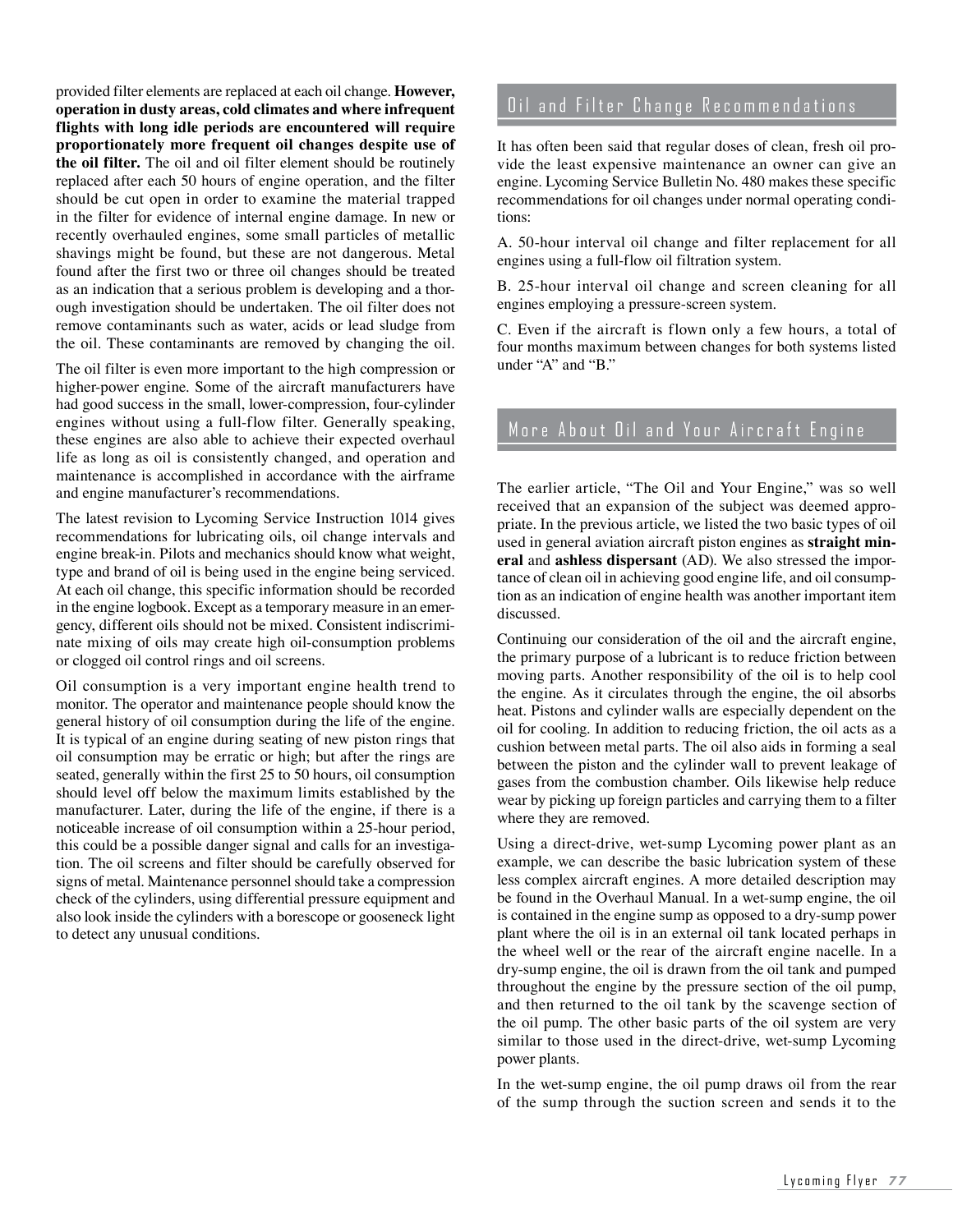**oil-pressure screen.** A **bypass valve** in some models is located between the pressure side of the oil sump and the oil screen. It permits unfiltered oil to bypass the screen and enter the engine when the oil filter is clogged or during a cold start. The spring loading on the bypass valve allows the valve to open before the oil pressure collapses the screen, or in the case of cold congealed oil, it provides a low-resistance path around the screen. It is felt that dirty oil in an engine is better than no lubrication at all. Most oil systems offer as optional or standard a **thermostatic bypass valve** in this same location which also contains a pressure-relief feature to bypass the cooler in case it is clogged. As the name implies, this unit regulates the temperature of the oil by either running it through the oil cooler if it exceeds a preset temperature, or bypassing the oil cooler if the oil temperature is lower than the thermostatic bypass setting.

Continuing its travel, the oil next encounters a **pressure-relief valve.** The latter regulates the engine oil pressure by allowing excessive oil to return to the sump. The oil continues its travel through drilled passageways throughout the system and finally returns by gravity to the oil sump where it begins the journey all over again.

Thus the principal units in the typical **wet-sump** engine are: a sump of sufficient size to contain the necessary amount of oil, an engine oil pump, oil cooler and bypass valve, pressure screen and bypass valve, pressure-regulating valve, oil pressure and temperature instruments in the cockpit, an oil-sump drain, a filler neck to put oil in the engine, a dip stick to measure the amount of oil and a suction oil screen. The full-flow oil filter is optional on the small four-cylinder power plants, but is now recommended for all engines.

We need screens and filters in the oil system to keep the oil clean as it circulates through the engine. If the oil is contaminated, it carries that contamination as it circulates. We also need an oil cooler for most engines so that the oil temperature may be kept within prescribed limits, and the oil is able to perform its function efficiently. Of course, there is more to an oil system than this brief description. But for the operator who need not be a **mechanic**, this basic information can be helpful.

The oil companies tell us the basics about their product. Viscosity of oil is **resistance to flow.** An oil which flows **slowly** has a high viscosity. If oil flows **freely,** it has a **low** viscosity. Unfortunately, viscosity of oil is affected by high or low temperatures. At belowfreezing temperatures, some high-viscosity oils become virtually solid, which makes circulation and lubrication impossible. But no matter what viscosity oil is used, when the outside temperature is 10˚ F or lower, preheating a Lycoming engine is recommended before attempting to start the engine, or damage to the power plant may result. Lycoming does not approve the use of oil dilution for cold-weather operation of its engines. It is extremely important that only oil in the grade recommended by Lycoming be used.

To simplify the selection of oils, they are classified under an SAE (Society of Automotive Engineers) system, that divides all oils into groups as follows:

|                     | Commercial Commercial Military |           |  |
|---------------------|--------------------------------|-----------|--|
| <b>Aviation No.</b> | SAE No.                        | Spec. No. |  |
| 65                  | 30                             | 1065      |  |
| 80                  | 40                             | 1080      |  |
| 100                 | 50                             | 1100      |  |
| 120                 | 60                             | 1120      |  |

If you are looking for a can of 30-weight aviation oil and it has the number 65 on it, then it is 30 and also 1065 under the Military Spec. If it has a more complete designation with the letter "W" added, then 30W indicates the viscosity (grade) of oil; it does not indicate quality or other essential characteristics. Generally speaking, any FAA-approved aviation oil on the market does a good job, but it is recommended that the latest revision to Lycoming Service Instruction No. 1014 be consulted to determine the appropriate grade to be used.

Multiviscosity oils have also been added to the field of aviation products. These oils cover a broad band of viscosity levels, and a number of them are approved by the latest revision to Lycoming Service Instruction 1014. These aviation-grade, ashless dispersant (AD) oils have some definite advantages when used during cold weather. Because they flow more easily in cold temperatures, starting the engine is easier, and lubrication of engine components gets started more quickly. Unfortunately, the additives that make these oils capable of operation at all temperatures also tend to form carbon products during hot-weather operation when the oil usually runs at the high end of the temperature spectrum. These products may settle out in the valve guides and contribute to sticking valves. Therefore each owner or operator should consider the type of operation the aircraft is used for and take advantage of the qualities offered by multiviscosity oils while avoiding their use if it may be the cause of potential problems.

Before we conclude our discussion, we want to remind our readers of a couple of miscellaneous, but important, related items. On multiengine aircraft, each engine issupplied with oil from its own complete and independent system. Another reminder — every engine has a breather that can be considered part of the oil system. If the engine does not have special provisions for aerobatic flight, and is flown inverted, the oil will be lost out the breather and a serious engine failure may result. We definitely recommend that engines not built for aerobatic flight should not be flown inverted.

In summing up this brief supplemental bit of information about the oil and your engine, remember that it was not intended as instruction as detailed as the knowledge required of a mechanic. But we think you will agree that the "Typical Pilot" should know more about an aircraft engine than the "Typical Driver" knows about an automobile engine — the penalty for not knowing the basics is greater in aviation.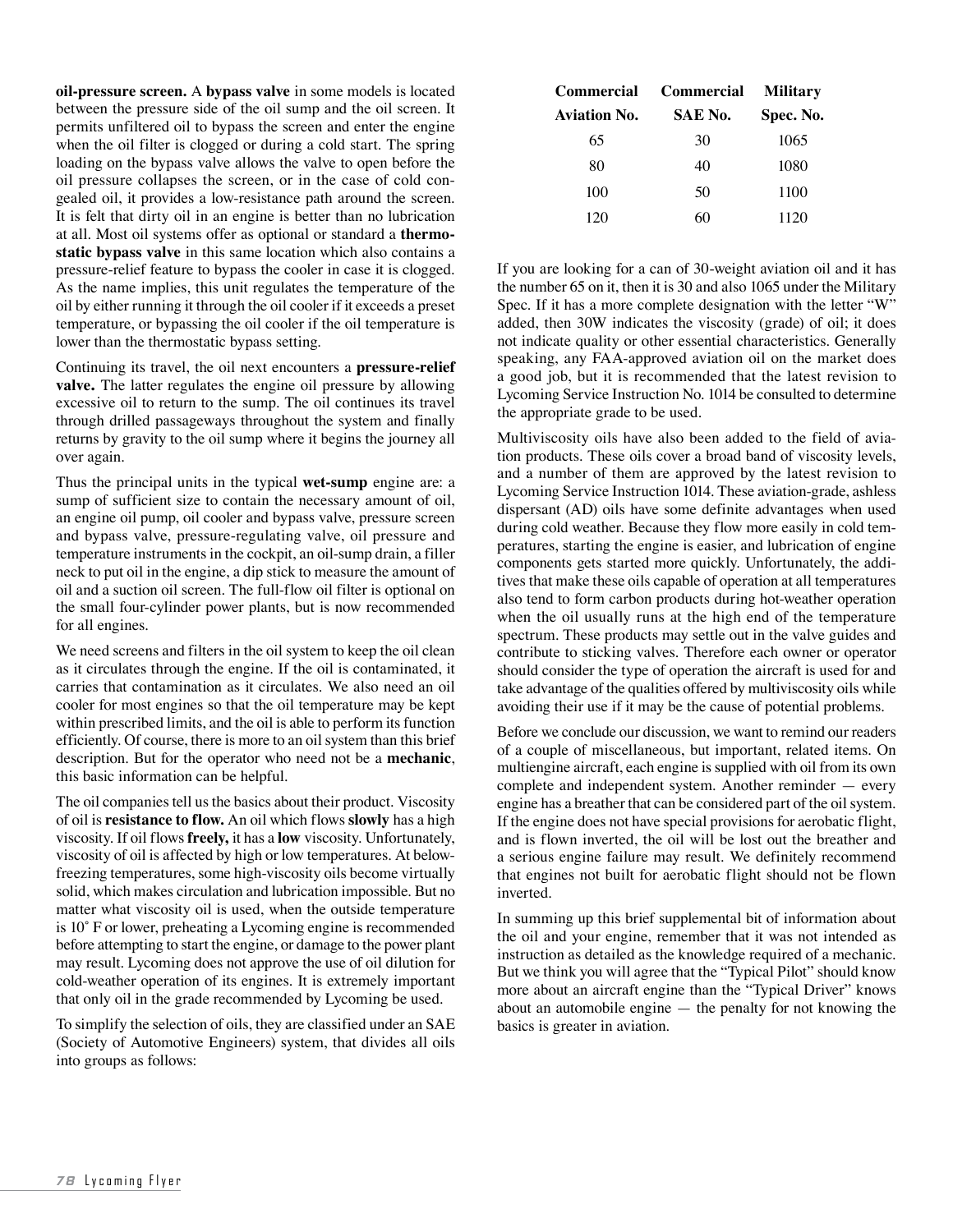## Maintaining Oil Levels of Wet Sump Engines

In order to avoid confusion over wet-sump engines, we are listing examples of them for clarification so that operators, line crews and maintenance personnel can properly check oil. The following aircraft and engine models carry a capacity of six quarts of oil:

| <b>Aircraft Model</b>    | <b>Engine Model</b> |
|--------------------------|---------------------|
| Cessna Skyhawk 172N      | $O-320-H2AD$        |
| Cessna 152               | $O-235-I.2C$        |
| Piper Tomahawk           | $O-235-I.2C$        |
| Beech Skipper            | $O-235-I.2C$        |
| Piper Seminole (Twin)    | O-360-E1A6D         |
| Grumman American Trainer | 0-235-020           |

In addition to the aircraft listed previously, there are others in lesser numbers using these and other engine models with a six-quart oil capacity. In order to be sure what an engine requires, consult the Pilot's Operating Handbook.

One problem reported to us concerning the six-quart capacity engines has been that of overfilling the engine with oil. By referring to the Pilot's Operating Handbook, the pilot will not confuse his engine with those wet-sump power plants that have a capacity of eight quarts of oil.

The Pilot's Operating Handbook for the Cessna models 152 and 172N Skyhawk have the following information concerning the engine oil:

"Capacity of Engine Sump — 6 quarts. Do not operate on less than 4 quarts. To minimize loss of oil through breather, fill to 5-quart level for normal flights of less than 3 hours. For extended flight, fill to 6 quarts. These quantities refer to oil dip stick level readings. During oil and oil filter changes, one additional quart is required when the filter is changed."

The Pilot's Operating Handbook forthe Piper PA-44-180 Seminole states as follows concerning oil requirements:

"The oil capacity of the Lycoming engines is 6 quarts per engine with a minimum safe quantity of 2 quarts per engine. It is necessary that oil be maintained at full (6 quarts) for maximum-endurance flights."

The phrase  $-$  "a minimum safe quantity of 2 quarts per engine" — should be explained. If the operator checked oil after a flight and found less than 2 quarts in the engine, it is quite probable that engine damage has resulted. No flight should be started with only 2 quarts of oil in the sump.

Pilots and mechanics should not confuse the models just discussed with other Lycoming four-cylinder, wet-sump engines that hold a maximum of 8 quarts of oil. There is no change in our recommendations when checking oil for the latter. During normal routine flying, oil levels are best maintained at the 6- to 7-quart level.

Don't forget — when in doubt, consult the Pilot's Operating Handbook.

## Tips for Changing Your Spin-on Oil Filter

Many of the aircraft engines produced today are equipped with full-flow, spin-on oil filters. For long engine life, it is necessary to change both the oil and the filter at regular intervals. The information we receive indicates that problems are sometimes encountered because proper procedures are not followed when changing the spin-on filter. Therefore, it is appropriate to provide a few tips from a current service instruction.

The hardware that adapts many Lycoming engines for use of the spin-on oil filter includes an oil filter adapter (Lycoming Part Number 15047) and a converter kit (Lycoming Part Number LW-13904). Not all engines use the oil filter adapter because the accessory housing on some models is machined to take a converter kit and a spin-on filter. The kit includes a converter plate that has a gasket permanently glued to the plate; this gasket seals the plate on the side that faces the engine. If the spin-on filter seats too tightly against the opposite side of the plate when it is installed, the converter plate gasket may be slightly damaged when the oil filter is subsequently removed. This damage could result in oil leakage.

To prevent damage to the converter-plate gasket, the oil-filter gasket should be lubricated with a thin coating of Dow Corning Compound (DC-4) before the filter is installed. The filter should then be installed and hand-tightened until the seating surface makes contact with the lubricated gasket. The filter should then be turned with a torque wrench until a torque of 18-20 foot pounds is reached. The 20-foot pound maximum torque should not be exceeded.

The oil filter element should normally be replaced each 50 hours of engine operation. **Before discarding the element of the full-flow filter assembly, an examination of the filter element should be accomplished.** This examination is very important to flight safety, but recent reports indicate that some mechanics are not doing this check for metal that would warn of a developing engine problem and possible catastrophic failure. The full-flow, spin-on filter may be opened by use of Champion tool CT-470 or Airwolf AFC-470-I. This tool is absolutely essential if the job is to be done correctly. The element is then removed from the filter, and filter material is cut from the end caps. Carefully unfold the element, and examine the material trapped in the filter. In new or newly overhauled engines, some small particles of metallic shavings might be found, but these are generally of no consequence and should not be confused with particles produced by impacting, abrasion or pressure. Evidence of metal contamination found in the filter element requires further examination to determine the cause. (See Suggestions if Metal is Found...)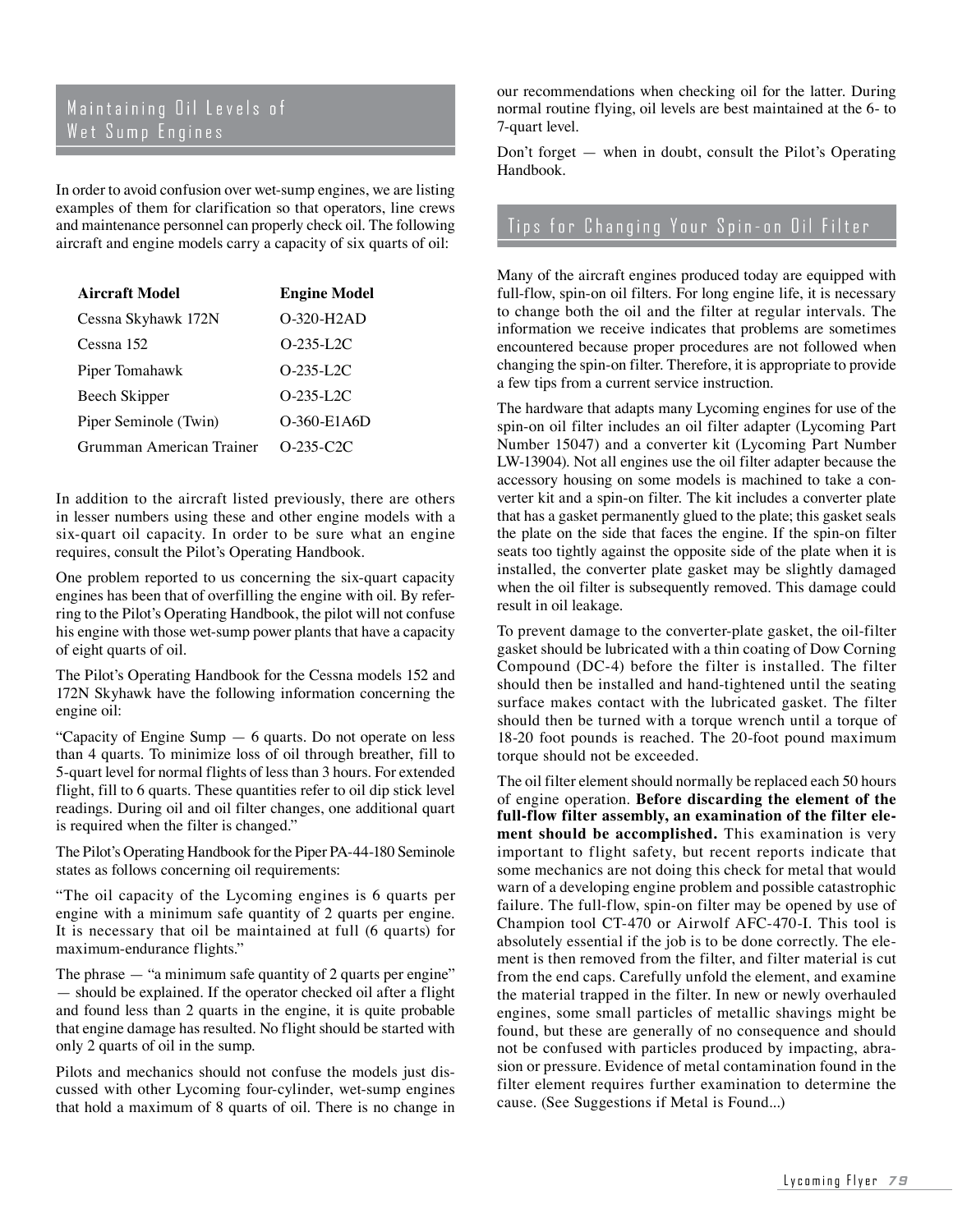After the filter element has been replaced and properly torqued, the lockwire must be replaced and the engine run to check for oil leaks.

Lycoming Service Publication SSP-885-1 provides information about the installation of engine-mounted oil filters.

## Suggestions if Metal is Found in the Screens or Filter

Because the failure to look for metal in the screens and filter, or ignoring what is found, can lead to catastrophic engine failure, we'll attempt a logical approach to the proper action to be taken when metal shows up in the oil screen or oil-filter cartridge.

The lack of printed matter on this subject may be due to the difficulty in adequately describing types and amounts of metal. It's like asking for a precise measurement and getting the answer, "why it's 25-thousandths plus a little bit." Therefore, what follows are meant to be general guidelines, but each case must be considered as an individual one. Lycoming does not consider this discussion a technical bulletin, but merely a source of generally helpful information.

#### GENERAL INFORMATION

1. On small amounts of shiny flakes or small amounts of short hair-like bits of magnetic material. Experience has shown that engines are sometimes pulled unnecessarily.

**2. Don't panic** if it's a low-time engine. A few bits of metal left from manufacturing are not too uncommon in the oil screen or filters on new, rebuilt or overhauled engines.

**3. Don't panic** again, if it's a low-time engine, it may be a replacement for one that had previously suffered a structural failure. The metal may have just been dislodged from some hiding place in the oil cooler, oil lines or oil tank.

4. Item 3 brings up the importance of properly cleaning all items transferred from a failed engine to a replacement engine. On drysump engines, don't overlook cleaning of the oil tank. Oil coolers and oil lines should be cleaned by a proven method or replaced.

5. In some rare cases where the pleated cylindrical-type oilscreen is used, the screen itself may be making metal. Closely inspect the end of the internal relief valve ball. If the ball is deformed, this may be the culprit. Replace the screen assembly.

6. In cases where metal shows up in the filter of a factory engine that is under warranty, and its origin is unknown, the metal may be forwarded to the Lycoming factory for inspection. In all cases, the factory Product Support Department should be called before the material is shipped.

#### EXAMPLES:

1. Several pieces of shiny flake-like, nonmagnetic, or several short hair-like pieces of magnetic material — place aircraft back in service and again check oil screen or filter in 25 hours.

2. As in Item 1, but larger amount, such as 45-60 small pieces — clean screen, drain oil and refill. Run engine on ground for 20-30 minutes. Inspect screen. If clean, fly aircraft for 1 to 2 hours and again inspect screen. If clean, inspect screen after 10 hours of flight time.

#### NOTE **— In cases one and two, we are determining whether the small amount of metal was a "one shot and done deal" (not entirely uncommon).**

3. Chunks of metal ranging in size of broken lead pencil point or greater. Remove suction (sump) screen as large pieces of metal may have fallen into the sump. In any event, ground aircraft and conduct investigation. A mixture of magnetic and nonmagnetic material in this case often times means valve or ring and piston failure. Removing bottom spark plugs usually reveals the offending cylinder.

4. Nonmagnetic plating averaging approximately 1/16" in diameter; may have copperish tint. Quantity found  $-$  ¼ teaspoonful or more; ground aircraft and investigate. If origin can't be determined and this is a factory engine (not a field overhaul) that is under warranty, mail metal to Lycoming factory for analysis, to the attention of Product Support.

5. Same as Item 4, but may be slightly larger in size and minus copperish tint. On direct-drive engines, propeller action may be impaired. Ground aircraft. If origin can't be determined and it is a factory engine under warranty, mail material to Lycoming, to the attention of Product Support.

6. Nonmagnetic metal brass or copperish colored. Resembles coarse sand in consistency. Quantity of ¼ teaspoonful or more — ground aircraft. If origin can't be determined and it is a factory engine under warranty, mail metal to Lycoming, to the attention of Product Support.

7. Anytime metal is found in the amount of  $\frac{1}{2}$  teaspoonful or more, it is usually grounds for engine removal. An exception should be where problem is confined to one cylinder assembly (rings, valves, piston, cylinder). In this case, if the entire engine does not appear to be contaminated, the offending cylinder assembly kit may be replaced. After corrective action is completed, conduct the routine ground running and screen inspection as previously described in Item 2.

8. If any single or several pieces of metal larger than previously mentioned are found, magnetic or nonmagnetic, ground aircraft. If this is a factory engine under warranty, and origin of the metal contamination cannot be determined, a call may be made to the Lycoming Product Support Department. A good description of the metal may result in placing its origin. When phoning Lycoming or when returning metal removed from engines, supply the complete engine model designation, serial number, history of engine, oil temperatures, oil pressures and any odd behavior of the engine on the ground or during flight.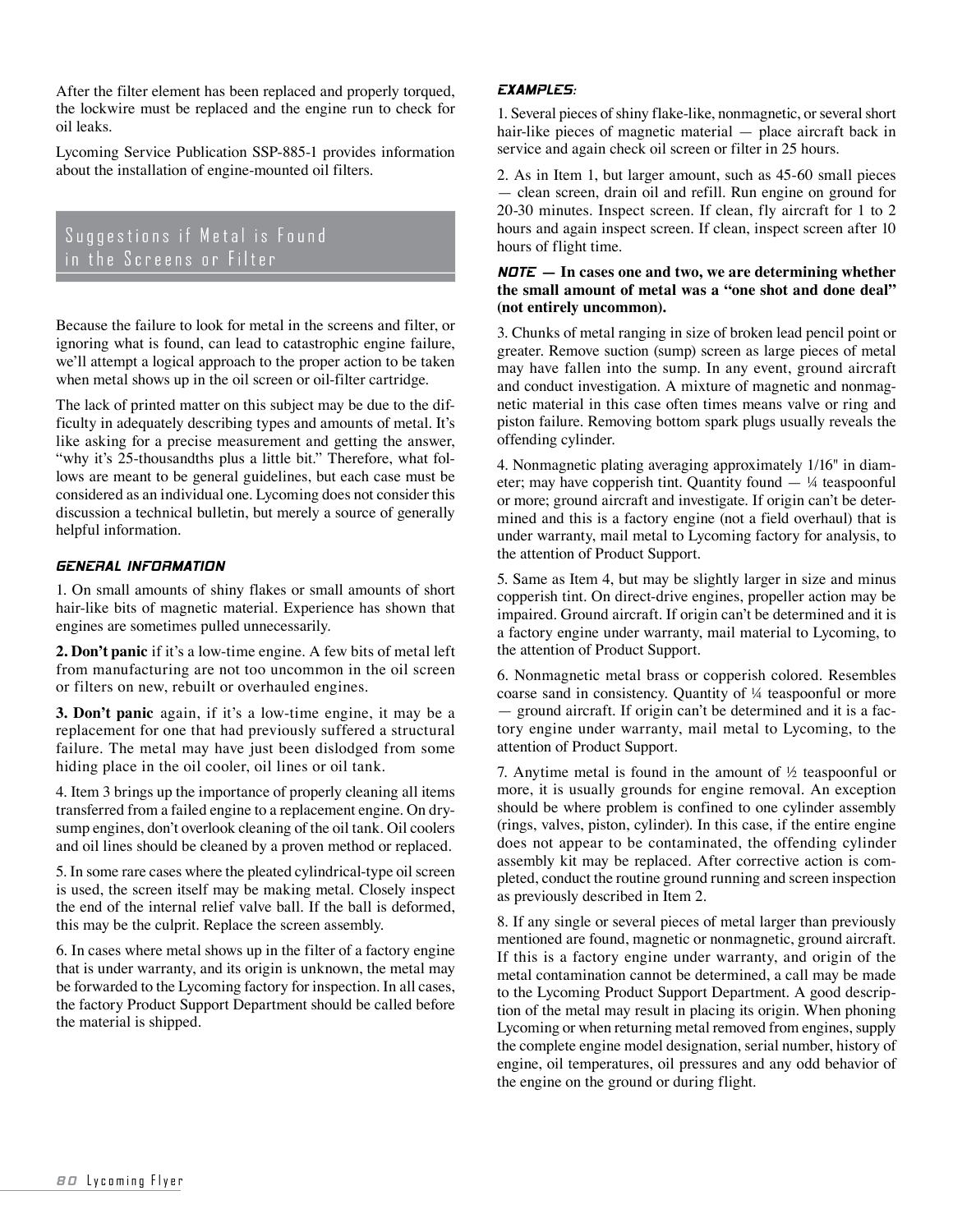NOTE **— Metal samples for analysis can only by accepted if the engine from which the sample is taken is a new, rebuilt or overhauled engine from the Lycoming factory and it is still under warranty. Engines overhauled by other facilities may have parts that cannot be identified by analysis at Lycoming.**

#### POSTSCRIPT:

As an important postscript to "Suggestions if Metal is Found in the Screens or Filter," factory personnel have become concerned over unnecessary engine removals because metal was found in a replacement engine after a prior malfunctioning engine was removed. These unfortunate engine removals were largely caused by maintenance personnel failing to thoroughly flush and clean all aircraft oil system components. Because of the difficulty of removing contamination from an oil cooler, it is strongly suggested that a new oil cooler be used with the replacement engine when an engine is removed because it failed. As a reminder that it is essential to remove metal contamination from the oil system, the factory Product Support Department now sends the following tag with every service engine leaving our factory:

#### IMPORTANT

Before installing this replacement engine, all aircraft oil system components, oil coolers, lines and supply tanks, where used, must be thoroughly cleaned for contamination. Lycoming will not be held responsible for contamination to this newly installed engine.

Product Support Department

Lycoming

Williamsport, PA 17701

# Safety Tip - Sealant Use

The latest revision of Lycoming Service Instruction No. 1125 specifies POB No. 4 Perfect Seal and silk thread as the generally used items for sealing crankcase finished parting surfaces that do not employ gaskets. Two other products, RTV-102 or LOCTITE-515 applied as a very thin film without silk thread, may be used as alternate materials for sealing crankcase parting surfaces. Other sealants have not been tested and approved for this purpose, and NONE are approved for other uses in the assembly of Lycoming engines. Improper use of these and other sealing compounds can create serious problems.As an example, a red-colored sealant was used by a mechanic to hold the pressure-screen gasket in place. As the material solidified, pieces broke loose and eventually blocked the engine's small oil passages causing oil starvation and engine failure. The bottom line: Only use those sealant materials approved by the Lycoming Overhaul Manual and other service publications, and only use them for approved purposes.

# Understanding Engine Color Codes

Hundreds of Lycoming engines leave the factory monthly and are marked with a variety of colors on each cylinder. These colors have a definite meaning and provide valuable information about the engine. Questions concerning these colors and their meanings have been asked by many owners and maintenance personnel.

In the past, color coding of cylinders was confined to colored bands around the base of each cylinder. Today, new methods of painting (enameling) engines, and a need for quick, easy engine identification were instrumental in changing color code location.

The factory color code, a large painted stripe, is now located on the cylinder head between the push rods from the spark plug boss to bottom of the cylinder head. Additional color coding has been added to identify cylinders requiring long-reach spark plugs versus short-reach spark plugs. Location of spark plug identification color code is between the spark plug boss and rocker box.

#### COLOR CODE FOR CYLINDER IDENTIFICATION

Location — Between push rods on cylinder head, or band around base of cylinder barrel.

Engine gray or unpainted — Standard steel cylinder barrels.

Orange stripe — Chrome-plated cylinder barrels.

Blue stripe — Nitride-hardened cylinder barrels.

\*Green stripe — Steel cylinder 0.010 oversize.

\*Yellow stripe — Steel cylinder 0.020 oversize.

\*Color code applicable only to engines overhauled in the field. Lycoming does not sell oversize cylinders.

#### COLOR CODE FOR SPARK PLUG IDENTIFICATION

Location — Fin area between spark plug and rocker box.

Engine gray or unpainted — Short-reach spark plugs.

Yellow — Long-reach spark plugs.

Caution — Use only approved spark plugs for all models of Lycoming engines. See latest revision of Service Instruction No. 1042 for approved spark plugs.

## Reciprocating Engine Break-in and **Oil Consumption Limits**

*We receive many questions about engine break-in. To respond to these questions, a complete reprint of Service Instruction 1427B is included here.*

This information applies to all fixed-wing and rotary-wing aircraft with horizontal installation of Lycoming reciprocating aircraft engines. The appropriate action should be taken: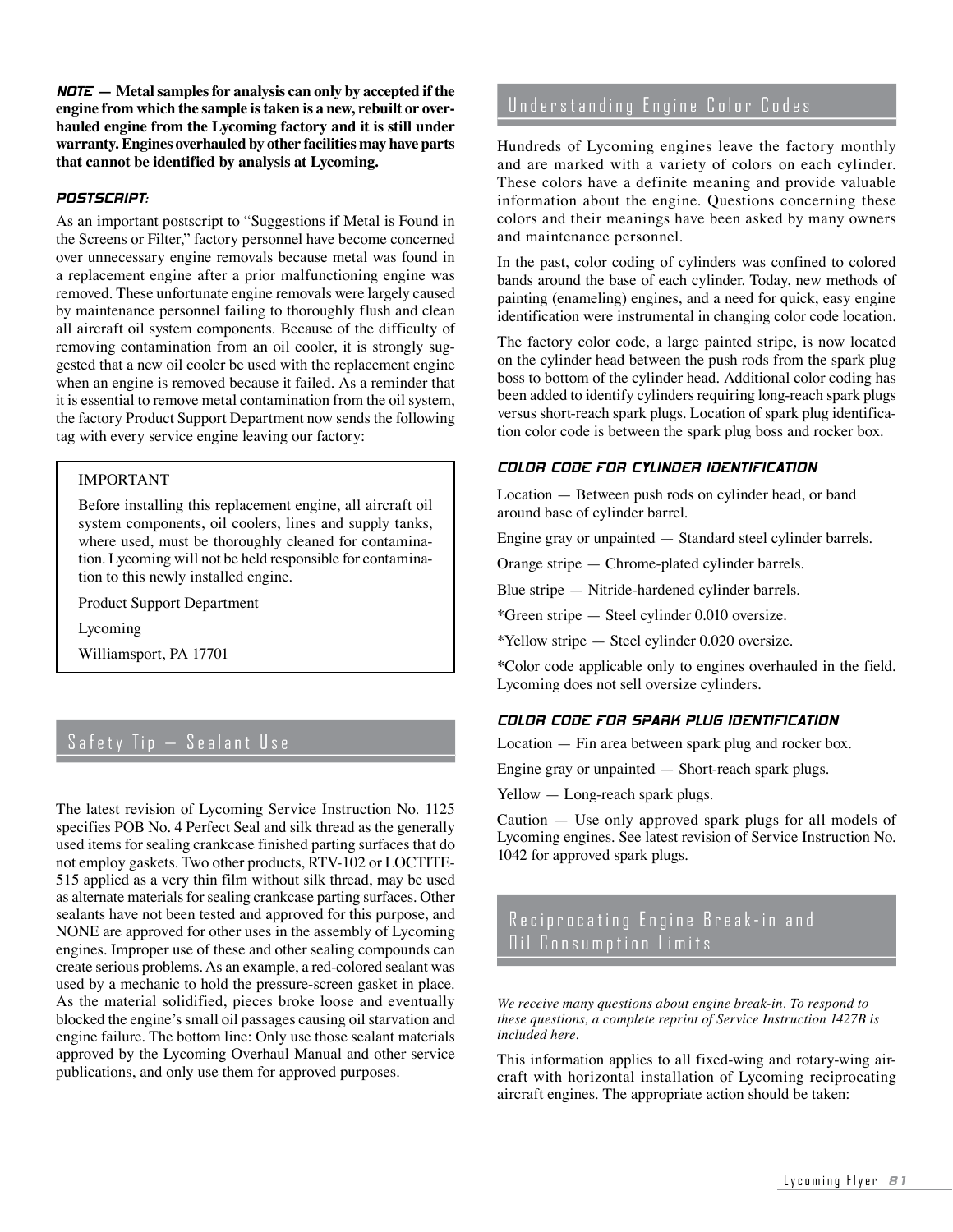1. When installing factory overhauled, rebuilt or new Lycoming engines.

2. After field overhaul (field-overhauled engine or engine with piston ring change after one or more cylinders are honed or replaced).

3. When one or more cylinders have rings replaced or cylinders are replaced (requiring new rings).

#### NOTE **— All engines that have had initial run-in conducted in a test cell (including all Lycoming factory new, rebuilt and overhauled) should proceed directly to the FLIGHT TEST section of this Service Instruction that is applicable to your aircraft.**

Ideally, a newly overhauled aircraft engine should be tested in a test cell where operating conditions can be closely monitored. If the engine is test-cell run, the engine must have intercylinder baffles in place, cooling shroud and club propeller to provide engine RPM requirements. Where a test cell is not available, the engine should be tested on a test stand with a club propeller and a cooling shroud. However, it is not always convenient to test an engine in this manner.

If a test cell or a test stand is not available, an engine should be properly tested after it has been installed in the aircraft. If the engine is run in the aircraft, it should still use a club propeller for proper airflow cooling. However, the aircraft propeller may be used. In either case, the intercylinder baffles must be in place. The engine to cowling baffles must be new or in good condition to assure proper cooling airflow differential across the engine. The cylinder head temperature gage, oil temperature gage, oil pressure gage, manifold pressure gage and tachometer must be calibrated to assure accuracy.

The purpose of a test cell or ground run test if done in the aircraft is to assure that the engine meets all specifications, RPM, manifold pressure, fuel flow and oil pressure. The oil cooler system must hold oil temperatures within limits shown in applicable Lycoming Operator's Manuals.

NOTE **— Extended ground operation can cause excessive cylinder and oil temperatures. Prior to start of a ground run, the oil cooler system should be inspected for metal contamination and be free from air locks. When the engine oil is at operating temperature, oil goes through cooler first, then through the oil filter. If a previous engine failed, the oil cooler, propeller and governor may be contaminated and should be replaced or cleaned and inspected by an approved repair facility.**

The purpose for engine break-in is to set the piston rings and stabilize the oil consumption. There is no difference or greater difficulty in seating the piston rings of a top-overhauled engine versus a complete engine overhaul.

NOTE **— The maximum allowable oil consumption limits for all Lycoming aircraft engines can be determined by using the following formula:**

#### **.006 X BHP X 4 7.4 = Qt/Hr.**

The following procedure provides a guideline for testing a newly overhauled engine that is mounted in the aircraft. Information on the "ground run after top overhaul or cylinder change with new rings" and the "flight test after top overhaul or cylinder change with new rings" procedures are published in the applicable Lycoming Operator's Manual.

#### **I. FIXED WING**

#### A. Preparation for test with engine installed **IN AIRCRAFT**

1. Pre-oil the engine in accordance with latest edition of Service Instruction No. 1241.

2. It is particularly important that the cylinder head temperature gage, oil temperature gage, oil pressure gage, manifold pressure gage, and tachometer be calibrated prior to testing.

3. Engine accessories, such as the fuel pump, fuel-metering unit, and magnetos, should be overhauled in accordance with accessory manufacturer's recommendations, or replaced with new units before testing engine. This applies to overhauled engines only.

#### CAUTION **— Check that all vent and breather lines are properly installed and secured as described in the airframe maintenance manual.**

4. Install all intercylinder baffles. Install all airframe baffles and cowling.

5. For optimum cooling during ground testing, a test club should be used. Where this is not possible, the regular flight propeller can be substituted but cylinder head temperature must be monitored closely.

#### B. Ground test

1. Face the aircraft into the wind.

2. Start the engine, and observe the oil pressure gage. If adequate pressure is not indicated within 30 seconds, shut the engine down and determine the cause. Operate the engine at 1000 RPM until the oil temperature has stabilized or reached 140˚ F. After warmup, the oil pressure should not be less than the minimum pressure specified in the applicable operator's manual.

3. Check magneto drop-off as described in the latest edition of Service Instruction No. 1132.

4. Continue operation at 1000/1200 rpm for 15 minutes. Ensure that cylinder head temperature, oil temperature and oil pressure are within the limits specified in the operator's manual. Shut the engine down, and allow it to cool if necessary to complete this portion of the test. If any malfunction is noted, determine the cause and make the necessary correction before continuing with this test.

5. Start the engine again, and monitor oil pressure. Increase engine speed to 1500 RPM for a 5-minute period. Cycle propeller pitch, and perform feathering check as applicable per airframe manufacturer's recommendation.

6. Run engine to full-static, airframe-recommended power for a period of no more than 10 seconds.

7. After operating the engine at full power, allow it to cool down moderately. Check idle mixture adjustment prior to shutdown.

8. Inspect the engine for oil leaks.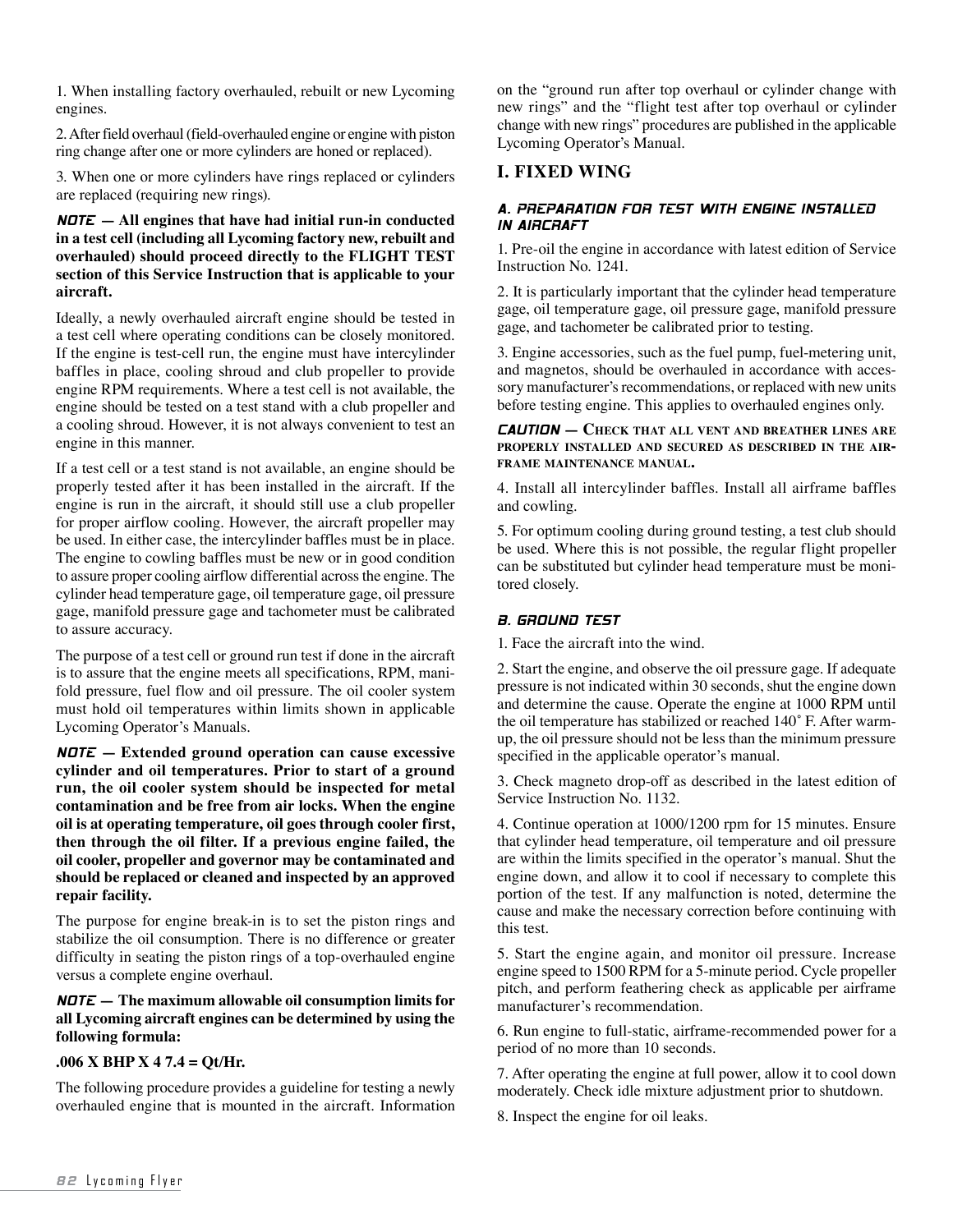9. Remove the oil suction screen and the oil pressure screen or oil filter to determine any contamination. If no contamination is evident, the aircraft is ready for flight testing.

NOTE **— Compile a log of all pertinent data accumulated during both the ground testing and flight testing.**

#### C. Flight test

WARNING **— engine test clubs must be replaced with approved flight propellers before flying aircraft.**

1. Start the engine, and perform a normal preflight run-up in accordance with the engine operator's manual.

2. Take off at airframe recommended takeoff power, while monitoring RPM, fuel flow, oil pressure, oil temperature and cylinder head temperatures.

3. As soon as possible, reduce to climb power specified in operator's manual. Assume a shallow climb angle to a suitable cruise altitude. Adjust mixture per Pilot's Operating Handbook.

4. After establishing cruise altitude, reduce power to approximately 75% and continue flight for 2 hours. For the second hour, alternate power settings between 65% and 75% power per operator's manual.

NOTE **— If engine is normally aspirated (non-turbocharged), it will be necessary to cruise at the lower altitudes to obtain the required power levels. Density altitude in excess of 8,000 feet (5,000 feet is recommended) will not allow the engine to develop sufficient cruise power for a good break-in.**

5. Increase engine power to maximum airframe recommendation and maintain for 30 minutes, provided engine and aircraft are performing within operating manual specifications.

CAUTION **— Avoid low manifold pressure during high engine speeds (under 15" Hg) and rapid changes in engine speeds with engines that have dynamic counterweight aSSEMBLIES. THESE CONDITIONS CAN DAMAGE THE counterweights, rollers or bushings, thereby causing detuning.**

6. Descend at low cruise power, while closely monitoring the engine instruments. Avoid long descents at low manifold pressure. Do not reduce altitude too rapidly, or engine temperature may drop too quickly.

CAUTION **— Avoid any closed-throttle descents. Closed-throttle operation during descents will cause ring flutter causing damage to the cylinders and rings.**

7. After landing and shutdown, check for leaks at fuel and oil fittings and at engine and accessory parting surfaces. Compute fuel and oil consumption and compare to the limits given in operator's manual. If consumption exceeds figures shown in manual, determine the cause before releasing aircraft for service.

8. Remove oil suction screen and oil pressure screen or oil filter to check again for contamination.

NOTE **— To seat the piston rings in a newly overhauled engine, cruise the aircraft at 65% to 75% power for the first 50 hours, or until oil consumption stabilizes.**

### **II. ROTARY WING (HORIZONTAL INSTALLATIONS ONLY)**

Proper break-in of helicopter engines is accomplished by following a sequence of steps ranging from servicing the engine on the ground to progressively increasing its power output during operation. Although this Service Instruction contains detailed information pertaining to break-in, it is impossible to cover all aspects of break-in for individual helicopter models. For that reason, consult the Pilot's Operating Handbook (POH) for a particular helicopter model. Also, refer to the Lycoming Operator's Manual for the engine.

Some facts should be kept in mind regarding break-in of piston engines employed in helicopters. They are as follows:

Because helicopters always operate at a fixed or rated engine speed, any reduced RPM required during break-in must be undertaken with the helicopter on-ground and with the rotor engaged. During flight, all power reductions must be made by manifold pressure alone.

Manifold Pressure Values. Some helicopters do not have red-line on the manifold pressure gage, and therefore use all rated power. Some are red-lined to airframe limitations and not to engine performance parameters. In the case of Lycoming model HIO-360-D1A, it has graduated manifold pressure values that can be obtained from the Lycoming Operator's Manual.

The method of rotor engagement, centrifugal clutch or manually operated belt drive, must also be considered.

NOTE **— Because of the difference in helicopter models, refer to the helicopter pilot's operating handbook (POH) for specific methods of operation for a particular helicopter concerning rotor engagement and manifold pressure ratings.**

#### A. Ground test

1. Check that engine is serviced with proper grade and quantity of oil.

2. Review the appropriate starting procedure detailed in the helicopter Pilot's Operating Handbook (POH).

3. Position the helicopter to take advantage of prevailing wind to assist in engine cooling.

4. Ensure that throttle and mixture control are at the full-off position.

#### NOTE **— In following step, if adequate oil pressure is not indicated within 30 seconds, shut the engine down and determine the cause.**

5. Refer to helicopter Pilot's Operating Handbook (POH) for proper starting procedures. Start engine, and run 5 minutes at idle RPM (1200 - 1450 RPM).

6. Adjust idle mixture and oil pressure as required.

7. Shut engine off.

8. Inspect the engine for oil and fuel leaks.

9. If plug fouling is noted on magneto check, remove, inspect and test spark plugs. Clean oil and lead from plug. Reinstall spark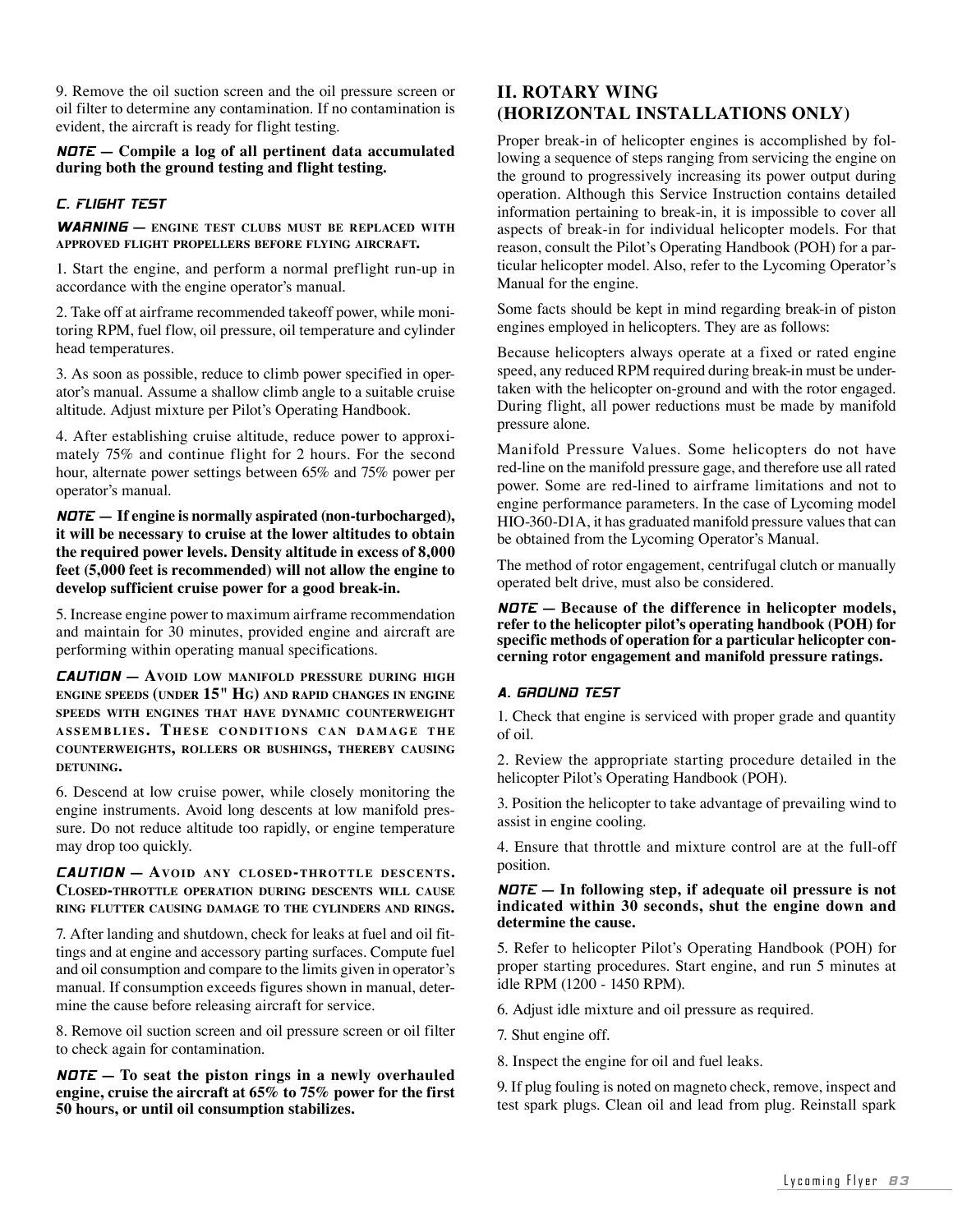plugs and leads. Torque as required. (Refer to latest edition of Service Instruction No. 1042).

10. Restart engine and run for 5 minutes at idle speed (1200 - 1450 RPM).

11. Engage rotor, if required, and increase RPM to 50% - 60% of rated engine speed for 5 minutes with rotor blades at flat pitch (collective full-down).

12. Increase engine RPM to 80% of rated engine speed for 5 minutes, followed by 100% airframe manufacturer's rated engine speed for another 5 minutes, provided that oil pressure is normal and that oil temperature is between 180˚ F and 200˚ F, with the cylinder head temperatures between 350˚ F and 400˚ F.

#### NOTE **— For proper break-in, do not exceed 420˚ F cylinder head temperature.**

13. After running engine for the last 5-minute segment, cool down as recommended in helicopter Pilot's Operating Handbook (POH), then shut engine down.

14. Drain oil, and clean the suction screen in the sump.Also clean oil pressure screen, or replace pressure oil filter. Make proper oil pressure adjustments at this time.

15. After reinstalling the suction screen and pressure screen (or new oil filter) to proper torque, service engine with correct grade and quantity of oil. (Refer to latest edition of Service Instruction No. 1014).

16. Start engine, and idle at 1450 RPM.

17. Engage rotor, if required, and increase engine RPM to 2000 RPM. Warm engine to ground-run check as described in helicopter Pilot's Operating Handbook (POH).

18. At this time, perform magneto check per helicopter Pilot's Operating Handbook (POH).

#### B. Flight test

Start engine, and warm up at 1450 RPM. Engage rotor, if required, increase engine speed to 75% RPM. Warm up the engine, and conduct a ground check in accordance with the helicopter Pilot's Operating Handbook, including magneto check.

NOTE **— It is advisable to have two qualified crew members aboard to perform the various control operations and to monitor the engine instruments. All aircraft and engine operating temperatures and pressures are to be monitored. If any exceed the helicopter Pilot's Operating Handbook or engine and aircraft operating manuals limitations, the break-in is to be discontinued until corrective maintenance has been performed.**

1. Put helicopter into a hover mode for 10 minutes while charting manifold pressure, fuel pressure, oil temperature, oil pressure and cylinder head temperature, etc.

2. If engine instruments prove satisfactory, climb to cruise altitude.

3. Cruise at 70% to 75% of engine-rated power for 30 minutes at an airspeed that will allow for a constant safe altitude.

4. At termination of 30-minute flight at 70% to 75% power, chart manifold pressure and engine temperature. Increase engine RPM and manifold pressure to maximum limits allowed in helicopter Pilot's Operating Handbook (POH). Maintain this power setting for 45 minutes at a constant safe altitude.

5. At the end of 45 minutes, again chart manifold pressure and engine temperatures.

6. Return to base, and hover aircraft for 10 minutes or cooldown time recommended in Helicopter Pilot's Operating Handbook.

#### C. After flight — on ground

#### NOTE **— Reference helicopter pilot's operating handbook (POH) for cool down and shut down procedures.**

1. Inspect engine for leaks.

2. Compute fuel and oil consumption. If figures exceed limits, determine cause(s) and correct before releasing aircraft.

3. Remove oil suction screen and pressure screen (or oil filter). Inspect for contamination.

4. After reinstalling the suction screen and pressure screen (or new filter) to proper torque, service engine with correct grade and quantity of oil. (Refer to latest edition of Service Instruction No. 1014.)

After the aircraft has been released, a normally aspirated engine must be operated on straight mineral oil during the first 50 hours of operation, or until the oil consumption stabilizes. (Refer to the latest edition of Service Instruction No. 1014.) During this time, maintain engine power above 65%, and ensure that all aircraft and engine operating temperatures and pressures are monitored and maintained within limits. Refer to **NOTE**  under step **II. B. FLIGHT TEST.**

## Compression Check as a Maintenance Aid

In General Aviation, the compression check is used quite universally as a maintenance aid. It was also used for many years by the military and airline maintenance people on their reciprocating engines. Despite universal use, little, if anything, was available in writing as a reference concerning its application to General Aviation power plants.

Although two methods of checking compression were used in the past, only one is in general use today. The direct compression (old automotive type) has given way almost completely to the differential compression test because the differential check is considered the best of the two. It is a much more precise method of locating specific areas of trouble, and it is simple to use.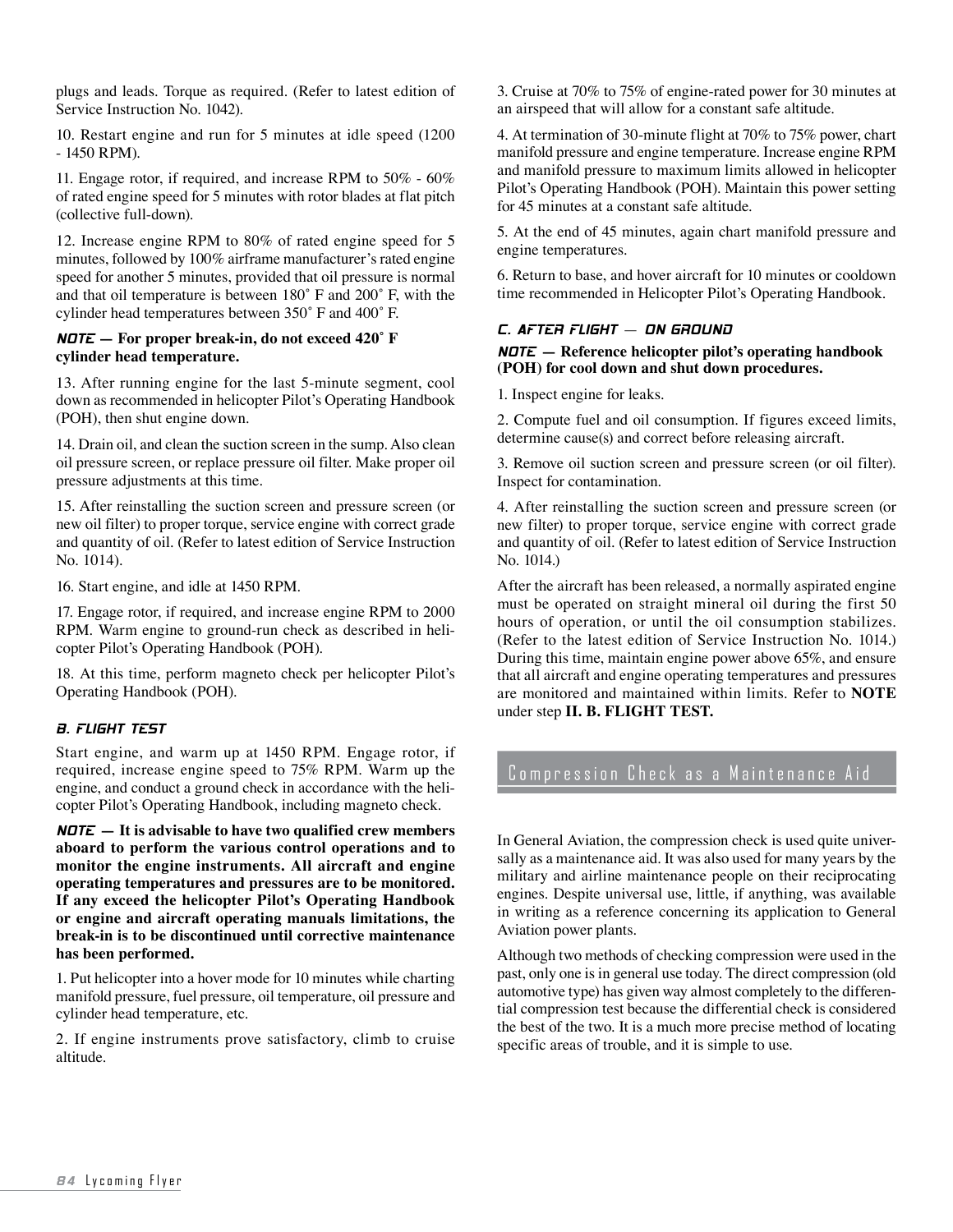#### WHY A COMPRESSION CHECK?

A compression test can be made any time faulty compression is suspected, and should be made if the pilot notices a loss of power in flight, finds high oil consumption, or observes soft spots when hand-pulling the prop. It is also considered part of the 100-hour engine inspection and the annual inspection. But most experienced maintenance personnel feel that the compression check is best used to chart a trend over a period of flight hours. A gradual deterioration of charted compression taken during routine maintenance checks would be a sound basis for further investigation and possible cylinder removal. This attempt to reduce the possibility of engine failure is generally called preventive maintenance.

Preventive maintenance in the form of cylinder removal should not be done on the basis of one reading. Mechanics make honest errors and equipment becomes inaccurate. Even a difference in engine temperature when the check is done can easily affect the accuracy of the reading.

Because the differential check is so widely used, several key points regarding this maintenance aid are listed here for information of those not familiar with its use.

#### DIFFERENTIAL COMPRESSION TEST

We will attempt to repeat the operating instructions which accompany the equipment. This should be read and followed carefully for best results. The following recommendations will supplement the instructions accompanying the equipment:

1. A standard 80 lbs. of input air is recommended. More pressure makes it difficult to hold the prop.

2. A loss in excess of 25% of the 80 lbs., or a reading of 60/80 is the recommended maximum allowable loss.

3. The engine should have been run up to normal operating temperatures immediately preceding the compression check. In other words, we recommend a hot engine check.

4. The differential compression equipment must be kept clean and should be checked regularly for accuracy. Check equipment with the shutoff valve closed and regulated pressure at 80 psi (the cylinder pressure gage must indicate 80 psi plus or minus 2 psi), and hold this reading for at least 5 seconds. Homemade equipment should be carefully calibrated.

5. Combustion chambers with five piston rings tend to seal better than three or four piston rings, with the result that the differential check does not consistently show excessive wear or breakage where five piston rings are involved.

6. If erratic readings are observed on the equipment, inspect compressor system for water or dirt.

7. If low readings result, do not remove the cylinders without a recheck after running up the engine at least three minutes, and refer to the cross-checks listed later.

8. If valves show continual leakage after recheck, remove rocker box cover and place a fiber drift on the rocker arm immediately over the valve stem and tap the drift several times with a one- or two-pound hammer. When tapping valves thusly, rotate the prop so that the piston will not be on top-dead center. This is necessary in some engines to prevent the valve from striking the head of the piston. Then rotate engine with the starter, and recheck compression.

9. Caution. Take all necessary precautions against accidental firing or rotation of the engines.

#### CROSS-CHECKING IS IMPORTANT

Rather than rely on one source of information concerning the condition of the combustion chamber, it is wise to make cross-checks, particularly when the compression readings are questionable. Therefore, we would like to recommend the following before removing a cylinder.

1. Remember that spark plugs tell a story. Carefully check the spark plugs removed from any cylinder with a low reading.

2. Use at least a gooseneck light, or preferably a borescope, and carefully check the top of the piston and cylinder walls.

3. Consider the health history of the engine. Has it had previous difficulty of this nature?

4. Has the pilot observed any loss of power in the engine during flight or run up?

5. How has the engine been maintained and operated during its life? If the maintenance and care have been proper and consistent, there is less likelihood of trouble.

6. The supervisor of maintenance should evaluate the known factors such as those discussed here and make a recommendation to the pilot.

#### **CONCLUSION**

Whatever your opinion of the compression check as a maintenance aid, it is probable that no pilot or mechanic would care to omit it during a 100-hour or annual inspection. On the other hand, since most everyone seems to use it on the flat opposed engines, we ought to share our experiences with its application to our power plants. This has indicated that the differential is the best method of checking compression, and particularly so when the readings are charted as a trend over a number of routine inspections. It is a good tool for preventive maintenance and aids in avoiding in-flight failures. Cross-checking is good procedure, rather than relying on one source of information concerning the condition of the combustion chamber.

Spark Plugs - Key To Smooth Engine Operation, I Hot and Cold Plugs?

#### *(Courtesy: Champion Spark Plug)*

Today, the term "hot and cold" is commonplace in general aviation — especially when related to engine spark plugs.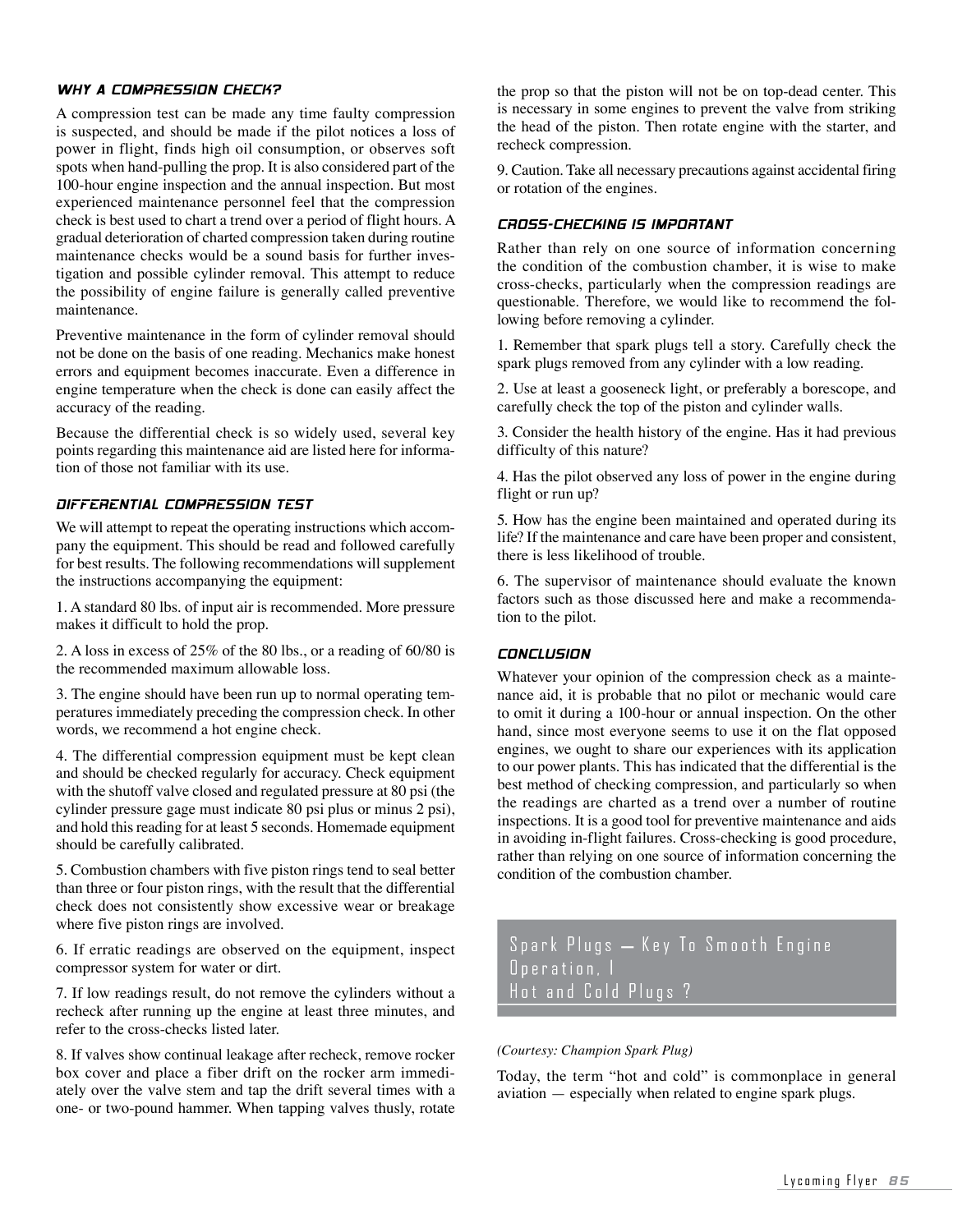With the introduction of high-compression and high-horsepower engines, a need for improved spark plugs was imminent. Spark plugs used in low-compression, low-horsepower engines were not compatible with the new, more sophisticated power plants. The noncompatibility factor of existing plugs with new engines resulted in development of spark plugs capable of operating efficiently at high-compression ratios and highpower settings.

Many aircraft operators have come in direct or indirect contact with the term "hot and cold" during the course of conversation with other pilots or mechanics. Its meaning and relationship to engine operation was sometimes rather vague. What do we mean by "hot and cold" spark plugs? What is the relationship between an engine and spark plugs? How important is it to smooth engine operation? These are but a few questions we will try to answer in this article.

Both spark plug and engine manufacturer working together determine the proper type spark plug suitable for each engine model. These plugs can be either fine wire or massive electrode type. Before being released for production, each new type plug is checked in the laboratory and under actual flight conditions. They are tested through a wide range of operating conditions and at different power settings, and only after both engine and spark plug manufacturer are completely satisfied with test data are plugs released for production. To eliminate any possibility of error in spark plug selection, both manufacturers provide spark plug charts as a guide for proper plug selection. Final authority concerning proper plugs for a specific engine is the engine manufacturer. When selecting spark plugs, be sure to also consider the spark plugs' heat range.

Operating temperature of the spark plug insulator core nose is one factor that governs formation of troublesome combustion deposits. To help overcome this problem, selection of spark plugs with the proper heat range should be made. Spark plugs are susceptible to carbon deposits when the operating temperature of the core nose insulator is at or below 800˚ F, but an increase of just 100˚ F is sufficient to eliminate formation of these deposits. Also, lead deposits form because the bromide scavenger contained in tetraethyl lead is nonactive at low temperatures. At 900˚ F temperature, the bromide scavenger is fully activated, disposing of lead deposits with combustion gases during exhaust cycle. In this case, an increase of just 100˚ F was sufficient to make the difference between a smooth- and rough-running engine. To eliminate or keep this problem at a minimum, avoid prolonged idling at low RPM, avoid power-off letdowns, and after flooded starts run engine at medium RPM before taxiing.

Deposits formed between 1000˚ F and 1300˚ F are low in volume and electrical conductivity and are least apt to cause spark plug fouling. This is the reason for selecting a plug that will operate within the aforementioned temperature range at all power settings.

Now let's get back to the term "hot and cold" as related to engine spark plugs. Normally, a hot plug is used in a cold engine — low horsepower, and a cold plug in a hot engine — high horsepower. In actuality, these terms refer to the plug's ability to transfer heat from its firing end to the engine cylinder head. To avoid spark plug overheating where combustion chamber or cylinder head

temperatures are relatively high, a cold plug is recommended, such as in a high-compression engine. A cold-running plug has the ability to transfer heat more readily. A hot-running plug has a much slower rate of heat transfer and is used to avoid fouling when combustion chamber and cylinder head temperatures are relatively low.

From our discussion, it is clear to see that there is more to spark plugsthan just buying a set and installing them in your engine. Be sure you know what type of spark plugs to use with your engine. Also, good spark plug service and maintenance is as important as proper plug selection. Take care in selecting and maintaining your plugs, it can result in many additional hours of smooth engine operation. Additional spark plug information is always available from the engine or spark plug manufacturers and other service organizations.

A listing of approved spark plugs in Service Instruction No. 1042 is available by writing to Product Support Department, Lycoming, Williamsport, PA 17701. Additional information about spark plugs and their servicing may be obtained by writing Champion Spark Plug Division, P.O. Box 686, Liberty, SC 29657.

Spark Plugs - Key To Smooth Engine Operation, II

Spark plugs are frequently blamed for faulty engine operation which they do not cause. Replacement of old spark plugs may temporarily improve poor engine performance because of the lessened demand new spark plugs make on the ignition system. But this is not the cure-all for poor engine performance caused by worn rings or cylinders, improper fuel/air mixture, a mistimed magneto, dirty distributor block, worn ignition harness or other engine problems. By analyzing the appearance of spark plugs that are removed from the engine, it may be possible to identify problems with the engine.

#### Interpreting THE APPEARANCE of Insulator Tip Deposits

The firing end of the spark plug should be inspected for color of the deposits, cracked insulator tips and gap size. The electrodes should be inspected for signs of foreign object damage and the massive type also for copper run-out.

The normal color of the deposits usually is brownish gray with some slight electrode wear. These plugs may be cleaned, regapped and reinstalled. A new engine seat gasket should be used.

Dry, fluffy black deposits show carbon fouling. This indicates a rich fuel/air mixture, excessive ground idling, mixture too rich at idle or cruise, or faulty carburetor adjustment. The heat range of the plug is also too cold to burn off combustion deposits.

Oil fouling will be indicated by black, wet deposits on spark plugs in the bottom position of flat, opposed-cylinder engines. Oily deposits on the top plugs may indicate damaged pistons,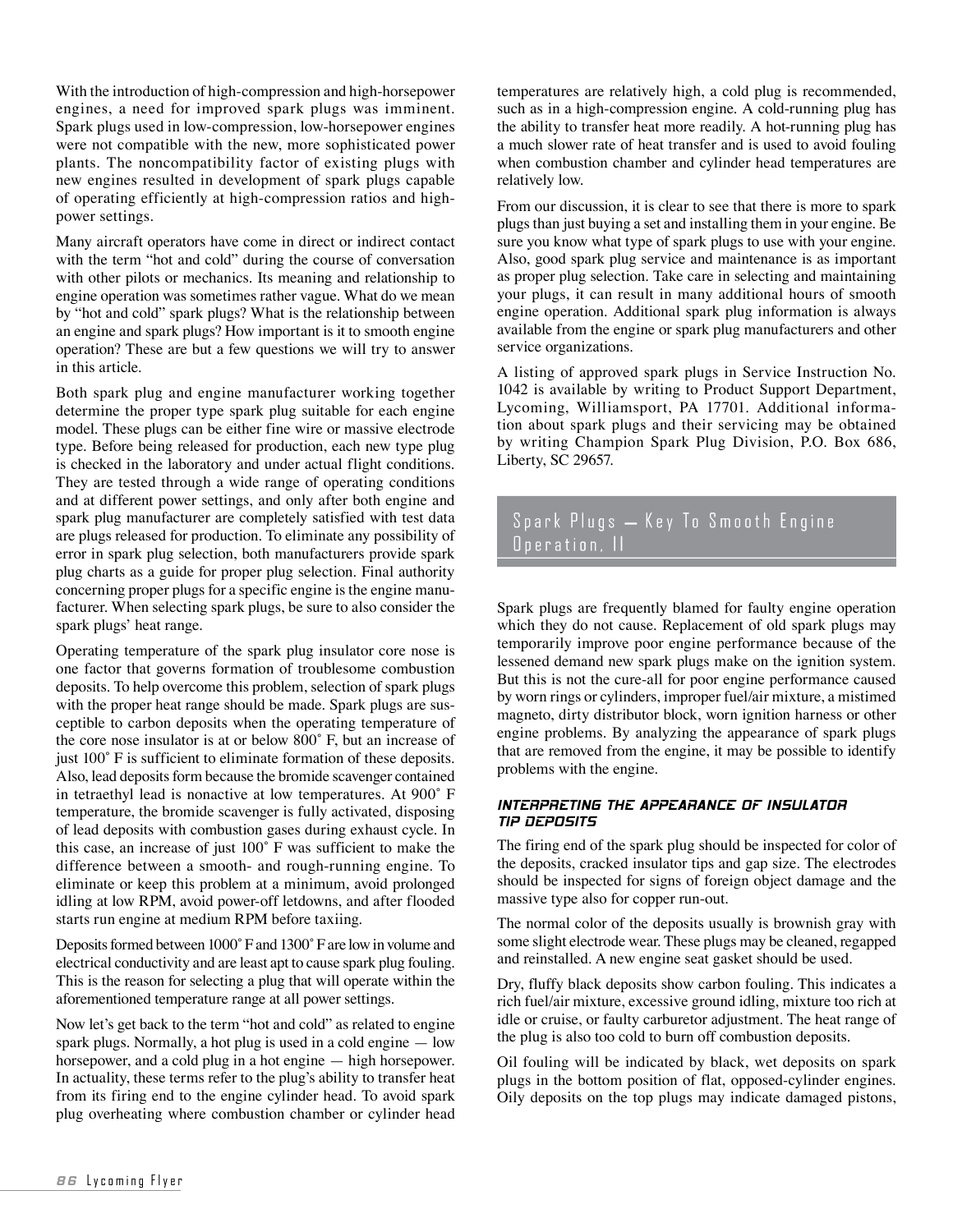worn or broken piston rings, worn valve guides, sticking valves or faulty ignition supply. This same condition in a new or newly overhauled engine may simply indicate that piston rings have not yet properly seated.

Lead fouling in mild cases shows as a light tan or brown film or slight build-up on the spark plug firing end. Severe cases appear as a dark glaze, discolored tip or as fused globules. Although mild lead deposits are always present to some degree, highly leaded fuels, poor fuel vaporization, operating the engine too cold and spark plugs not suited for the particular operation are the usual causes of severe lead fouling. Extremely fouled plugs should be replaced and the cause of the fouling corrected.

Watch for bridged electrodes, a deposit of conductive material between center and ground electrodes that shorts out the spark plug. The gap may be bridged by ice crystals that form while trying to start, by carbon particles, by lead globules, by metallic particles or by ingesting silica through the air intake. When metallic fusion bridges the electrodes, the plugs must be replaced, but other deposits may simply be removed and the plugs returned to service. The cause of deposits that short out spark plugs requires corrective action.

Electrical and gas corrosion wear spark plug electrodes. Under normal conditions, this wear occurs slowly and should be expected. Severe electrode erosion and necking of fine wire ground electrodes indicates abnormal engine operation. Fuel metering, magneto timing and proper heat range should be checked. Spark plug cleaning and rotation at scheduled intervals is usually adequate care until spark plug gap approaches recommended maximum. Spark plugs with worn electrodes require more voltage for ignition and should be discarded when electrodes have worn to half their original size.

Copper run-out is caused by very high temperatures associated with detonation or preignition. It occurs when high temperatures perforate or burn away the end of the nickel center electrode sheath and expose the copper core. Melted copper then runs onto the tip surface and forms globules or a fused mass across the electrode gap. The engine must be inspected and the plugs replaced with new ones.

A hot spot in the cylinder may cause preignition which can always be detected by a sudden rise in cylinder head temperature or by rough engine operation. When plugs are removed after a period of preignition, they will have burned or blistered insulator tips and badly eroded electrodes.

Detonation is the sudden and violent combustion of a portion of the unburned fuel ahead of the flame front. It occurs part-way through the burning cycle when the remaining unburned fuel suddenly reaches its critical temperature and ignites spontaneously. There is severe heat and pressure shock within the combustion chamber that will cause spark plugs to have broken or cracked insulator tips along with damage to the electrodes and lower insulator seal. Engine parts such as the piston, cylinder head and connecting rod may suffer serious damage. When detonation has occurred, the cylinder must be examined with a borescope and may require replacement. Corrective action is imperative.

The cylinders from which spark plugs with the above conditions

were found should be inspected with the aid of a borescope. It may be desirable to replace the cylinder, especially if backfiring was reported by the flight crew. The reason for this precautionary action is that if the engine was operated under some detonation conditions, but not to the extent that it caused a complete piston failure, the piston rings could be broken and a piston failure requiring a complete engine change may show up at a later date.

#### Damage From Excessive Temperatures

Overheating of the spark plug barrel, sometimes caused by damaged cylinder baffles or missing cooling air blast tubes, may seriously deteriorate the ignition leads. Any overheating of the spark plug barrel by a defective baffle or exhaust gas leakage at the exhaust pipe mounting flange can generate temperatures in the insulator tip sufficient to cause preignition and piston distress.

#### OTHER SPARK PLUG PROBLEMS

The cure for threads that are stripped, crossed or badly nicked is replacement of the spark plug with a new one. Dirty threads in the engine may cause the spark plug to seize before it is seated. Dirty threads also cause poor contact between the spark plug, spark plug gasket and the engine seat. This results in poor heat transfer and will cause excessive overheating of the spark plug. This condition can be corrected by making sure that threads are clean, and by observing the torque specifications when installing new plugs.

Connector well flashover is caused by an electrical path along the surface of the insulator, from contact cap to shield. It occurs when the voltage required to arc across the electrode gap exceeds the voltage required to track over the surface of the insulator. This condition is caused by a too-wide electrode gap, oil, moisture, salt track or other conductive deposit on the terminal well surface or lead-in assembly. When flashover occurs, combustion chamber residues quickly coat the insulator tip and electrodes so that the condition may be interpreted as oil or gas fouling. If the ceramic of the plug is not broken, the plug may be cleaned and reused. Thorough cleaning of the lead-in assembly may solve the problem, or it may be necessary to replace the assembly to effect a cure.

#### Electrode Gaps

The size of the electrode gap has a very definite effect on spark plug service life and also on the performance of the engine. Insufficient gap size will not only cause misfiring during idle, but will also misfire during cruise power with lean fuel/air mixture. This intermittent misfiring during cruise lowers the temperature of the insulator tip to such an extent that lead deposits forming on the insulators may not vaporize sufficiently to keep the tips clean.

#### HINTS FOR SPARK PLUG SERVICING

Spark plugs with cracked, broken or loose insulators or highly worn electrodes should not be cleaned and reused. Replace with new aircraft spark plugs.

To prevent damage to spark plugs during removal and installation, use the right tools for the job.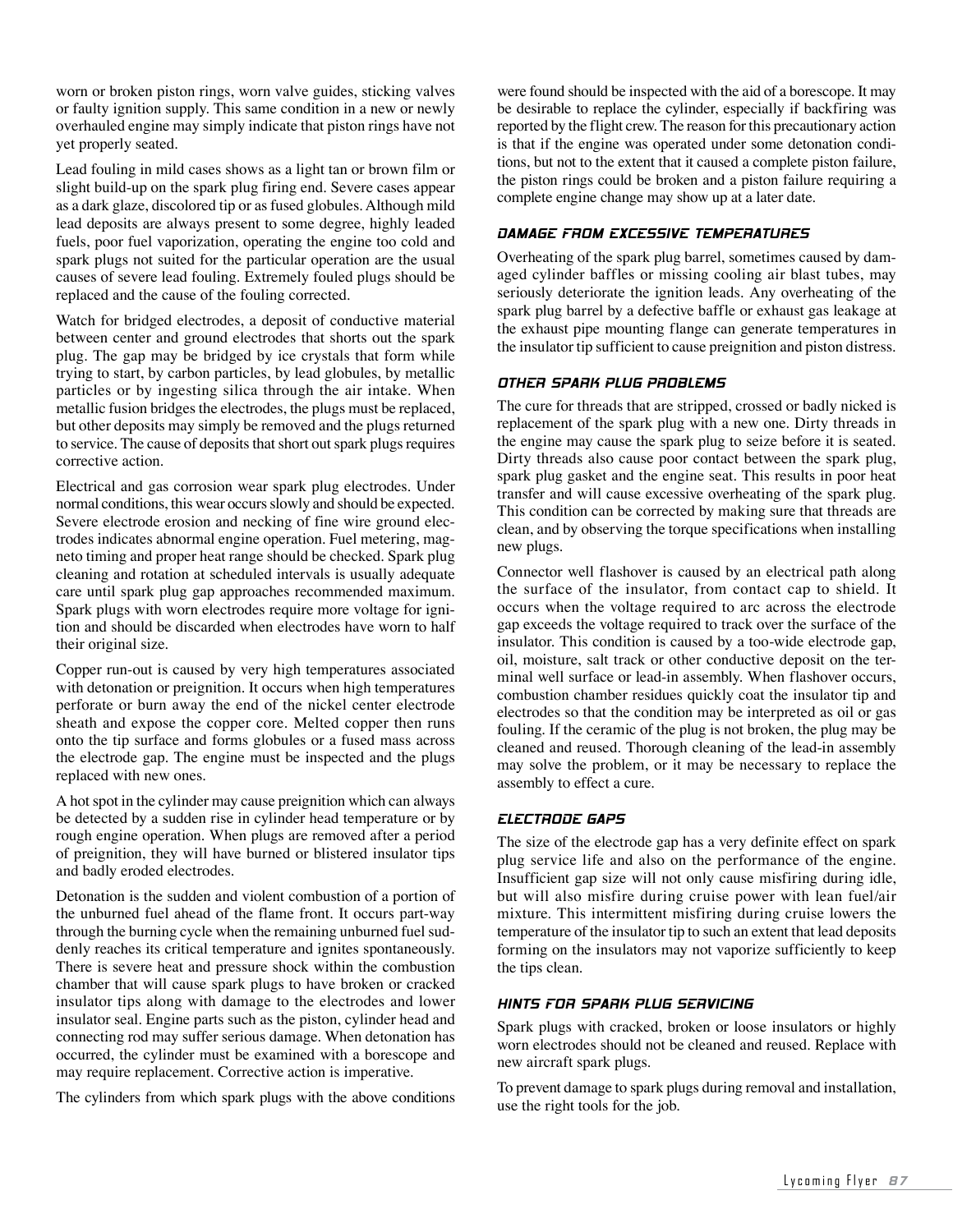It is helpful to use anti-seize compound or plain engine oil on spark plug threads starting two full threads from the electrode, but DO NOT USE a graphite-based compound.

If a spark plug is dropped, discard it and replace with a new one.

A torque wrench, reading in either foot pounds or inch pounds, is essential to proper installation of spark plugs.

# Is Your Spark Plug Connector Overtorqued?

#### *This is a brief summary of the Champion Spark Plug instructions for connecting the spark plug to the connector:*

Terminal sleeves should be handled only with clean, dry hands. Before installation, wipe off the connector with a clean, lint-free cloth moistened in methylethylketone, acetone, wood alcohol, naptha or clean unleaded gasoline. Make certain that the inside of the spark plug shielding barrel is clean and dry. Then, without touching the connector or spring with the fingers, insert the assembly in a straight line with the spark plug. Screw the connector nut into place finger-tight — then tighten an additional 1/8 turn with the proper wrench. Damaged threads or cracked shielding barrels may result if the connector nuts are tightened excessively. Avoid excessive side load while tightening.

By comparing the two spark plugs in this picture, you can see the results of overtorquing at the distorted end of the left spark plug. Since this distortion may make the spark plug unusable, great care should be taken to tighten the connector in accordance with the manufacturer's instructions.



## Why Rotate Spark Plugs?

#### *The Positive and The Negative*

The policy of rotating spark plugs from top to bottom has been practiced by mechanics and pilots for many years. It is common knowledge in the industry that the bottom plugs are always the dirty ones, and the top plugs are the clean ones. By periodically switching the plugs from top to bottom, you get a self-cleaning action from the engine whereby the dirty plug placed in the top is cleaned, while the clean plug replaced in the bottom gradually becomes dirty. Based on this cleaning action, a rotational time period must be established.



Due to the ever-increasing cost of aircraft maintenance and a desire to get the maximum service life from your spark plugs, the following information is offered on the effects of constant polarity and how to rotate plugs to get maximum service life.

The polarity of an electrical spark, either positive or negative, and its effects on spark plug electrode erosion has long been known, but has had little effect on spark plug life in the relatively low-performance engines of the past. However, in the later, highperformance, normally aspirated and turbocharged engines where cylinder temperature and pressure are much higher, the adverse effects of constant polarity are becoming more prevalent. As you can see in the picture comparing spark plug wear, when a spark plug is installed in a cylinder that is fired negative and is allowed to remain there for a long period of time, more erosion occurs on the center electrode than on the ground electrode; when a spark plug isfired positive, more erosion occurs on the ground electrode than on the center electrode. From this, we can see that a periodic exchange of spark plugs fired positive with those fired negative will result in even wear and longer spark plug service life.

To get a polarity change, as well as switching the plugs from top to bottom, the following rotational sequence is suggested. First, when removing the spark plugs from the engine, keep them in magneto sets. After the plugs have been serviced and are ready to be reinstalled in the engine, make the following plug exchange. For six-cylinder engines, switch the plugs from the odd-numbered cylinders with the plugs from the even-numbered cylinders. For example, switch 1 with 6, 2 with 5, and 3 with 4. On four-cylinder engines, you must switch 1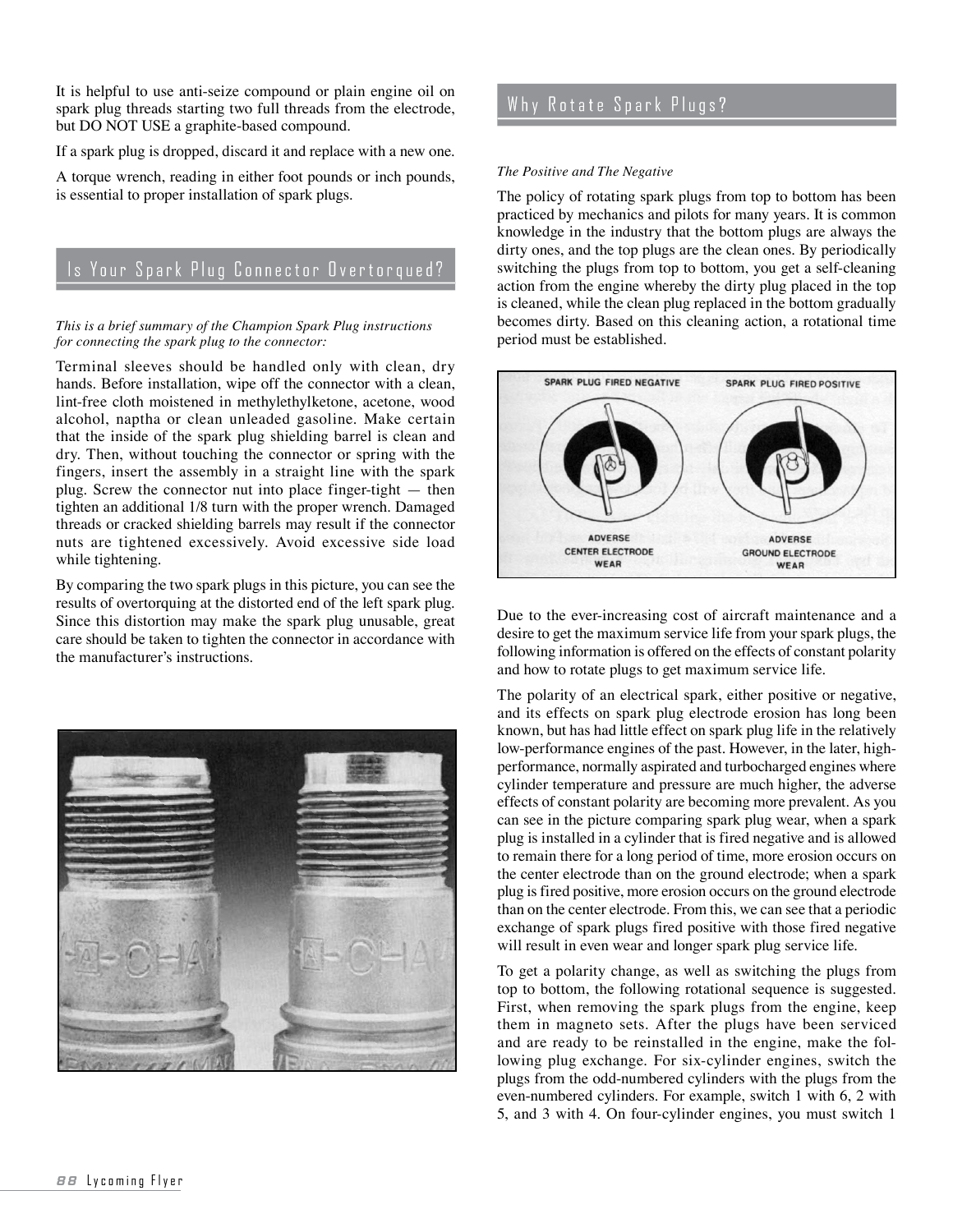with 4, and 2 with 3. During the following operating period, each plug will be fired at reverse polarity to the former operating period. This will result in even spark plug wear and longer service life. This rotational procedure works equally well on all four- and six-cylinder Lycoming engines except four-cylinder engines equipped with the single-unit dual magneto. This is a constant polarity magneto, and the only benefit to be gained by rotating the plugs is the reduction of lead deposit built up on the spark plugs when a rotational time period is established and followed. Another exception occurs on a few four-cylinder engines where one magneto will fire all of the top spark plugs and the other magneto will fire all of the bottom spark plugs. If the plugs are rotated as previously recommended, a polarity change will result but since the plugs do not get moved from top to bottom, no self-cleaning action by the engine will occur. This may result in the necessity to clean the bottom plugs at regular intervals as these are always the dirtiest. For those engines with magnetos which fire all top or bottom spark plugs, the choice of rotating plugs to change polarity or to obtain bottom-totop cleaning action must be made by the aircraft owner or the A & P mechanic.

Maintenance Suggestions From the Lycoming Service Hanger

Spark plugs are an important engine accessory. Perhaps it's because they do such an important job so well, yet are often taken for granted. This little fellow has character. For the alert, knowledgeable mechanic, Mr. Plug is ever willing to reveal its secrets pertaining to the health of the engine's fuel system, oil consumption, combustion chamber and even the engine treatment given by the pilot. We have come to lean heavily on Mr. Plug's ability to "tell a story." Actually, he's our ace troubleshooter.

To make it possible for Mr. Plug to do an even better job, we are listing some "do's and don'ts." These tidbits are directed at both the mechanic and pilot.

The massive electrode-type spark plugs are the least expensive to buy and do a fine job. The fine-wire platinum plug is more expensive but gives longer life, is less prone to frosting over during cold starts and appears to be less susceptible to lead fouling. The more expensive fine-wire iridium plug has all the qualities of the platinum plug, plus the fact that the iridium material resists lead-salts erosion to a much greater degree than platinum. This results in longer plug life. So — make your choice.

**DON'T** — reuse spark plug gaskets.

 $D\mathbf{D}$  — use the recommended torque when installing plugs.

**DON'T** — be a throttle jockey. For years, we have been preaching that engines don't like sudden throttle movement. Well, the spark plugs don't like it either.

 $\overline{D}D$  — after a successful flooded start, slowly apply high power to burn off harmful plug deposits.

**DON'T** — close-throttle idle any engine. Fuel contains a lead

scavenging agent that is effective only when the plug nose core temperature is 900˚ F or more. To attain this temperature, you need a minimum of 1200 RPM, (TIGO-541 is an exception). Besides, the engine's fuel system is slightly rich at closed-throttle idle. This ends up with Mr. Plug having a sooty face.

**DON'T**  $-$  fly with worn or dirty air filters or holes in induction hoses and air boxes, for this is the fastest way of wearing out engines. Mr. Plug doesn't like it either. One of his worst enemies is silicon (a fancy name for dirt).

 $\mathbf{D}$ **DN'T** — you mechanics, attempt to clean lead deposits from plugs with an abrasive-type cleaner (an excellent way to keep the plug manufacturer on overtime filling replacement orders). Use the vibrator-type cleaner sold by the plug manufacturers. Then, sparingly use the air-powered abrasive.

 $\overline{D}$  – properly lean your engine in flight as recommended by the Pilot's Operating Handbook and Lycoming Service Instruction No. 1094. In addition to being helpful to the engine in many ways, it also helps the plugs run cleaner, more efficiently and longer.

 $D -$  you mechanics, be a little more careful in gap setting of massive electrode plugs. The top and the bottom of the ground electrode should be parallel with the center electrode.

 **— reuse obviously worn plugs, regardless of how they** bomb check. More than 50% of the ground electrode eroded away; the center electrode shaped like a football; the center core of the ground electrode badly dimpled? If the answer is yes, replace.

 $\overline{D}D$  — use anti-seize compound when reinstalling plugs. Caution: only sparingly on the first three threads. Here is not a case of twice as much being twice as good.

**DON'T** — accept dirty and stained cigarettes; they may cause misfire.

**DON'T** — use any spark plug that has been dropped. One manufacturer says "If you drop it once, drop it twice — the second time in the trash barrel."

**DON'T** — reuse any plug with cracked porcelain, regardless of how it may have been working or how it bomb checked. It will cause serious preignition.

**DON'T** — shrug off oily spark plugs. New, topped or majored engines with some oil in the plugs is normal because rings haven't seated. High-time engine with oily plugs means rings are wearing out. One oily plug with others dry means a problem in the cylinder with the oily plug. (The bottom plugs are always first to tell the story.)

**DON'T** — clean plugs with a powered wire wheel. This is known as "a slow death on a fast wheel."

 $DDN'T$  — you mechanics, determine replacement spark plugs by referring to model number on old plug in the engine. The mechanic ahead of you may have installed the wrong model. Use the manufacturer's chart on all plug replacements; Also consult Lycoming Service Instruction No. 1042, "Factory Approved Spark Plugs."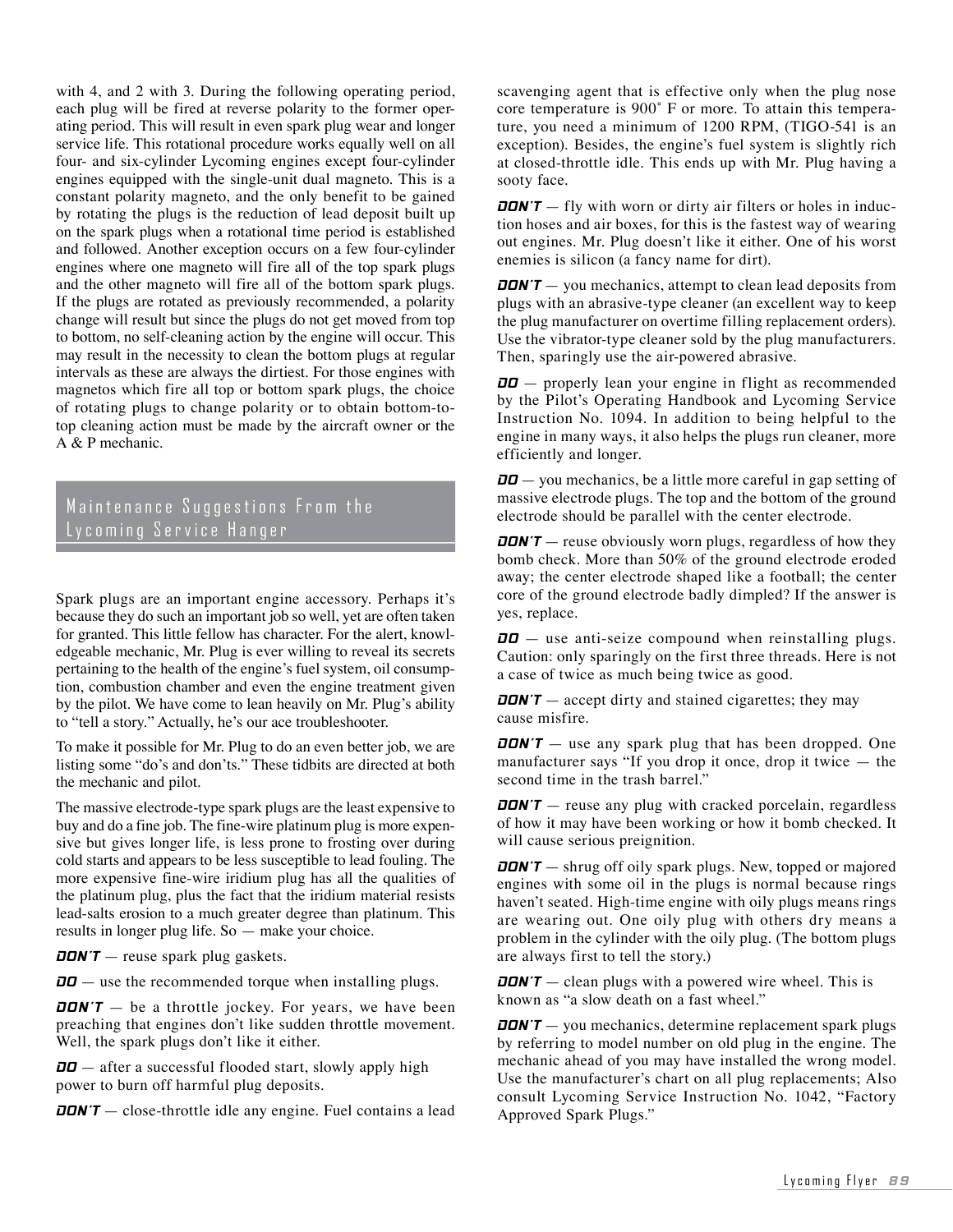## **Engine Hoses**

As airplanes and engines attain age, there appears to be a need to reemphasize the inspection or replacement of engine hoses or lines carrying fuel, oil or hydraulic fluid. The hose manufacturers definitely recommend regular inspection and replacement of all such hoses at engine overhaul even though they look good.

Age limit of rubber-steel or fiber-banded hose has generally been established at four years. This limit of four years is generally considered to be "shelf" life. All hose manufactured for aircraft use is marked indicating the quarter-year in which it was manufactured. The listing "4Q06" means the hose was manufactured in the fourth-quarter of 2006. Maintenance personnel should not use hoses with a high "shelf" life age.

To eliminate relatively short "shelf" life limits, Lycoming has phased in Teflon hoses with silicone-coated fire sleeves. These are the only hoses which are available for field replacement, and they will be found on engines shipped from the factory. Service Instruction No. 1274 lists the fuel and oil hoses used by Lycoming. It also explains how the numbering system defines hose size. This instruction should be used as a reference anytime hoses are to be replaced.

Lycoming Service Bulletin No. 509 must also be complied with if rubber hose is used to carry low-lead aviation gasoline. Aeroquip, the manufacturer of hose used by Lycoming, has recorded several failures of 601-type rubber hose. Although it is satisfactory for other purposes, this hose appears to be adversely affected by low-lead aviation gasoline. 601-type rubber hose used for low-lead aviation gasoline is to be replaced after no more than two years of use. Aeroquip and Lycoming recommend that rubber hose be replaced with Teflon hose. Teflon hose is normally unaffected by many of the operating variables that contribute to rubber hose degradation.

## Checking and Adjusting Dry Tappet Clearance on Lycoming Engines

Any time work is done on the valve train of an engine, such as grinding valves or seats, replacing valves or valve rockers, or any other component of the valve operating mechanism, the dry tappet clearance should be checked and adjusted to ensure that the correct tappet clearance is maintained. Any time tappet clearance is allowed to vary too far from prescribed limits, the engine will not operate properly. For example, if clearances are too small, burned valves or compression loss may result; and if clearances are too great, the engine will become noisy.

In both cases, the engine will become rough, and mechanical failure may be the result.

The following is a brief description of procedures to check and adjust the dry tappet clearance. After observing all safety precautions, rotate the engine until the piston is on top dead-center (TDC) of the cylinder to be checked.

1. Remove the rocker box cover, and also remove rocker shaft covers on angle head cylinders, valve rockers, thrust washer (angle head only), push rods and shroud tubes.

2. Then remove hydraulic unit from the tappet body. On TIO-541 and TIGO-541 engines, remove the unit with fixture ST-233. On all other engines, use special tool Part No. 64941 that can be purchased from Lycoming, or fabricate a puller from a piece of wire. NO MAGNET PLEASE.

3. Disassemble the hydraulic unit, and flush out all oil from the unit. Also, remove all oil from the tappet body.

4. Reassemble hydraulic unit, and install in the tappet body.

CAUTION **— Be sure and keep hydraulic units as one assembly because mixing hydraulic unit parts may result in changing the leak-down rate of the unit and may cause a rough operating engine**.

CAUTION **— After cleaning the hydraulic unit and tappet body, and unit is installed in the engine, do not turn the prop because this will pump oil into the hydraulic unit and result in an inaccurate dry tappet clearance check.**

5. Next, replace the shroud tubes using new seals.

6. Install push rods, valve rockers and thrust washer on angle head cylinders only.

7. To check dry tappet clearance, depress hydraulic unit by pressing on the push rod end of the rocker, and measuring the clearance between the valve stem and heel of the rockers by using a feeler gage.

On engines using rotators on the valves, the clearance is measured between the rotator and the heel of the rocker. In both cases, the clearance should be .028 to .080 on intake and exhaust valves on all engines except the TIO-541 and TIGO-541 series power plants; the latter should be .040 to .105. If clearance falls within these limits, no adjustment is necessary. It not, then adjust to within limits in the following manner: If clearance is too great, remove the push rod, and install a longer one. If clearance is too small, install a shorter push rod, and recheck to be sure clearance is within limits.

To determine a short push rod from a long one, check the part number on the end of the push rod. The lowest number is the shortest rod, and the highest number is the longest rod. On oldertype push rods, machined grooves will be found on one side of the push rod, three grooves represent the short rod, and no grooves represent the long rods. Consult Lycoming Service Instruction No. 1060 and applicable parts catalog.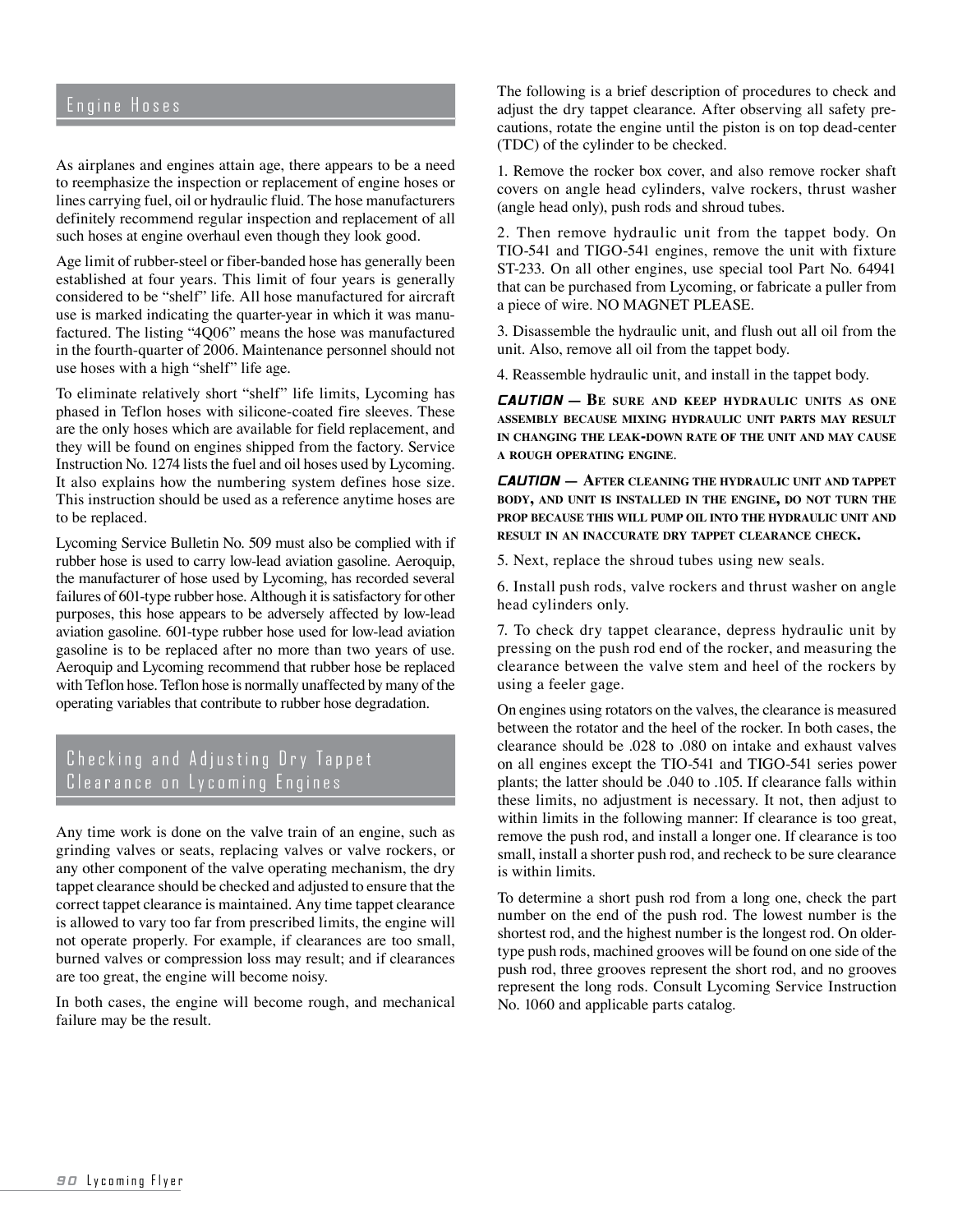#### Some Tips on the Lycoming 0-235 Engine

Little things are sometimes forgotten. For that reason, a reminder is sometimes necessary. In the case of the Lycoming O-235 engine, it is a little different from most other Lycoming models. Other models are equipped with hydraulic tappets which do not require frequent adjustment. Occasionally, there is a report of an O-235 which is running rough or not producing normal power. Investigation often reveals that the solid tappets of the O-235 need adjustment. The Lycoming Operator's Manual states that valve rocker clearance should be checked, and reset if necessary, at each 100-hour inspection. It is important that the procedure outlined in Service Instruction 1068 for setting this clearance be followed exactly. We find that since this engine model is a little different, this inspection item is often overlooked. This reminder may help operators of the O-235 engine to keep it running smoothly.

A second problem sometimes reported with the O-235 engine also is the result of it being just a little different from other Lycoming models. Some O-235 engines which use a full-flow oil filter have had very low oil pressure at idle after being overhauled. The oil pressure would then increase as power wasincreased and decrease as power was reduced. This inconsistency from the normal oil pressure indications was traced to improper installation of the oil filter adapter. Lycoming Service Publication SSP-885-1 provides instructions for this installation.

These instructions specify that for the O-235 engine only, a plate — Lycoming Part Number LW-12999 — is to be installed between the accessory housing and the oil filter adapter. The plate is sandwiched between two gaskets — Lycoming Part Number LW-12795. The plate is designed with a hole that meters the amount of oil flow and prevents an excessive flow of oil to the idler gear. When this plate is not installed as required, it results in the oil pressure discrepancy discussed earlier. Anyone who has occasion to install the oil filter kit after overhaul — or at any other time, should follow the instructions carefully and should consider that the O-235 installation is slightly different from other Lycoming models.

The preceding paragraphs seem to picture the O-235 engine as an eccentric problem creator which it certainly is not. When the engine is maintained and operated in accordance with manufacturer instructions, it is so reliable that many models became eligible for an increase in TBO from 2000 to 2400 hours. Lycoming Service Letter No. L213 gives the details that owners of O-235 engines built before mid-1986 may want to examine more closely. Starting in June of 1986, all new, remanufactured and factory-overhauled O-235 engines with compression ratios of 8.5:1 or 8.1:1 are built with new increased-strength pistons, Part Number LW-18729. This part change, together with past service history, will allow Lycoming to increase the recommended TBO from 2000 hours to 2400 hours. For those individuals who own an O-235 with 8.5:1 or 8.1:1 compression ratio, a TBO Extension Kit is available. The kit includes four new pistons and all other parts necessary for the change. It should be noted that the TBO extension may only be applied to those engines that contain 100% GENUINE Lycoming parts.

Those O-235 models with a compression ratio of 6.75:1 were immediately eligible for the 2400-hour TBO if they contained 100% GENUINE Lycoming parts. For those owners who have maintained their engine reliability and durability by using only Lycoming parts, this notification of increased TBO was good news.

Importance of the Correct Base Nut Tightening Procedure

It's important to constantly stress the correct cylinder base nut tightening procedure. Operators in the field are occasionally having engine problems and malfunctioning after reinstalling cylinders, and not tightening the cylinder base nuts correctly. The latter tends to cause crankshaft bearing shifting, crankcase fretting or broken cylinder studs, and possible engine failure.

Again, we remind all operators in the field that we called this problem to your attention in Flyer No. 15, published in 1972, and repeated the information in each revision of the Key Reprints since that time. In order to properly reinstall cylinders, consult Lycoming Service Instruction No. 1029.

Maintenance people should ensure that torque wrenches have been correctly calibrated before accomplishing cylinder base nut tightening. After reinstalling cylinders, a ground run of the engine should be accomplished as outlined in the Lycoming "Engine Operator's Manual," followed by a shutdown and inspection. Then the engine should be test flown normally, and following the flight, a good inspection of the engine should be made before returning the aircraft to routine use.



#### Importance of the correct cylinder base nut tightening proceDure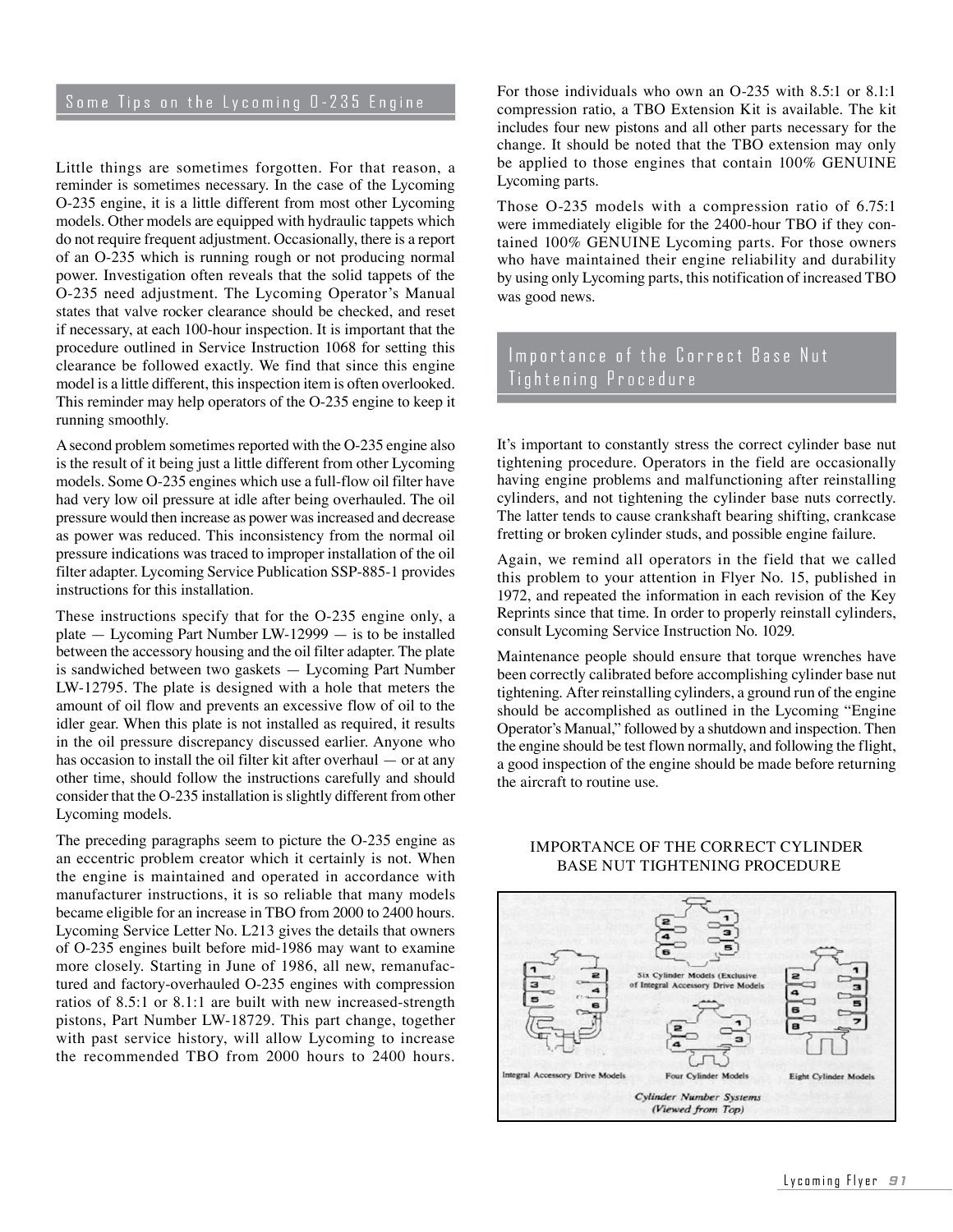## Fuel Injector Nozzles Have Been Improved

Reports from operators of fuel-injected engines and from Lycoming service representatives provide some insights into the subject of clogged fuel-injector nozzles. Providing our readers with information from these sources may help some of them recognize and treat a similar problem in their own aircraft.

A letter from the owner of a twin-engine aircraft with Lycoming IO-540 engines indicated that after 900 hours of operation, the engines had performed flawlessly except for minor problems involving the fuel-injection system. This particular aircraft was equipped with an exhaust gas temperature (EGT) probe at each cylinder, so the cylinder causing a problem could be pinpointed by using the EGT analyzer. Here is a description of how this problem was observed by this owner.

From time to time, there would be erratic combustion on one cylinder which would either raise the exhaust gas temperature as shown on the analyzer (an indication of a lean mixture on that one cylinder), or in some rare cases, the individual cylinder would become inoperative. Thorough cleaning of the nozzle and line had little effect, but simply replacing the nozzle and line caused the cylinder to operate normally and brought exhaust temperatures back into line; EGT was again responsive to mixture control.

The basic problem boils down to almost microscopic pieces of brass, rubber or other forms of dirt that get into the fuel nozzle. These bits and pieces are extremely hard to dislodge, and they may severely restrict fuel flow to the individual cylinder. Cleaning the line and nozzle does not always remove the dirt and correct the problem, although on the surface it would appear that it should.

When fuel flow is only partially blocked by dirt in the injector nozzle, the exhaust gas temperature will rise and not respond to mixture control until idle cut-off is reached. The reason for this is that the blockage now becomes the primary restriction and is independent of mixture-control position.

In those aircraft that do not have an EGT probe on each cylinder, erratic combustion or engine surging, which may be an indication of clogged or dirty fuel-injector nozzles or dirty fuel, may possibly be checked by noting the fuel-flow gage. Those fuel flow gages that actually measure pressure will have an indicator calibrated to show gallons or pounds of flow per hour. With this type of instrument, a clogged nozzle will cause a pressure increase and, therefore, an unusually high fuel-flow indication. Direct flow meters do not react in this manner.

To pinpoint the individual nozzle or nozzles that are clogged, it will be necessary for a mechanic to flow-check all lines into containers of equal size. The stream from each nozzle should be smooth and steady, with no fluctuation. The amount of fuel from each nozzle should be equal when the containers are viewed after the flow-check is complete. A clogged nozzle or nozzles may be identified by a smaller amount of fuel in its container after the flow-check period.

As indicated earlier, fuel-injector nozzles have traditionally been difficult to clean. Under no circumstances should the fuel-injector nozzle be probed with a sharp instrument. The proper method of cleaning described in Lycoming Service Instruction 1275 includes washing the nozzle thoroughly with acetone and blowing it out with compressed air. Also, as indicated earlier, there have been times when cleaning did not return the fuel flow to normal, and the only recourse was replacement of the nozzle and line to achieve satisfactory engine operation.

The difficult job of cleaning fuel-injector nozzles has been made easier with the introduction of the "two-piece, air-bleed injector nozzle." These nozzles are installed in production engines and are available as replacements for the nozzles that were used previously. They are physically and functionally interchangeable with the corresponding old-style nozzle.

The minor fuel flow problems cited by the aircraft owner in the first few paragraphs of this article were experienced with old-style fuel-injector nozzles. The new two-piece injector nozzles introduced by Lycoming Service Instruction No. 1414 have an advantage; they can be taken apart for easier cleaning. This feature should make troubleshooting and repair of dirt-related fuel-flow restrictions much easier. We should emphasize that **Cleanliness is Extremely Important** when installing, cleaning or working with fuel-injector nozzles as they can very easily be contaminated with small amounts of dirt. See Lycoming Service Instruction No. 1414 for two-piece nozzle installation instructions, and Service Instruction 1275 for cleaning and test information.

## Unauthorized Additions to Your Engine Can Cause Trouble

Some accidents and forced landings reported to us have been caused by adding certain equipment to the engines out in the field. In most instances, the equipment added to the engine has not been approved by the airframe manufacturer or the engine manufacturer. Here are two of many examples reported to us:

One owner added a magnetic pickup to the engine oil drain plug which restricted oil flow to the oil suction screen, causing oil starvation to the engine, and resulted in failure.

Another owner installed an oil quick-drain plug on the engine sump of a plane with a retractable landing gear. When the gear was retracted, it knocked the protruding plug off, allowing the oil to escape and the engine to fail of oil starvation.

Operators in the field desiring to add any part to the engine should first consult with the engine and airframe manufacturer. Any addition or change of engine parts also calls for a careful ground run and inspection of the area of the engine after shutdown. Then the engine should be flown and the engine instruments carefully observed during the test flight. After the latter, the engine should again be inspected for oil or fuel leaks, etc., before flying with passengers. The Engine Operator's Manual has a ground-run checklist and a flight-test record for such occasions.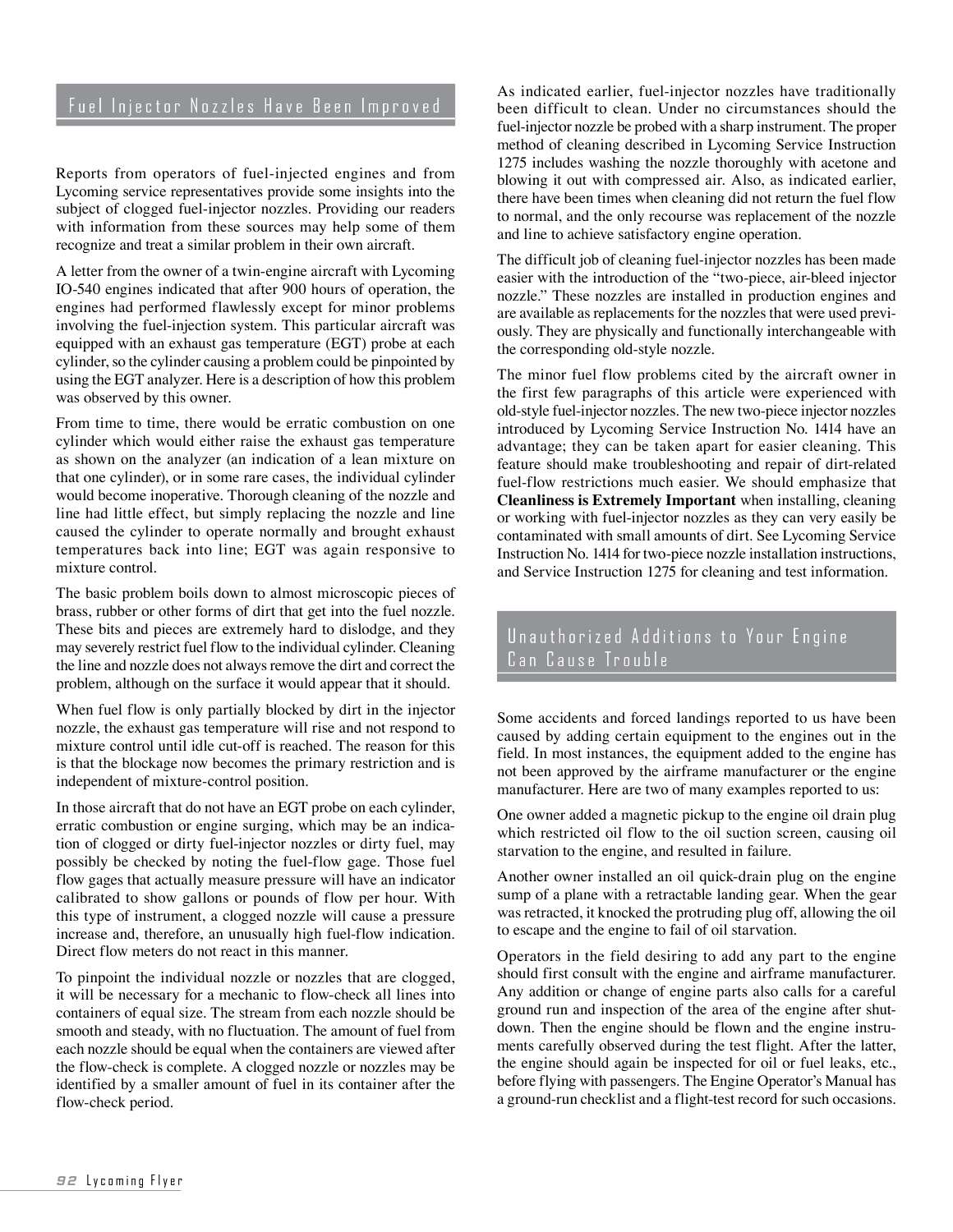The Lycoming standard warranty statement summarizes our discussion in the following all-inclusive statement:

"Lycoming reserves the right to deny any warranty claim if it reasonably determines that the engine or part has been subjected to accident or used, adjusted, altered, handled, maintained or stored other than as directed in your operator's manual, or if nongenuine Lycoming parts are installed in or on the engine and are determined to be a possible cause of the incident for which the warranty application is filed."

# A Simple Check of Internal Engine Timing

The A&P mechanic is often called upon to troubleshoot an engine problem relating to low power. There are many causes for this kind of complaint. This article will discuss one possibility that should be considered if this problem occurs after an engine has been overhauled or disassembled for other reasons.

First, let us consider the symptoms. In case of an engine fitted with a fixed-pitch propeller, the static RPM may be several hundred RPM below what is specified for this engine/airframe combination. For an engine with a constant-speed propeller which has the governor and propeller blade angle set properly, it is possible that both static RPM and/or performance may be low. The cause of these symptoms in an engine which has recently been disassembled may be the result of improper timing between the crankshaft and the camshaft. Misalignment by one or two gear teeth may have occurred during engine assembly.

If these symptoms exist and if improper timing is suspected, it is not necessary to disassemble the engine to check the internal engine timing between crankshaft and camshaft. The procedure for accomplishing this check will be detailed below for thoseA&P mechanics who have not been exposed to this method before.

First, ensure that magneto and electrical switches are in the OFF position. Next, remove the cowling so that rocker box covers and spark plugs are accessible. Then, rotate the engine so the piston in number-one cylinder is positioned at top-dead center on the compression stroke. The number-one cylinder of Lycoming engines is the right-front cylinder except for the 541 models which have number-one cylinder at the left-front position. For all Lycoming direct drive engine models, the top dead-center position of number-one piston can be verified by observing that the mark indicating the #1 TDC position on the rearside of the starter ring gear is exactly aligned with the split line of the crankcase at the top of the engine. As the last step of preparation, remove the rocker box cover from number-two cylinder.

Engine timing is checked by first observing the number-two cylinder valve rocker arms. Both valves should be closed or nearly closed. The next step is to move the propeller slightly in one direction. Rocker arm motion should be seen as one valve

starts to open. STOP. Now rotate the engine back to the original position with the #1 TDC mark again aligned with the split in the crankshaft halves. Both valves should again be closed or nearly closed. Now, move the propeller slightly in the direction opposite from the first movement. Rocker arm motion should again be seen as the other valve starts to open. If the two valves started to open as described with only a small amount of engine movement in each direction, the engine timing is correct.

For some individuals, it may be simpler to rock the propeller slightly with a back and forth motion while observing that first one valve and then the other will start to open. If movement in either direction exceeds 20˚ of engine rotation before motion of the rocker arm occurs, the crankshaft to camshaft timing is not correct.

If the observed rocker arm movement indicates that internal engine timing is correct, then this is not the cause of the low power being investigated. On the other hand, if both rocker arms do not move from engine rotation within the parameters discussed earlier, the internal engine timing is not correct. This indicates a probable error during engine assembly, and it can only be corrected by opening the engine and realigning the crankshaft and camshaft gears. Instructions for accomplishing this task will be found in the appropriate overhaul manual.

## Installation of Counterweight Rollers

The latest revision of Lycoming Service Instruction No. 1012 provides information on the location and assembly procedure for counterweights on each Lycoming crankshaft equipped with counterweights. The illustrations and engine listing in this service instruction show that some crankshafts may have two or more counterweights of the same part number attached to the crankshaft with rollers having unlike part numbers.

This can be a little confusing, and we have had reports from mechanics who assembled an engine using two different-size rollers (two different part numbers) in the same counterweight. Another report had the mechanic identifying the rollers by the size of the part number lettering rather than reading and comparing the part numbers. Fortunately, in the cases we are aware of, the error was corrected before assembly of the engine continued.

To help in clearing up this possible source of confusion, it should be remembered that **each counterweight is installed with two identical rollers.** The rollers will have the same part number and will be the same size. The next counterweight on the same crankshaft may use rollers of a different size and part number, but these two rollers will also be identical in size.

For more details on the assembly of crankshaft counterweights, see the latest revision of Service Instruction No. 1012.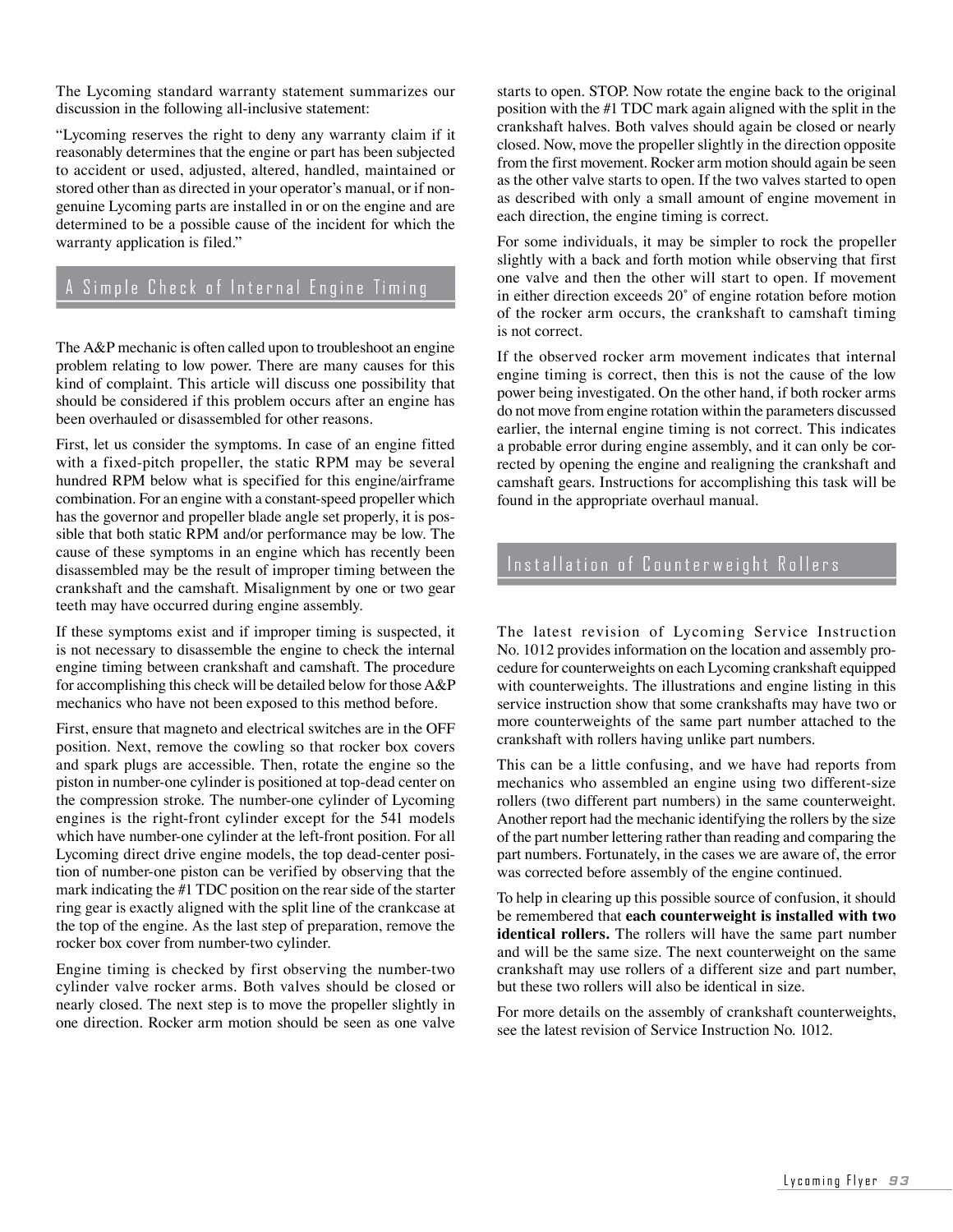## Safety Notes

In an attempt to reduce the cost of flying, some operators have resorted to methods of operation which are considered to be unsafe. Lycoming makes the following recommendations regarding these practices:

1. Do not advance timing — set timing in accordance with the Engine Operator's Manual for the specific engine model.

2. Do not use a hotter spark plug for low-power cruise — unless it is approved for the specific engine as listed in Lycoming Service Instruction No. 1042.

3. Do not abbreviate the warm-up of a turbocharged engine — follow the instructions of the manual pertaining to oil temperatures, otherwise an overboost or erratic power condition will result.

4. Do not use automotive oils in aircraft engines — they will cause engine damage or possible failure.

5. Do not use automotive fuel in aviation engines. Quality of automotive fuel varies widely and additives may result in deterioration of fuel system components. The engine manufacturers contend that use of auto fuel in an aircraft induces unnecessary risk.

## Engine Suggestions for Operators

#### OIL FILTERS

Clean engine oil is essential to long engine life. Generally, service experience has shown that the use of the external full-flow filter can increase the time between oil changes provided that the filter elements are replaced at each oil change. Under normal operating circumstances, the oil should be changed every 50 hours, and the oil filter element should be replaced after each 50 hours of engine operation. It is very important that the filter element be cut open in order to examine the material trapped in the filter for evidence of internal engine condition. However, operation in dusty areas or cold climates may require more frequent oil changes despite the use of an oil filter. An engine which sits for long periods between flights should have an oil change at four-month intervals regardless of the limited flight time accumulated. The filter cannot filter water and acids which may accumulate in the oil.

#### OIL CONSUMPTION

Oil consumption is a very important trend to monitor in an engine. The operator and maintenance people should know the general history of oil consumption during the life of the engine. It is typical of an engine during seating of new piston rings that oil consumption may be erratic or high; but after the rings are

seated, generally within the first 25 to 50 hours, oil consumption should level off below the maximum limits established by the manufacturer. Later, during the life of the engine, if there is a noticeable increase of oil consumption within a 25-hour period (one quart or more per hr.), this could be a danger signal and calls for an investigation.

The oil screens and filter should be carefully observed for signs of metal, and maintenance personnel should take a compression check of the cylinders, preferably using differential pressure equipment, and also look inside the cylinders with a borescope or gooseneck light to detect any unusual condition.

#### THE AIR FILTER

The induction air filter is a very important element in the life of an aircraft engine. With the modern high-performance power plant, the operator must keep dirt and abrasives out of the engine if it is to attain the expected life and troublefree hours. Although this is a maintenance responsibility, the pilot/owner should be aware that excessive wear and early failures of reciprocating engine parts is due, in many instances, to contaminates introduced through or around the air filter. The aircraft manufacturer's instructions for maintenance of the air filter must be closely followed. When operating in very dusty or sandy conditions, it may be necessary to service the filters daily or every few hours in accordance with the airframe manufacturer's recommendations.

## Recommendations for Aircraft or Engine Struck by Lightning

Lycoming Service Bulletin No. 401 makes recommendations to operators any time an aircraft has been struck by lightning. It points out that damage to an aircraft, that has been struck by lightning is often confined to a specific area of the structure. In such instances where the engine and its accessories, controls, fuel or exhaust systems are involved, it is necessary to evaluate and repair the damage before the aircraft is flown again.

The Service Bulletin explains that although the path of the lightning may appear to have been around the external housings of the engine components, it is nevertheless impossible to assess the internal damage that might have occurred by heat during the lightning discharge. Therefore, in the event the engine has been damaged by lightning, disassemble and inspect the component parts. Heat generated by the arcing effect of the electrical discharge can cause irreparable damage to the hardened surfaces of ball bearings, crankshaft bearing surfaces, camshaft lobes, gear teeth, and other parts that are surface hardened. These parts should not be reused if discoloration, cracks, or other indication of damage by lightning is evident.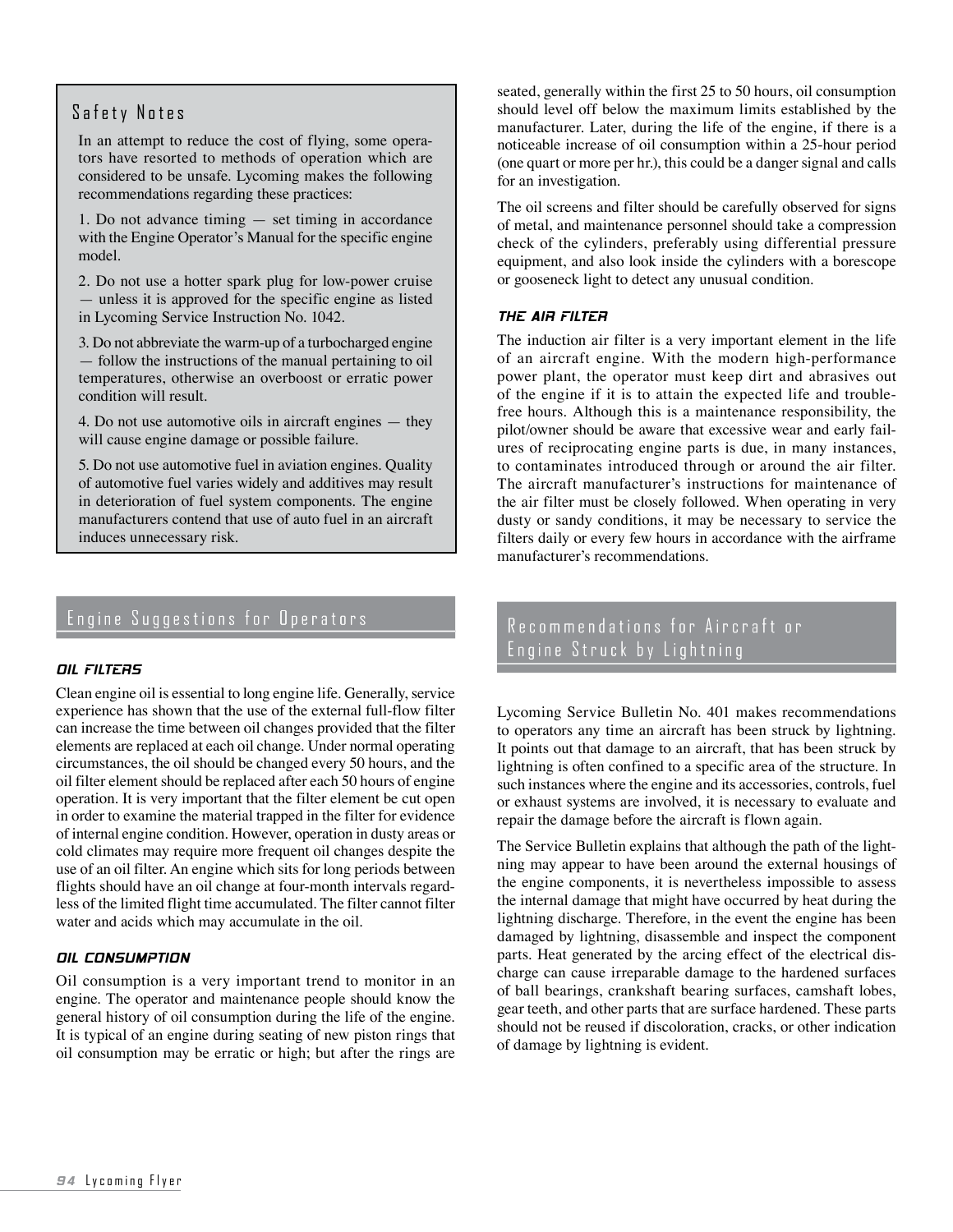## Recommendation Regarding Use of Incorrect Fuel

There have been incidents of the accidental use of the wrong fuel — particularly turbine fuel. Turbocharged piston engines with the term "Turbocharged" painted on the engine nacelle have been interpreted by refueling crews to require turbine fuel. We must remind the pilot-in-command again, as we have over the years, he or she must be responsible for the proper fuel in the aircraft tanks at refueling.

Turbine fuel, or a mixture of turbine and aviation gasoline, has proven to be a particularly ruinous fuel for piston engines. As a result, if the engine has been operated with this unspecified fuel, qualified maintenance personnel must make a detailed inspection of the engine with particular attention to the combustion chambers. If detonation has been severe enough, further damage will occur to crank pins and main bearings, counterweights and valve train components. In view of possible damage, disassembly and inspection of the engine parts is the only safe recommendation that can be made after the engine has been operated with improper fuels. If it has been determined that the engine has been run on unspecified fuel, do not continue to operate it unless it has been inspected and certified to be airworthy by competent maintenance personnel.

Lycoming Service Bulletin No. 398 is the latest reference concerning Lycoming engines which have been operated with unspecified fuel.

## Propeller Ground Strike or Sudden Stoppage Can Be Dangerous

As an engine manufacturer, we are often asked to guide pilots and mechanics concerning what to do about an engine after sudden stoppage, or a ground strike by the propeller. Service Letter No. 163 and Service Bulletin No. 475 state Lycoming's position concerning this problem. These important publications point out that there may be hidden internal engine damage from such an incident. From the experience of previous incidents, we know that the unseen damage to an engine by sudden stoppage or a hard ground strike has caused subsequent engine failures.

Some failures resulted from an overstressed crankshaft gear dowel which ultimately sheared. When this part breaks, all power is lost. Because of this, Lycoming Service Bulletin No. 475 and AD Note 91-14-22 require a mandatory inspection and compliance with repair and reassembly procedures.

In other cases, stoppage or ground strikes have resulted in overstressed connecting rod bolts which failed soon thereafter. When a rod bolt fails, it allows the connecting rod to get loose and flail inside of the engine causing a nasty failure with a serious fire potential.

After a prop strike or sudden stoppage, the incident must be entered in the engine logbook. Lycoming must take the position that in the case of sudden engine stoppage, propeller strike or loss of a blade tip, the only safe procedure is to remove and disassemble the engine and completely inspect the reciprocating and rotating parts. This will require a skilled mechanic who knows what to look for in the affected engine.

Any decision to operate an engine which was involved in sudden stoppage, propeller strike or loss of prop blade tip without disassembly and inspection will violate the AD Note issued by the FAA and Lycoming Service Bulletin No. 475, both of which are mandatory. Any decision to fly an engine without complying with these publications must be the responsibility of the agency returning the aircraft to service.

## Keep Your Direct-drive Engine Starter Clean to Avoid Trouble

Many starters manufactured by Prestolite and Electro Systems are in use with Lycoming engines. From time to time, these starters used on our direct-drive engines are returned to the factory reported as malfunctioning, but investigation here revealed the problem to be dirt. The location of the starting motor on many aircraft engines subjects the Bendix Drive of the starter to contamination from dust, dirt and moisture because the drive housing is open, and the engine constantly circulates air around the starting motor.

Typical indications of a dirty Bendix Drive are:

1. Sluggish operation — operator has to make several attempts before the starting motor will crank the engine.

2. Noisy operation  $-$  a grinding noise when the starter is energized.

3. Failure to engage.

Whenever any of the above complaints are received, the starting motor should be removed immediately and the Bendix Drive cleaned and lubricated. Oil should never be used, because oil in that location collects dust and dirt, becoming gummy and causing the Bendix Drive to stick.

In most cases, it will be necessary to partially disassemble the starting motor in order to service the Bendix Drive. The latter should be removed from the motor shaft to ensure thorough cleaning and lubricating. Clean the area in front of the Bendix Drive pinion before removing the drive from the shaft.

Do not use carburetor cleaner or any solvents that could damage the rubber block inside the Bendix Drive. Use only clean petroleum base cleaners such as kerosene or varsol.

Thoroughly clean the Bendix Drive to remove all dirt and contamination from the screwshaft threads and control nut. If the drive is exceptionally dirty, the drive pinion cup can be removed to ensure a thorough cleaning job. Do not attempt to remove the control nut.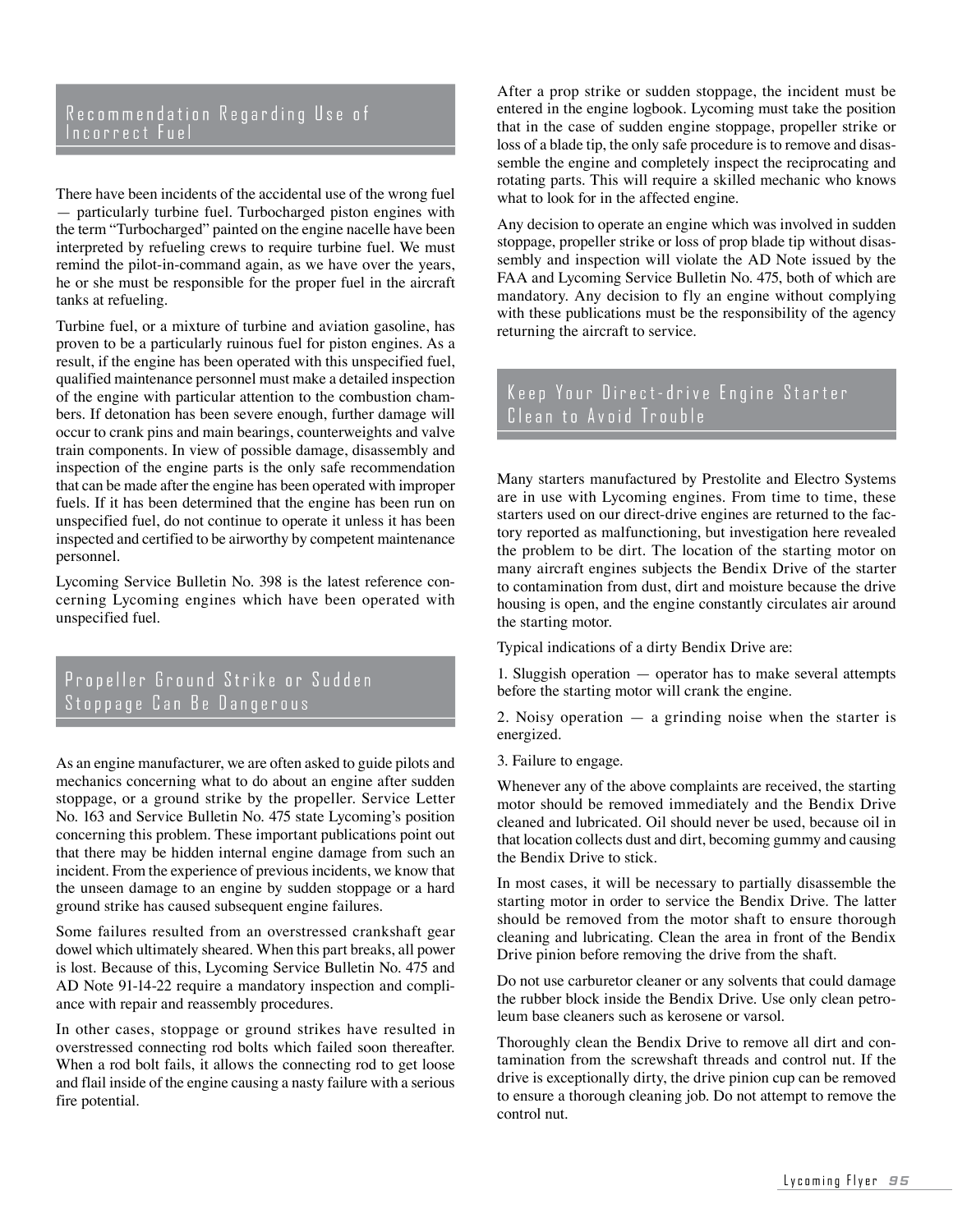After the Bendix Drive has been thoroughly cleaned and blown dry with compressed air, lubricate the screwshaft threads and ratchet with a silicone spray. Lubricate the motor shaft with the same silicone lubricant before installing the drive assembly on the shaft.

The subject of Lycoming Service Instruction No. 1278 is starter drive lubrication.

## Notes on Replacing Connecting Rods or Pistons

An article on engine balance explained that certain engine parts are organized in matched sets, by weight, before they are installed in an engine being built at the Lycoming factory. Occasionally, it may be necessary to replace one of these parts during the operational life of the engine. When this happens, mechanics in the field should know that Lycoming parts which are matched by weight when an engine is built should only be replaced with parts which fall within design specifications for service (replacement) parts.

Starting with connecting rods, the system of marking specifies that each part will be marked with one of these letters: A, B, S, D or E. Connecting rods with the same identifying letter are installed when the engine is new; if only one or two rods are to be replaced in the field, they must be those marked with the letter S. The S indicates a "service part" which will always have a median weight. Use of a connecting rod stamped with an S will ensure that the weight match between rods is always within the tolerance allowed by the Lycoming specification for that particular part number.

If a piston is to be replaced, it is strongly recommended that the power plant mechanic refer to Lycoming Service Instruction No. 1243. This service instruction shows that certain piston part numbers are designed to fall within a specified standard weight range. Any genuine Lycoming piston with that part number will be a satisfactory replacement, although the weights of each piston should be compared before installation.

Other pistons are marked as A or B weights and are used in matched sets when an engine is built. When these pistons must be replaced as a partial set, "service part" pistons are provided by Lycoming. These will be marked with AS or BS and are restricted to a very narrow weight range that falls between the A and B weights. Use of these pistons as replacements will ensure that the entire set, both old and new, fall within overall weight limit tolerances set by Lycoming.

When pistons are installed in an engine, another consideration for standardization of weight is the piston pin plug. Service Instruction No. 1267 describes three piston pin plugs currently in use. Although these three are interchangeable, they must be used in complete sets of the same part number because each part number has a different weight.

Connecting rods and pistons are one more example of the need for appropriate reference materials when working on Lycoming engines. Overhaul Manuals, Parts Catalogs or service instructions are the source for those details we cannot retain in memory.

## Does Your Nose Seal Leak?

Perhaps the first step in discussing this subject is to first get the terminology correct. The latest revision of Lycoming Service Instruction No. 1324 calls it a crankshaft oil seal. Although almost everyone knows exactly what you are talking about when the term nose seal is used, correct terminology can be important. Should this seal leak immediately after installation, it is possible that the seal was damaged during the installation process, but a poor fit between the crankcase and seal or the crankshaft and seal could also be responsible for the leak.

Before installation of a crankshaft oil seal, it is important to check the recess into which it fits for proper size. Excessive wear which enlarges the crankcase bore for any reason may cause the crankshaft oil seal to leak. An undersize crankshaft could result in the same poor fit and a leak. This is usually caused by a rusty or pitted surface which has been polished excessively. Lycoming Service Instruction No. 1111 specifies the maximum undersize grind or polish which is allowable for the removal of rust or pits. It also prescribes the procedures for replating the crankshaft flange and seal area. Measurement of both the crankshaft and the crankcase to ensure that they meet Table of Limit tolerances should be standard maintenance procedure before installation of a crankshaft oil seal.

To avoid damage during installation, it is important to follow the instructions provided in the latest revision of Lycoming Service Instruction No. 1324. This instruction gives information on the two types of seals which may be used in Lycoming direct-drive engines, the part numbers of both the standard and the oversized seals, and the method of installing both types of seal.

When a leak at the crankshaft oil seal develops after many hours of normal operation, it is usually the result of other problems. The experienced Field Service Engineers at Lycoming indicate that a leaking crankshaft oil seal is frequently caused by a restricted breather or an oil-slinger clearance that is too tight. The leak might also be caused by a propeller defect which places an abnormal side load on the crankshaft oil seal.

To avoid the problem of oil leakage at the crankshaft oil seal because of an engine breather restriction, examination of the breather tube to determine its condition is an excellent idea. If the tube is in good condition, also remember that the engine expels moisture through the tube. Under freezing conditions, there is some possibility that the moisture may freeze at the end of the tube and ice will build up until the tube is completely restricted. Should this happen, pressure may build up in the crankcase until something gives — usually the Crankshaft Oil Seal.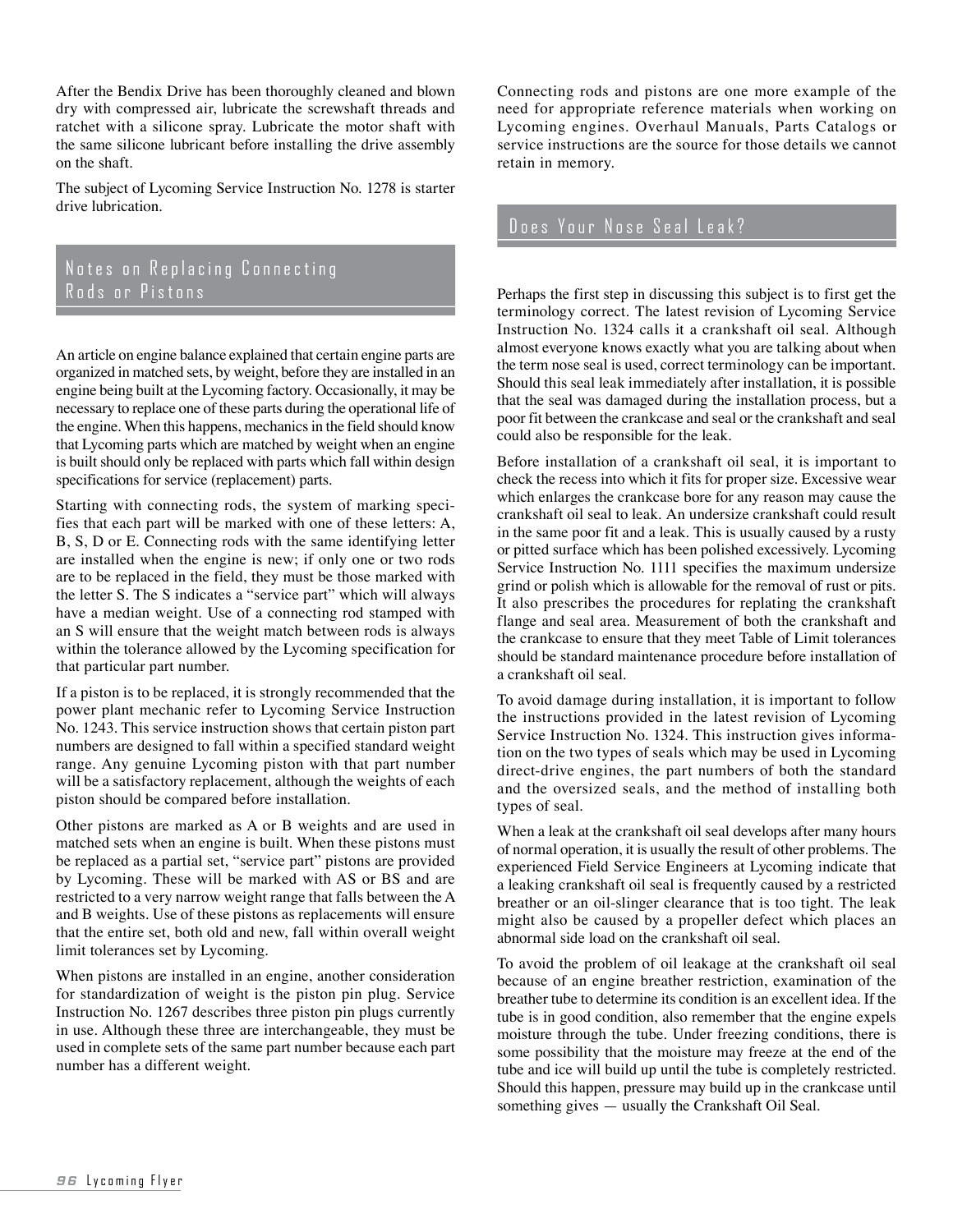Since the airframe manufacturers know this is a possibility, and since they design with the intention of preventing engine-related problems of this kind, some means of preventing freeze-up of the crankcase breather is usually a part of the aircraft design. The breather tube may be insulated, it may be designed so the end is located in a hot area, it may be equipped with an electric heater, or it may incorporate a hole, notch or slot which is often called a "whistle slot." Because of its simplicity, the whistle slot is often used and is located in a warm area near the engine where it will not freeze. Aircraft operators should know which method of preventing freeze-up is used and then ensure that the configuration is maintained as specified by the airframe manufacturer.

Should leakage at the crankshaft oil seal occur as a result of oil-slinger clearance which is too tight, the problem can initially be identified by checking for excessive end clearance. This can be done with a dial indicator. Remove the prop and then push the prop flange to the extreme aft position and zero the indicator. Then, pull the prop flange full forward and read the travel on the indicator. Compare this figure with the limits listed in the Table of Limits for the appropriate engine model.

Should the end clearance exceed the limits specified, the oilslinger clearance should then be checked. First, remove the old nose seal, and clean the work area. Again, push the crankshaft to the rear of the engine. Insert a .002 inch feeler gage about 3/16-inch wide between the oil slinger on the crankshaft and the crankcase. Again, pull the crankshaft forward. If the .002-inch feeler gage is pinched tight, the required .002- to .007 inch clearance has been exceeded. Lack of appropriate clearance is the result of excessive wear on the crankcase thrust face which will allow oil to be pumped out past the crankcase oil seal.

Overhaul time is usually when the crankcase thrust face might receive needed repair. Should the crankcase oil seal be leaking excessively, it may simply mean that overhaul time has arrived early. Fortunately this is something which does not happen very often.

Crankcases with worn or damaged thrust face areas can be repaired by reworking the thrust face area to permit installation of new thrust-bearing washers. These bearings are available as repair items. Thrust-bearing washers may be reused if they do not show wear and if their thickness is sufficient to maintain compliance with the crankshaft and crankcase end-clearance specifications in the Lycoming Table of Limits.

Instructions for repairing the crankcase thrust face are found in the latest revision of Lycoming Service Instruction No. 1354. This repair should bring the oil-slinger clearance back into tolerance and should cure the leaking crankcase oil seal which would also have been replaced during the reassembly of the engine.

The information provided in this brief article may help aircraft owners to prevent the possibility of a leaking crankshaft oil seal and to understand the serious nature of the repair required if this seal is found to be leaking excessively.

## Cam and Tappet Wear

The lobes of the camshaft, and the tappets that they continually operate against, have always been subject to wear. Someone recently stated that in recent years, there has been an unacceptable rise in the occurrence of spalling tappets and worn cam lobes. Is this a factual statement? Perhaps it may help if we take a look at one or two of the causes of wear on these parts. From this, we may reach a conclusion about why this statement could possibly be true today.

Corrosion is a known cause of tappet and cam lobe wear. The engines of aircraft that are not flown regularly may be extremely vulnerable to corrosion. When the film of oil drains from the interior parts of the engine after it has been run, those parts become prey to the chemical changes that are caused by moisture, acids and oxygen. Tappets from engines which have not been operated for long periods have been closely examined. Under a microscope, it is not unusual to find microscopic pits on the face of the tappet. This is the beginning of trouble. Starting with these very tiny pits, tiny particles of rust also affect the cam lobes. Once started, the process is not likely to stop until the wear reaches a point where these parts are doing an unacceptable job.

Some people might question the assertion that engines can attract unusually large amounts of moisture: brief operating periods, low engine oil operating temperatures and condensation all contribute. It might be very surprising to take an engine which has flown 15 to 25 hours over the course of four to six months and drain the oil into a clear container. The amount of water which settles to the bottom is likely to be more than one would expect. Also remember that combustion causes acids to collect in the oil. When these are not removed by regular oil changes, the acids, as well as the moisture, will promote the growth of microscopic pitting which eventually leads to excessively worn tappets and cam lobes.

Another factor in the unacceptable rise of tappet spalling in general aviation engines may be the product that is put into many of those engines at overhaul. To reduce the costs of overhaul, there is an increasing tendency to put reground camshafts and tappets into these engines. Although camshafts may be reground, there is a very strict limit on the amount of grinding which can be tolerated. Grind too much, and the hardened surface of the cam lobe is gone. After this kind of grinding, the cam may look great, but it will be wearing on the soft metal which was once protected by a hardened surface. Lycoming does not recommend the use of reground tappets under any circumstances, but many engines overhauled in the field today come back to the owner with reground tappets and camshaft. In some cases at least, these items are nothing more than good-looking junk.

Because of the high percentage of refurbished used parts that go into many overhauls, and the many airplanes that sit for long periods without being flown, there could be more tappet spalling today than in the past. These are some of the reasons why the statement that there has been an unacceptable rise in spalled tappets and worn cam lobes in recent years might just be true. Ask about the parts which are going into your overhaul. It may be less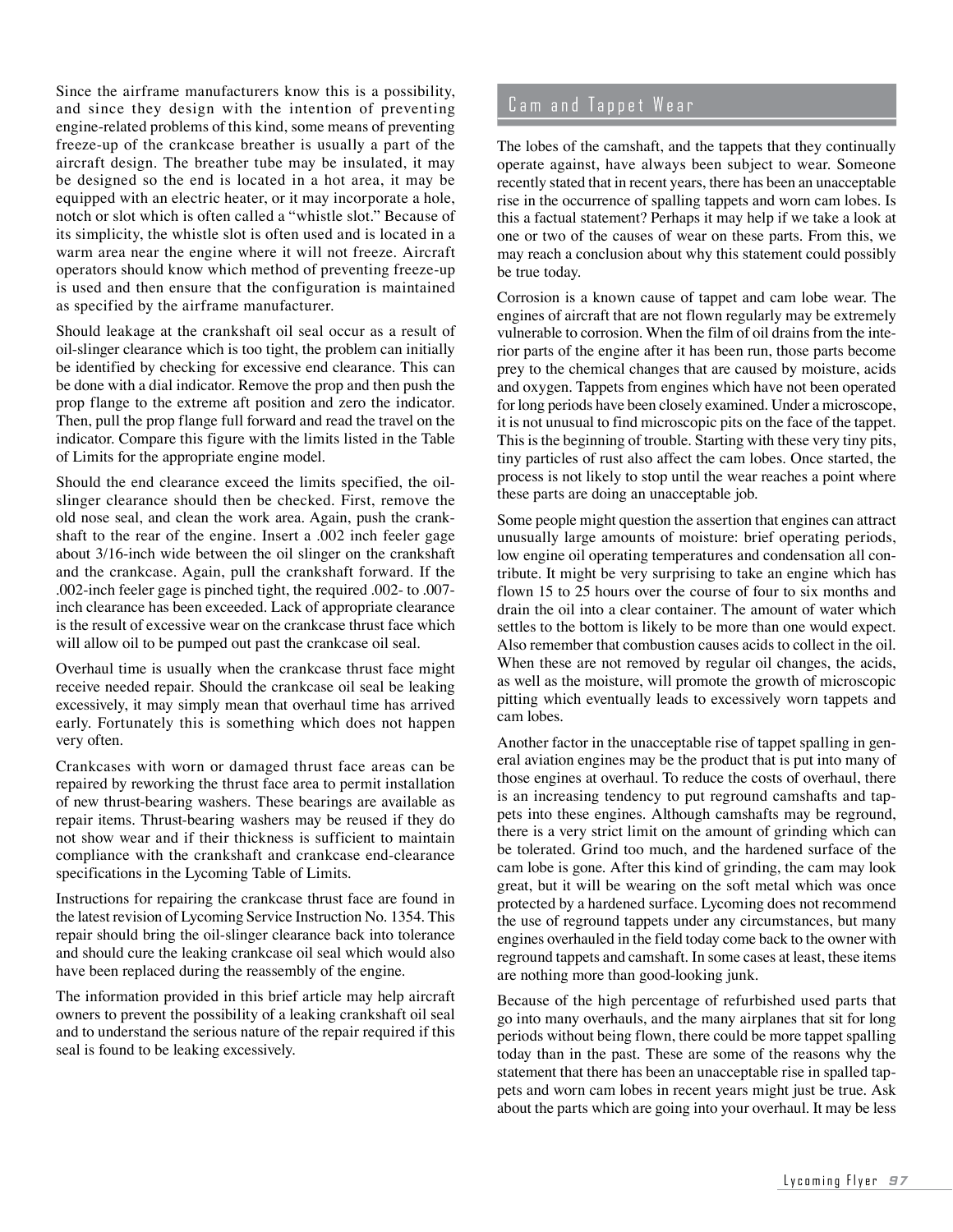expensive to pay for new parts at the time of overhaul than it is to pay for replacing worn-out parts before your engine has reached its expected TBO.

# Exhaust System Maintenance Pay Now or Pay Later

It is unfortunate that the exhaust systems attached to aircraft engines are one of the most overlooked and ignored parts of the aircraft. Almost all aircraft with normally aspirated engines have an exhaust system supplied by the airframe manufacturer. Engines which are turbocharged by Lycoming will also have most of the exhaust system supplied by Lycoming.

Lycoming technical representatives get many calls about exhaust system problems. It makes no difference who supplied the system. There are several areas where discrepancies may occur: loose baffles in the muffler, exhaust leaks at the exhaust flange gasket and slipjoints that do not slip. Exhaust gas leakage at the exhaust flange gasket will cause erosion of the aluminum cylinder head material, and a frozen slipjoint will cause cracks in the exhaust pipe system. Loose baffles in the muffler may result in a loss of power. These problems can be minimized by regular exhaust system maintenance at each periodic inspection.

The muffler should be checked carefully each time the exhaust system is inspected or anytime a loss of power is evident. Baffles which have come loose tend to lodge at various places inside the muffler. When the exhaust outlet is blocked, a power loss will occur due to the excessive back pressure created in the exhaust system. Attempting to look into the muffler may reveal baffling which is loose, but usually this is not something that can be determined visually. A sharp bump on the muffler with the palm of the hand while listening for any rattling sound may produce better results than looking. If loose baffling is found, the muffler should be replaced with a new or overhauled unit before the next flight.

Another important part of the exhaust system is the exhaust flange gasket. Three different types are available from Lycoming. The manufacturing standard is the copper/asbestos gasket or the beaded gasket. Where the beaded exhaust flange-type gaskets are used, they must be assembled (two each per exhaust port flange) with their beads interlocking. The flat side of the gasket must face toward the cylinder head, and the raised or bead side, toward the exhaust stack. After initial installation, exhaust flange nuts should be carefully retorqued after the first 25 hours of engine operation. These standard gaskets should not be reused.

The third type of exhaust flange gasket available from Lycoming has V-shaped spiral wound layers of stainless steel and asbestos. These gaskets are available for all Lycoming engines using the 2- or 3-hole gasket design. This design provides a resilient action that automatically adjusts for mechanical compression, internal pressure variations and temperature changes.

The spiral wound exhaust flange gasket has superior sealing qualities and, unless an exhaust leak is evident, may be reused when the exhaust manifold is loosened or removed. New gaskets should always be used when the engine is overhauled.

All exhaust flange gaskets which were originally designed with asbestos as one of the basic materials are now manufactured to a new standard. Although the part number may be the same, asbestos has been replaced with an alternate material.

At each periodic inspection, the exhaust system should be checked to ensure that exhaust gases are not leaking at the exhaust flange. A leak can be identified by the powdery residue which will be evident around the place where the leak is occurring. Thisresidue may range from white to light brown in color.

A leak at the exhaust flange gasket is often caused by improper torquing. Too little torque, and the connection loosens. Too much torque, and the gasket will bow slightly — again allowing exhaust gases to leak. If left uncorrected, erosion of the aluminum cylinder head material will occur quite quickly. A loss of material amounting to only a few thousandths of an inch could be enough to make the cylinder unusable. Therefore, correcting the problem quickly is essential.

If the aluminum cylinder head material has already eroded as the result of an exhaust gas leak, repair is sometimes possible. This cannot be done by hand. Studs must be removed, and the damaged surface refinished by use of a milling operation. No more than 20 thousandths of an inch may be removed. Should it be necessary to remove more than 20 thousandths of an inch to obtain a true surface, the cylinder should be replaced.

Where erosion of the cylinder head has not occurred, replacing the exhaust flange gasket with a new one will usually eliminate the leak. Ensuring that the correct torque is applied during installation of the gasket is necessary to avoid future problems.

Fortunately, an exhaust leak at the exhaust flange is not a frequent occurrence. A close visual check at each periodic inspection and prompt attention to correct any defect which may be found will usually be enough to avoid the need for more expensive repairs.

Exhaust systems with slipjoints present another problem. The joints are necessary because the pipes must move. Vibration, along with heating and cooling of the system that causes expansion and contraction make it essential that the system be designed so that it has flexibility. Exhaust residue and heat may eventually cause slipjoints to seize. Because a slipjoint which has seized can be expected to cause breakage of the exhaust system pipes, regular maintenance to keep these joints free is a must. Mouse Milk or a similar lubricant should be applied to the slipjoint at regular intervals to prevent seizing of the pipes.

Maintenance of an exhaust system with slipjoints is a pay now, or pay later situation. If the preventive maintenance is not accomplished, it will mean buying new parts for the exhaust system. Paying for a new exhaust system is not the worst part. A broken pipe could allow hot exhaust gases to escape into the engine compartment where there is the potential for fire which would further damage the aircraft and present a serious hazard for pilot and passengers.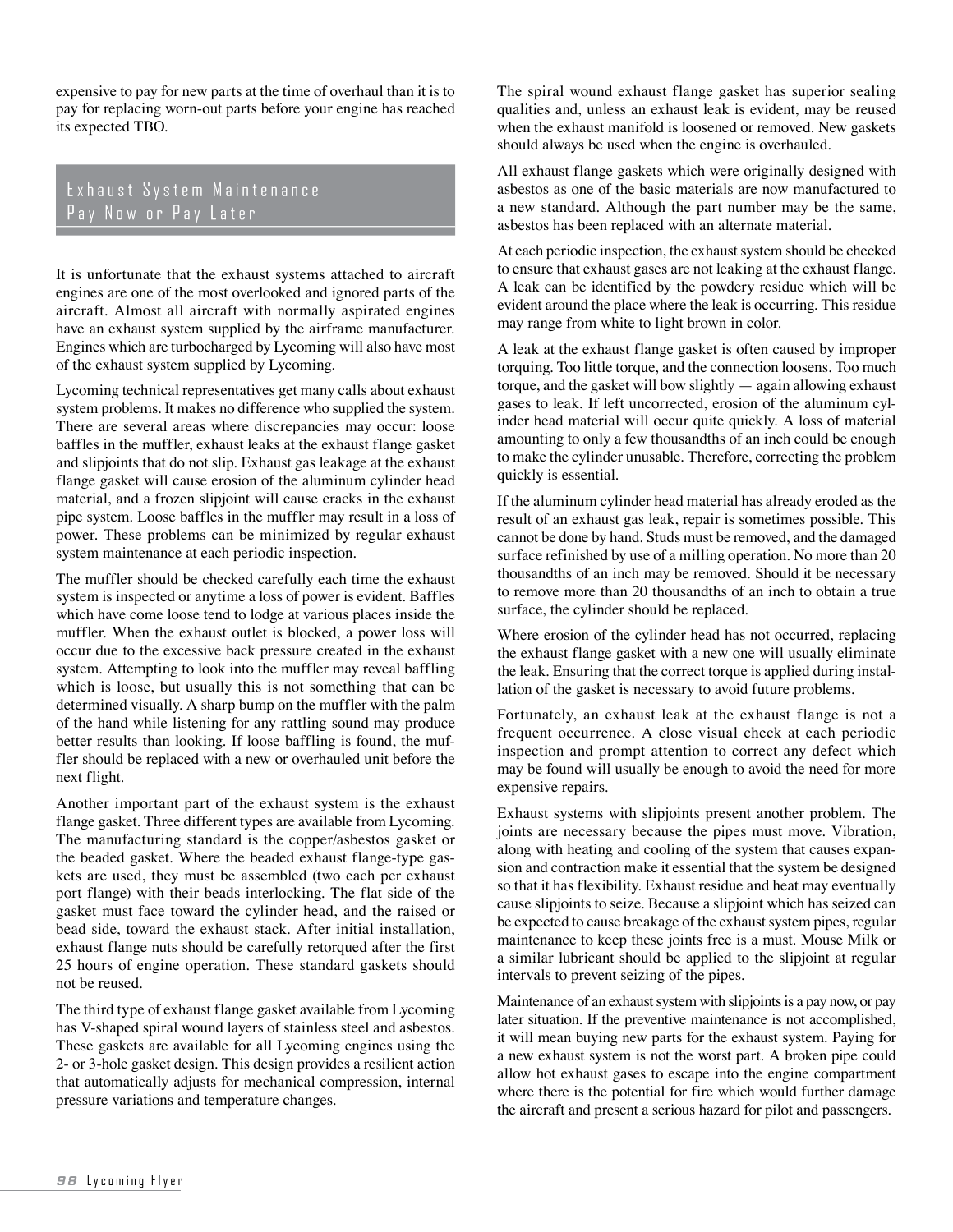Maintenance on this type of exhaust system requires that it be taken apart if the slipjoint will not move. Should a slipjoint be frozen, Mouse Milk or a good penetrating oil should be used to free it up. Then each joint must be cleaned of all exhaust residue and thoroughly examined to ensure that there are no cracks or damage that would prevent free movement. Before reassembling the exhaust system, the slipjoint surfaces should be coated with high-temperature lubricant such as Fel-Pro C5A or equivalent.

Exhaust system maintenance probably should not be considered as complete unless it has included a review of airframe and engine manufacturer bulletins that may apply. From time to time, product improvements are made available. A prior review of service bulletins would allow these to be incorporated when the regular periodic maintenance is being done.

The reason for this entire discussion is to point out the need for regular inspections and preventive exhaust system maintenance. Prevention is always less expensive and less hazardous than waiting for serious problems to occur.

## High Time Cylinders

The aluminum alloy cylinder heads used on air-cooled aircraft engines are subject to high stresses while operating. In addition, they are heated and cooled with each engine start-up and shutdown. Over long periods of operation, these stresses can lead to fatigue and eventually the cylinder head may develop cracks.

Lycoming metallurgists argue that welding of cracks in aluminum cylinder heads is not likely to meet with long-term success. Therefore, an overhauled cylinder has little chance of being as serviceable as a new cylinder. Even if there were no cracks at the time of overhaul, metal fatigue is still a factor to be considered. But how? There is no record of time in use required for a cylinder assembly. An overhauled cylinder could have 4000, 6000 or 8000 hours or more when it is put on an overhauled engine. Even a cylinder from your own engine with only one trip to TBO may not make it to TBO a second time.

As a result of the scenario outlined above, Lycoming has for many years recommended new cylinders when engines are overhauled. To practice what is being preached, Lycoming uses new cylinders on all engines shipped from the factory at Williamsport, including factory overhauls. It is less expensive to install new cylinders during the overhaul as compared to having the engine torn down once or twice for cylinder replacement before it reaches the recommended TBO as an overhauled engine. The added reliability must also be considered.

## Top Overhaul ?

We are frequently asked the question — should my engine have a top overhaul at some point between major overhauls? Our reply to that question is — top overhauls should only be done when needed on the diagnosis of a competent mechanic. It is unfortunate that people spend money needlessly on a top overhaul.

If the new, rebuilt or overhauled engine starts its TBO cycle with new cylinders and is treated to proper operation, good maintenance and frequent flight, it should reach the recommended TBO without a top overhaul along the way. An overhauled engine that has reconditioned cylinders is not necessarily a candidate for a top overhaul, but it is very likely that it will require cylinder replacement before the recommended TBO is reached.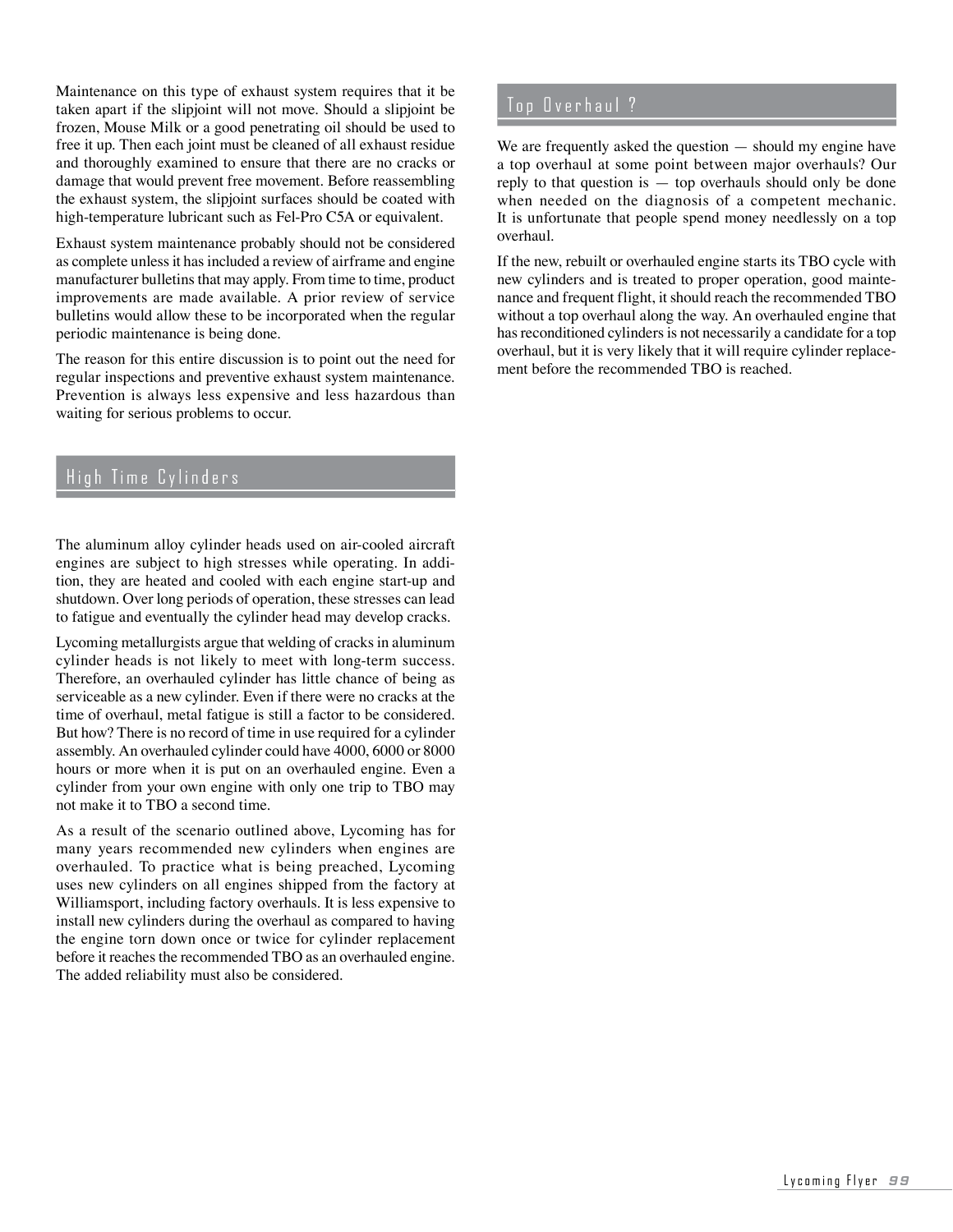# YCOMING MODEL CODE FOR RECIPROCATING ENGINES

Each Lycoming reciprocating engine has a model designation. The designation is made up of a prefix which is a series of letters, a three-digit number and a suffix which combines letters and numbers. The letters and numbersin this model code have meaning. Most people who fly or work on general aviation aircraft are curious about the meaning of the code, but only a small number thoroughly understand it. Perhaps the explanation and examples provided here will promote a better understanding of what the engine model designations mean. Below are some examples:

|                                         | $IO-540-AA1A5$       |                                    |
|-----------------------------------------|----------------------|------------------------------------|
|                                         | <b>IO-360-A3B6D</b>  |                                    |
| PREFIX                                  | <b>DISPLACEMENT</b>  | SUFFIX                             |
| $L = Let$ t-hand Rotation Crankshaft    | <b>Cubic Inches*</b> | A or $AA$ = Power Section & Rating |
| $T =$ Turbocharged (exhaust gas driven) |                      | 3 = Nose Section                   |
| $I =$ Fuel Injected                     |                      | <b>B</b> = Accessory Section       |
| $G = Geared$ (reduction gear)           |                      | 6 = Counterweight Application      |
| $=$ Supercharged (mechanical)<br>S      |                      | D = Dual Magneto                   |
| $V = Vertical Helicopter$               |                      | (Subsequent changes to models      |
| $H =$ Horizontal Helicopter             |                      | are reflected in the suffix.)      |
| $A = Aerobatic$                         |                      |                                    |
| $AE = Aerobatic Engine$                 |                      |                                    |

**TO-360-C1A6D**

**O = Opposed Cylinders**

*\*Note (541) — A displacement ending in "1" indicates a specific engine model which incorporates integral accessory drive.*

With the information above and a few explanatory details, the Lycoming engine code is not difficult to understand. Starting with the prefix section, an O will be found in the engine designation of all flat-opposed cylinder engines. In addition to the O, a combination of the other letters may be used to further describe the engine. The O alone indicates a carbureted engine, but an IO will show that the engine is fuel injected. A further example is the TIGO prefix. Broken down, this says that the engine is (T) turbocharged, (I) fuel injected, (G) geared (which means the prop will run at a lower speed than the crankshaft) and, finally, the (O) for opposed cylinders.

The three-digit number always provides an indication of engine size in terms of approximate cubic inches of displacement. Engines currently in production at Lycoming Williamsport have displacement values of 235, 320, 360, 435, 480, 540 and 720 cubic inches.

The suffix of the reciprocating engine code is a little more complex and the differences signified by each letter or number are not readily apparent. The first characters of the suffix will always apply to the parts of the engine indicated in the examples; in some cases, such as the IO-540-AA1A5, two characters are used to designate one section of the engine. The fourth place in the suffix will usually be a number to indicate a specific counterweight application. Depending upon the need for a counterweight number, a D may be used as either the 4th or 5th character. The D indicates that the engine uses a dual magneto contained in a single housing.

To determine the minor differences in an engine model which are reflected in the model code suffix, it is necessary to consult the engine specification. Most aircraft owners or pilots will have no need for this type of detail. Those who are curious about an engine can get a good idea of its size and character by simply applying the model code information which has been presented in this brief outline.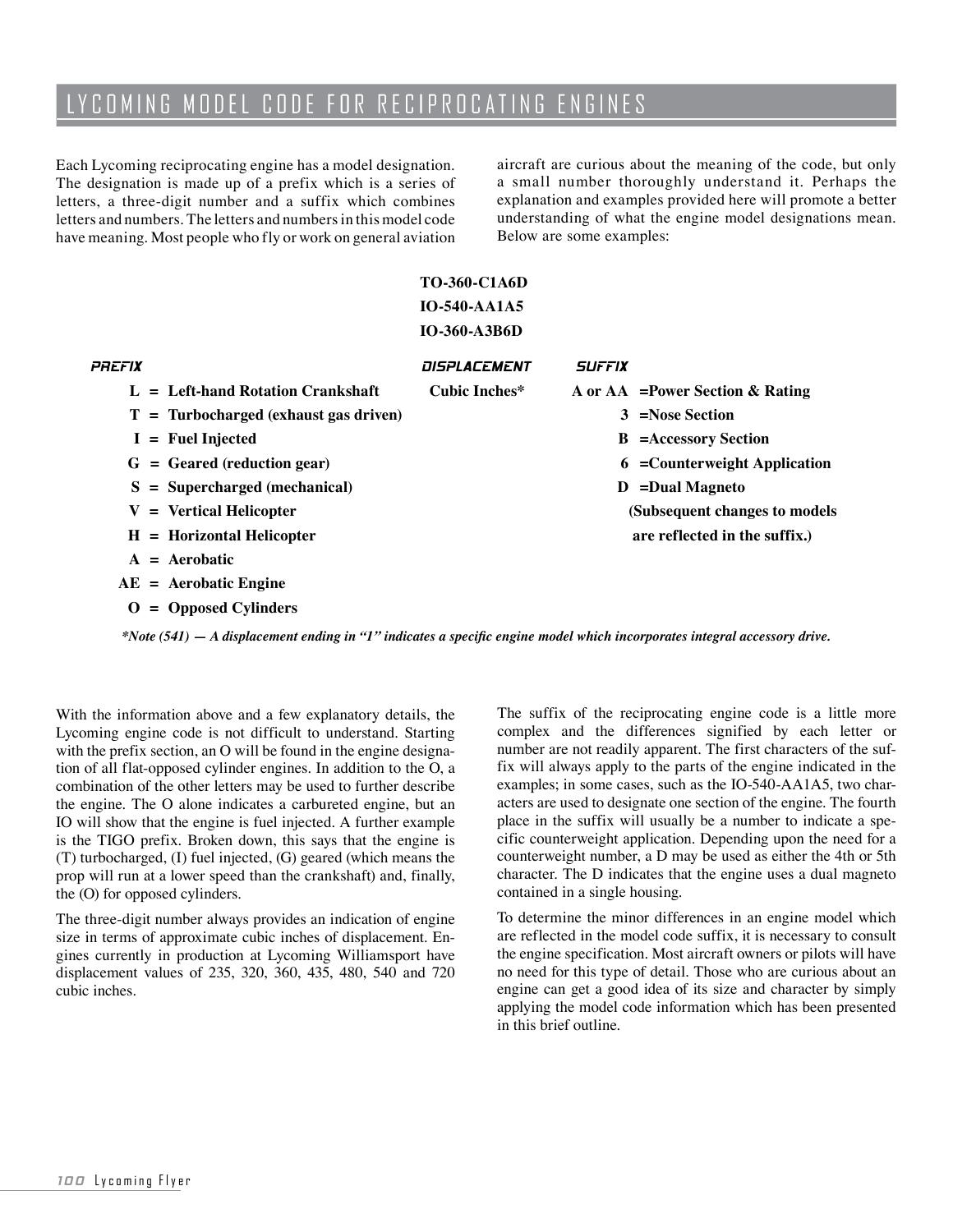